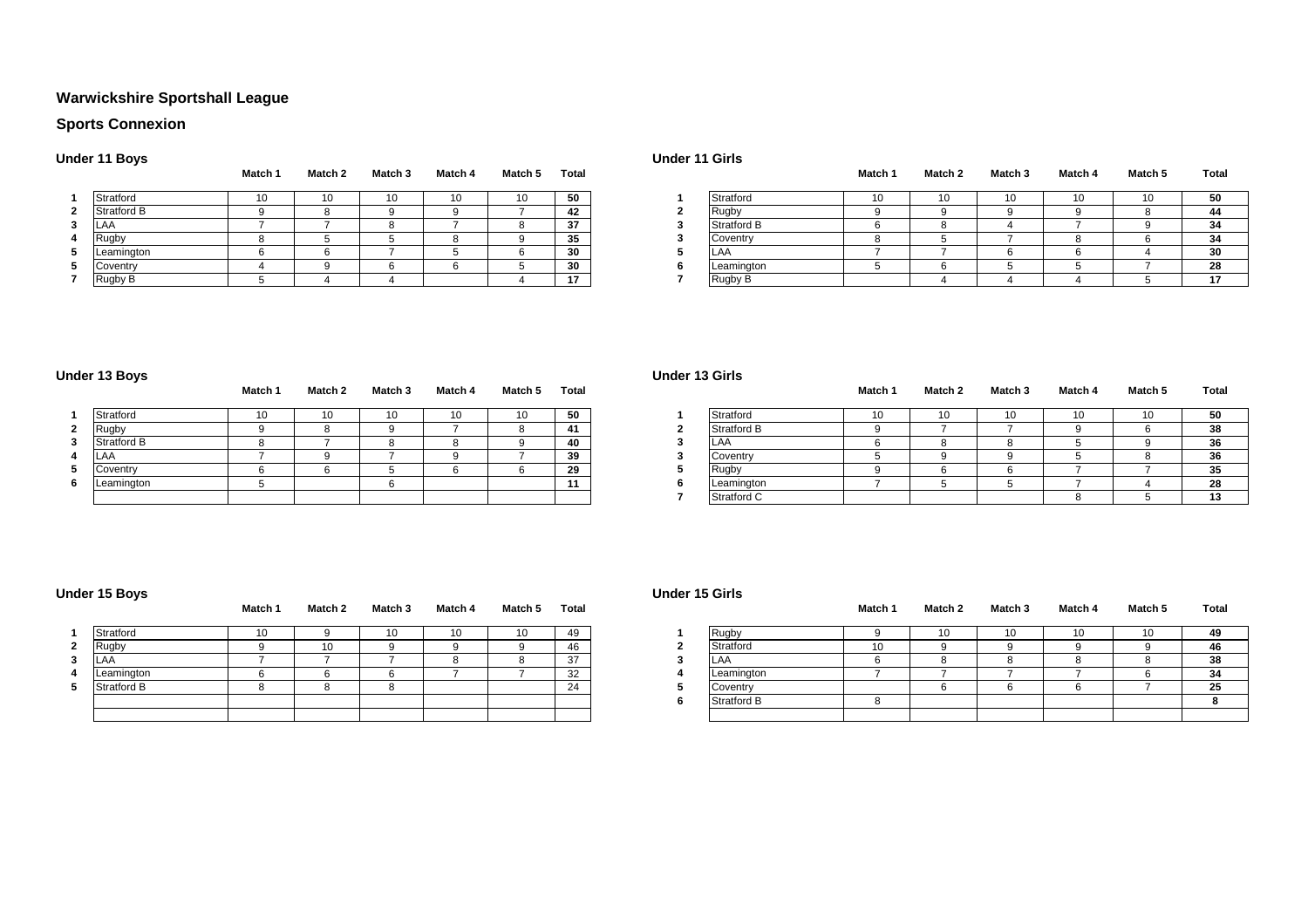|              |               | <b>1 March 2019</b>         | Red            | <b>Blue</b>    | White        | Purple       | Yellow               | <b>Turquoise</b>   | Orange          |  |  |
|--------------|---------------|-----------------------------|----------------|----------------|--------------|--------------|----------------------|--------------------|-----------------|--|--|
|              |               | <b>Under 11 - Girls</b>     | Coventry       | Leamington     | LAA          | <b>Rugby</b> | <b>Stratford</b>     | <b>Stratford B</b> | <b>Rugby B</b>  |  |  |
|              |               | 2 Lap Race                  | 24             | 30             | 19           | 34           | 34                   | 30                 |                 |  |  |
|              | Individual    | 4 Lap Race                  | 23             | 29             | 18           | 36           | 33                   | 31                 | 27              |  |  |
|              |               |                             |                |                |              |              |                      |                    |                 |  |  |
| <b>TRACK</b> |               | <b>Obstacle Relay</b>       |                | 28             |              | 34           | 36                   | 32                 | 30              |  |  |
|              | Relay         | 6 Lap Paarlauf              | 30             | 28             |              | 32           | 36                   | 34                 | 26              |  |  |
|              |               | 4 x 1 Lap Relay             |                | 30             |              | 36           | 34                   | 32                 |                 |  |  |
|              |               |                             |                |                |              |              |                      |                    |                 |  |  |
|              |               | <b>Speed Bounce</b>         | 35.5           | 29.5           | 18           | 27           | 32                   | 34.5               | 20.5            |  |  |
|              |               | <b>Standing Long Jump</b>   | 35             | 28             | 18           | 35           | 31                   | 30                 | 20              |  |  |
|              | Jumps         |                             |                |                |              |              |                      |                    |                 |  |  |
|              |               | <b>Vertical Jump</b>        | 22             | 29             | 26           | 33.5         | 36                   | 31.5               | 19              |  |  |
| FIELD        |               | <b>Standing Triple Jump</b> | 34             | 30             |              | 21           | 36                   | 31                 | 19              |  |  |
|              |               | <b>Chest Push</b>           | 23             | 29             |              | 31.5         | 36                   | 32.5               |                 |  |  |
|              | <b>Throws</b> | Soft Javelin                | 20.5           | 33             | 27.5         | 28.5         | 36                   | 33                 | 18.5            |  |  |
|              |               |                             |                |                |              |              |                      |                    |                 |  |  |
|              |               | <b>Total</b>                | 247            | 323.5          | 126.5        | 348.5        | 380                  | 351.5              | 180             |  |  |
|              |               | <b>Overall Position</b>     | $\overline{5}$ | $\overline{4}$ | $\mathbf{7}$ | $\mathbf{3}$ | $\blacktriangleleft$ | $\overline{2}$     | $6\phantom{1}6$ |  |  |
|              |               |                             |                |                |              |              |                      |                    |                 |  |  |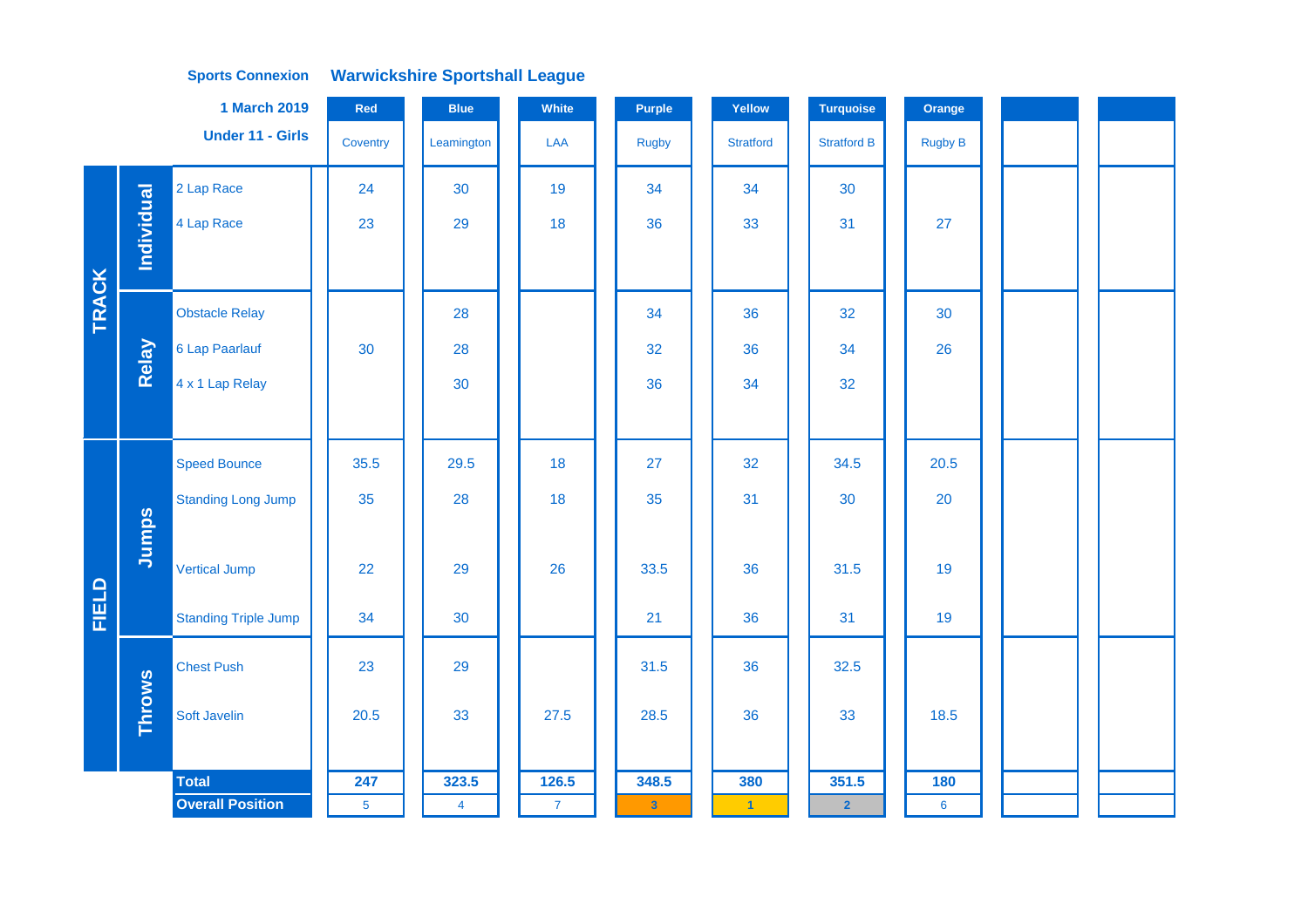|                |               | 2 Lap Race               |             |                 |                    |                |               | <b>4 Lap Race</b>               |             |
|----------------|---------------|--------------------------|-------------|-----------------|--------------------|----------------|---------------|---------------------------------|-------------|
| <b>No</b>      | <b>Name</b>   | <b>Club</b>              | <b>Time</b> |                 | <b>Rank Points</b> | <b>No</b>      | <b>Name</b>   | <b>Club</b>                     | <b>Time</b> |
| $\mathbf{1}$   | A pair        | Coventry                 | 24.1        | A 1             | 24                 | -1             | A pair        | Coventry                        | 50.8        |
| $\overline{2}$ | A pair        | Leamington               | 28.1        | $\overline{B4}$ | 9                  | $\overline{2}$ | A pair        | Leamington                      | 56.8        |
| $\mathbf{3}$   | A pair        | LAA                      | 30.4        | A 6             | 19                 | 3              | A pair        | LAA                             | 63.2        |
| $\overline{4}$ | A pair        | Rugby                    | 25.2        | A 3             | 22                 | $\overline{4}$ | A pair        | <b>Rugby</b>                    | 49.4        |
| 5              | A pair        | Stratford                | 24.4        | A 2             | 23                 | 5              | A pair        | Stratford                       | 50.9        |
| 6              | A pair        | Stratford B              | 26.6        | A 5             | 20                 | 6              | A pair        | <b>Stratford B</b>              | 51.2        |
| $\overline{7}$ | A pair        | Rugby B                  |             |                 |                    | $\overline{7}$ | A pair        | Rugby B                         | 58          |
| 11             | <b>B</b> pair | Coventry                 |             |                 |                    | 11             | <b>B</b> pair | Coventry                        |             |
| 12             | <b>B</b> pair | Leamington               | 26.4        | A 4             | 21                 | 12             | <b>B</b> pair | Leamington                      | 57.1        |
| 13             | <b>B</b> pair | LAA                      |             |                 |                    | 13             | <b>B</b> pair | LAA                             |             |
| 14             | <b>B</b> pair | Rugby                    | 25.3        | <b>B</b> 1      | 12                 | 14             | <b>B</b> pair | Rugby                           | 50.8        |
| 15             | <b>B</b> pair | Stratford                | 25.7        | $\overline{B2}$ | 11                 | 15             | <b>B</b> pair | Stratford                       | 51.6        |
| 16             | <b>B</b> pair | Stratford B              | 27.9        | <b>B3</b>       | 10                 | 16             | <b>B</b> pair | <b>Stratford B</b>              | 54.4        |
| 17             | <b>B</b> pair | Rugby B                  |             |                 |                    | 17             | <b>B</b> pair | Rugby B                         | 59.3        |
|                |               |                          |             |                 |                    |                |               |                                 |             |
|                |               |                          |             |                 |                    |                |               |                                 |             |
|                |               |                          |             |                 |                    |                |               |                                 |             |
|                |               |                          |             |                 |                    |                |               |                                 |             |
|                |               |                          |             |                 |                    |                |               |                                 |             |
|                |               |                          |             |                 |                    |                |               |                                 |             |
|                |               |                          |             |                 |                    |                |               |                                 |             |
|                |               |                          |             |                 |                    |                |               |                                 |             |
|                |               |                          |             |                 |                    |                |               |                                 |             |
|                |               |                          |             |                 |                    |                |               |                                 |             |
|                |               | 2 Lap Race - Non Scoring |             |                 |                    |                |               | <b>4 Lap Race - Non Scoring</b> |             |
| <b>No</b>      | <b>Name</b>   | <b>Club</b>              | <b>Time</b> | <b>NS</b>       |                    | <b>No</b>      | <b>Name</b>   | <b>Club</b>                     | <b>Time</b> |
|                |               |                          |             |                 |                    |                |               |                                 |             |
|                |               |                          |             |                 |                    |                |               |                                 |             |
|                |               |                          |             |                 |                    |                |               |                                 |             |
|                |               |                          |             |                 |                    |                |               |                                 |             |
|                |               |                          |             |                 |                    |                |               |                                 |             |
|                |               |                          |             |                 |                    |                |               |                                 |             |

|                 |               | 2 Lap Race               |             |             |               |                |               | 4 Lap Race               |             |                |                 |
|-----------------|---------------|--------------------------|-------------|-------------|---------------|----------------|---------------|--------------------------|-------------|----------------|-----------------|
| No              | <b>Name</b>   | <b>Club</b>              | <b>Time</b> | <b>Rank</b> | <b>Points</b> | <b>No</b>      | <b>Name</b>   | <b>Club</b>              | <b>Time</b> | <b>Rank</b>    | <b>Points</b>   |
|                 | A pair        | Coventry                 | 24.1        | A 1         | 24            |                | A pair        | Coventry                 | 50.8        | A 2            | 23              |
| 2               | A pair        | Leamington               | 28.1        | <b>B</b> 4  | 9             | $\overline{2}$ | A pair        | Leamington               | 56.8        | A 5            | $\overline{20}$ |
| $\mathbf{3}$    | A pair        | LAA                      | 30.4        | A 6         | 19            | 3              | A pair        | LAA                      | 63.2        | A 7            | 18              |
| $\overline{4}$  | A pair        | Rugby                    | 25.2        | A 3         | 22            | 4              | A pair        | Rugby                    | 49.4        | A 1            | 24              |
| $5\phantom{.0}$ | A pair        | Stratford                | 24.4        | A 2         | 23            | 5              | A pair        | Stratford                | 50.9        | A 3            | 22              |
| 6               | A pair        | <b>Stratford B</b>       | 26.6        | A 5         | 20            | 6              | A pair        | <b>Stratford B</b>       | 51.2        | A 4            | 21              |
| $\overline{7}$  | A pair        | Rugby B                  |             |             |               |                | A pair        | Rugby B                  | 58          | A 6            | 19              |
| 11              | <b>B</b> pair | Coventry                 |             |             |               | 11             | <b>B</b> pair | Coventry                 |             |                |                 |
| 12              | <b>B</b> pair | Leamington               | 26.4        | A 4         | 21            | 12             | <b>B</b> pair | Leamington               | 57.1        | <b>B4</b>      | 9               |
| 13              | <b>B</b> pair | LAA                      |             |             |               | 13             | <b>B</b> pair | <b>LAA</b>               |             |                |                 |
| 14              | <b>B</b> pair | Rugby                    | 25.3        | <b>B</b> 1  | 12            | 14             | <b>B</b> pair | Rugby                    | 50.8        | <b>B</b> 1     | 12              |
| 15              | <b>B</b> pair | Stratford                | 25.7        | <b>B2</b>   | 11            | 15             | <b>B</b> pair | Stratford                | 51.6        | B <sub>2</sub> | 11              |
| 16              | <b>B</b> pair | <b>Stratford B</b>       | 27.9        | <b>B3</b>   | 10            | 16             | <b>B</b> pair | <b>Stratford B</b>       | 54.4        | <b>B3</b>      | 10              |
| 17              | B pair        | Rugby B                  |             |             |               | 17             | <b>B</b> pair | Rugby B                  | 59.3        | <b>B</b> 5     | 8               |
|                 |               |                          |             |             |               |                |               |                          |             |                |                 |
|                 |               |                          |             |             |               |                |               |                          |             |                |                 |
|                 |               |                          |             |             |               |                |               |                          |             |                |                 |
|                 |               |                          |             |             |               |                |               |                          |             |                |                 |
|                 |               |                          |             |             |               |                |               |                          |             |                |                 |
|                 |               |                          |             |             |               |                |               |                          |             |                |                 |
|                 |               |                          |             |             |               |                |               |                          |             |                |                 |
|                 |               |                          |             |             |               |                |               |                          |             |                |                 |
|                 |               |                          |             |             |               |                |               |                          |             |                |                 |
|                 |               | 2 Lap Race - Non Scoring |             |             |               |                |               | 4 Lap Race - Non Scoring |             |                |                 |
|                 | No Name       | <b>Club</b>              | <b>Time</b> | <b>NS</b>   |               | <b>No</b>      | <b>Name</b>   | <b>Club</b>              | <b>Time</b> | <b>NS</b>      |                 |

|  | $IVU$ $N$ allic | <b>URB</b> | $\blacksquare$ | <b>IVO</b> |
|--|-----------------|------------|----------------|------------|
|  |                 |            |                |            |
|  |                 |            |                |            |
|  |                 |            |                |            |
|  |                 |            |                |            |
|  |                 |            |                |            |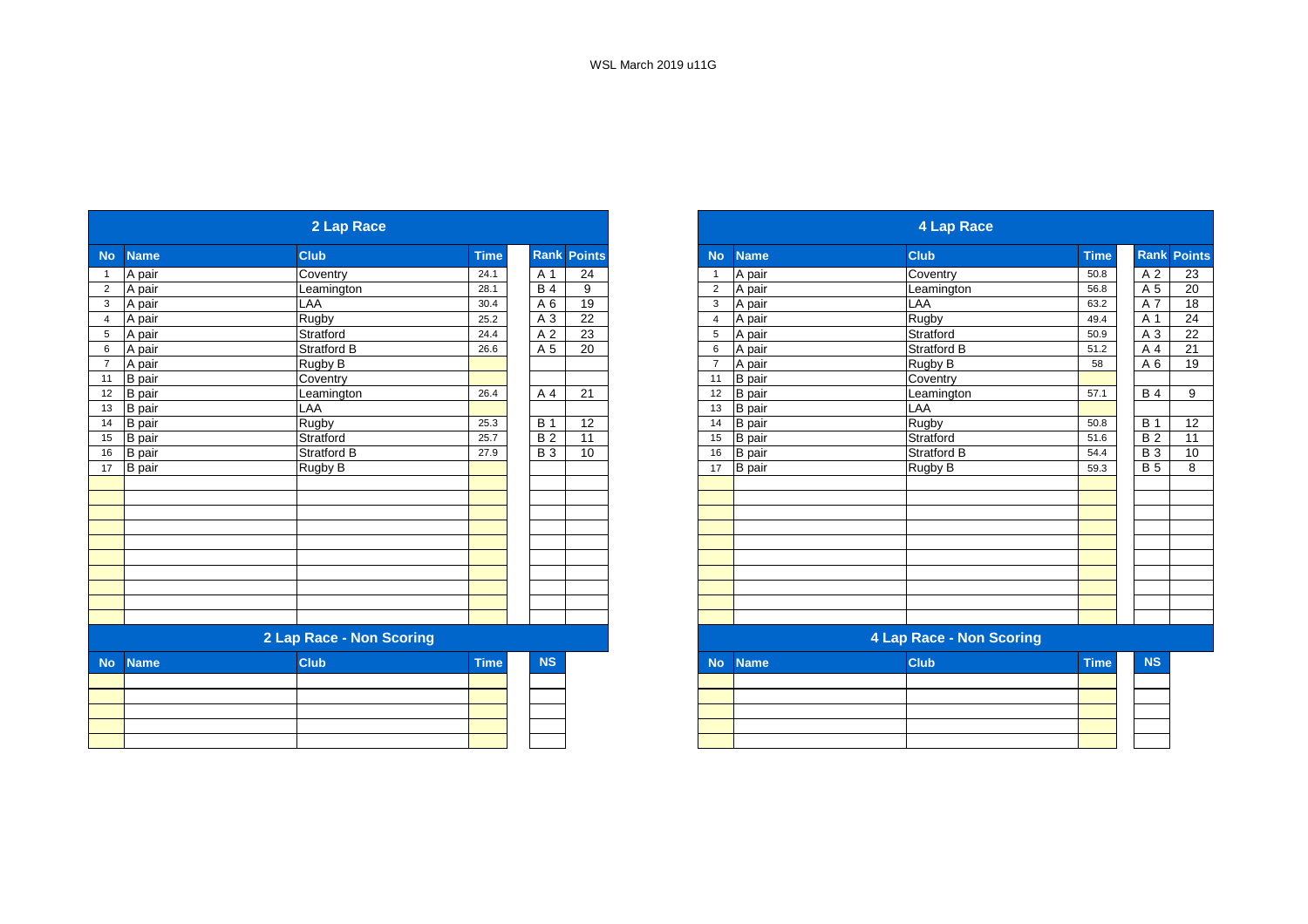|           |                       | <b>Speed Bounce</b>               |                |                |                    |           |                             | <b>Standing Long Jump</b>               |                        |
|-----------|-----------------------|-----------------------------------|----------------|----------------|--------------------|-----------|-----------------------------|-----------------------------------------|------------------------|
| <b>No</b> | <b>Name</b>           | Club                              | <b>Bounces</b> |                | <b>Rank Points</b> | <b>No</b> | <b>Name</b>                 | <b>Club</b>                             | <b>Distance</b><br>(m) |
| 103       | <b>Beth Murray</b>    | Coventry                          | 51             | <b>B</b> 1     | 11.5               | 110       | Shaiya Kenion               | Coventry                                | 2.04                   |
| 109       | <b>Lily Sharkey</b>   | Coventry                          | 62             | A 1            | 24                 | 109       | <b>Lily Sharkey</b>         | Coventry                                | 1.81                   |
| 219       | Natalie Greenwood     | Leamington                        | 47             | A 4            | 20.5               | 217       | <b>Chloe Lovett</b>         | Leamington                              | 1.49                   |
| 238       | <b>Tiggy Mercer</b>   | Leamington                        | 44             | <b>B4</b>      | 9                  | 213       | Ellie Cooknell              | Leamington                              | 1.27                   |
| 357       | Eva Del Torre         | LAA                               | 39             | A 7            | 18                 | 366       | Amy Bull                    | LAA                                     | 1.07                   |
| 420       | <b>Scarlett Smith</b> | Rugby                             | 45             | A 6            | 19                 | 418       | Zoe Parker                  | Rugby                                   | 1.83                   |
| 414       | Matilda Jones         | Rugby                             | 41             | <b>B</b> 5     | 8                  | 417       | Olivia Monk                 | Rugby                                   | 1.83                   |
| 503       | Ella Peeke            | Stratford                         | 48             | <b>B3</b>      | 10                 | 501       | <b>Ruby Edwards</b>         | Stratford                               | 1.68                   |
| 502       | Olivia Hawkyard       | Stratford                         | 49             | A 3            | 22                 | 515       | <b>Lily Brooker Collins</b> | Stratford                               | 1.39                   |
| 413       | Sophie Farrell        | Rugby B                           | 47             | A 4            | 20.5               | 456       | Lexie Thomlinson            | Rugby B                                 | 1.53                   |
| 511       | Libby Walton          | Stratford B                       | 51             | <b>B</b> 1     | 11.5               | 517       | <b>Isla Travis</b>          | <b>Stratford B</b>                      | 1.24                   |
| 509       | <b>Annie Silvers</b>  | <b>Stratford B</b>                | 52             | A 2            | 23                 | 513       | <b>Grace Fogarty Boyce</b>  | <b>Stratford B</b>                      | 1.70                   |
|           |                       |                                   |                |                |                    |           |                             |                                         |                        |
|           |                       |                                   |                |                |                    |           |                             |                                         |                        |
|           |                       |                                   |                |                |                    |           |                             |                                         |                        |
|           |                       |                                   |                |                |                    |           |                             |                                         |                        |
|           |                       |                                   |                |                |                    |           |                             |                                         |                        |
|           |                       |                                   |                |                |                    |           |                             |                                         |                        |
|           |                       |                                   |                |                |                    |           |                             |                                         |                        |
|           |                       |                                   |                |                |                    |           |                             |                                         |                        |
|           |                       |                                   |                |                |                    |           |                             |                                         |                        |
|           |                       |                                   |                |                |                    |           |                             |                                         |                        |
|           |                       |                                   |                |                |                    |           |                             |                                         |                        |
|           |                       |                                   |                |                |                    |           |                             |                                         |                        |
|           |                       | <b>Speed Bounce - Non Scoring</b> |                |                |                    |           |                             | <b>Standing Long Jump - Non Scoring</b> |                        |
| <b>No</b> | <b>Name</b>           | <b>Club</b>                       | <b>Bounces</b> | <b>NS</b>      |                    | <b>No</b> | <b>Name</b>                 | <b>Club</b>                             | <b>Distance</b><br>(m) |
| 212       | Esha Finnigan         | Leamington                        | 42             | N <sub>S</sub> |                    |           |                             |                                         |                        |
|           |                       |                                   |                |                |                    |           |                             |                                         |                        |
|           |                       |                                   |                |                |                    |           |                             |                                         |                        |
|           |                       |                                   |                |                |                    |           |                             |                                         |                        |
|           |                       |                                   |                |                |                    |           |                             |                                         |                        |

|           |                       | <b>Speed Bounce</b>               |                |                |                    |
|-----------|-----------------------|-----------------------------------|----------------|----------------|--------------------|
| <b>No</b> | <b>Name</b>           | <b>Club</b>                       | <b>Bounces</b> |                | <b>Rank Points</b> |
|           | <b>Beth Murray</b>    | Coventry                          | 51             | <b>B</b> 1     | 11.5               |
| 109       | <b>Lily Sharkey</b>   | Coventry                          | 62             | A 1            | 24                 |
| 219       | Natalie Greenwood     | Leamington                        | 47             | A 4            | 20.5               |
| 238       | <b>Tiggy Mercer</b>   | Leamington                        | 44             | <b>B</b> 4     | 9                  |
|           | Eva Del Torre         | LAA                               | 39             | A 7            | 18                 |
| 420       | <b>Scarlett Smith</b> | Rugby                             | 45             | A 6            | 19                 |
| 414       | Matilda Jones         | Rugby                             | 41             | <b>B</b> 5     | 8                  |
| 503       | Ella Peeke            | Stratford                         | 48             | <b>B</b> 3     | 10                 |
| 502       | Olivia Hawkyard       | Stratford                         | 49             | A 3            | 22                 |
| 413       | Sophie Farrell        | Rugby B                           | 47             | A 4            | 20.5               |
| 511       | <b>Libby Walton</b>   | <b>Stratford B</b>                | 51             | <b>B</b> 1     | 11.5               |
| 509       | <b>Annie Silvers</b>  | Stratford B                       | 52             | A 2            | 23                 |
|           |                       |                                   |                |                |                    |
|           |                       |                                   |                |                |                    |
|           |                       |                                   |                |                |                    |
|           |                       |                                   |                |                |                    |
|           |                       |                                   |                |                |                    |
|           |                       |                                   |                |                |                    |
|           |                       |                                   |                |                |                    |
|           |                       |                                   |                |                |                    |
|           |                       |                                   |                |                |                    |
|           |                       |                                   |                |                |                    |
|           |                       |                                   |                |                |                    |
|           |                       |                                   |                |                |                    |
|           |                       | <b>Speed Bounce - Non Scoring</b> |                |                |                    |
| <b>No</b> | <b>Name</b>           | <b>Club</b>                       | <b>Bounces</b> | <b>NS</b>      |                    |
| 212       | Esha Finnigan         | Leamington                        | 42             | N <sub>S</sub> |                    |
|           |                       |                                   |                |                |                    |
|           |                       |                                   |                |                |                    |
|           |                       |                                   |                |                |                    |
|           |                       |                                   |                |                |                    |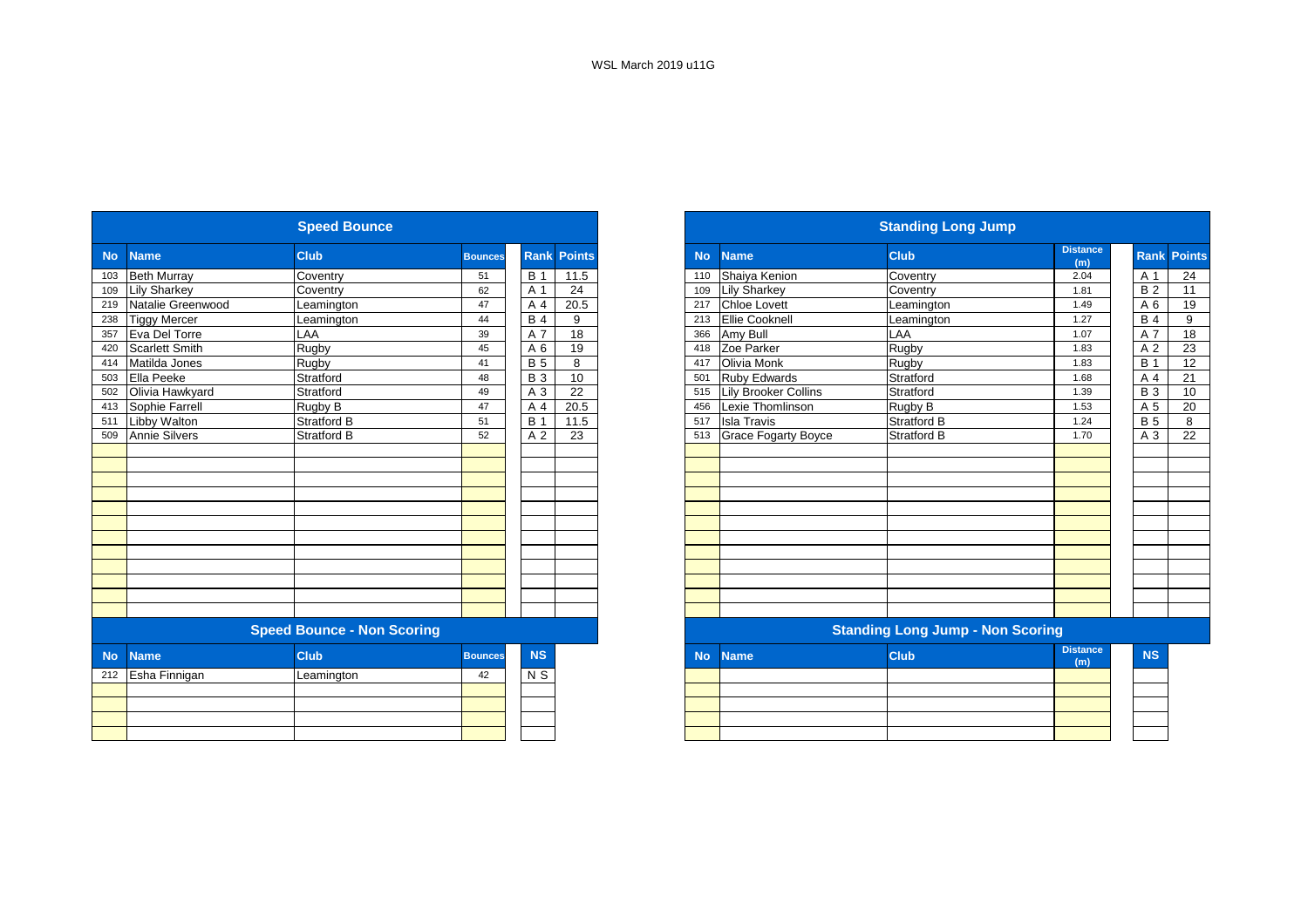|           |                         | <b>Vertical Jump</b>               |                                      |                |                    |
|-----------|-------------------------|------------------------------------|--------------------------------------|----------------|--------------------|
| <b>No</b> | <b>Name</b>             | <b>Club</b>                        | <b>Distance</b><br>(cm)              |                | <b>Rank Points</b> |
| 103       | <b>Beth Murray</b>      | Coventry                           | 39                                   | A 3            | 22                 |
| 216       | Madeline Lim            | Leamington                         | 32                                   | A 5            | 20                 |
| 219       | Natalie Greenwood       | Leamington                         | 31                                   | <b>B4</b>      | 9                  |
| 366       | Amy Bull                | LAA                                | 20                                   | <b>B5</b>      | 8                  |
| 357       | Eva Del Torre           | LAA                                | 22                                   | A 7            | 18                 |
| 415       | <b>Isabelle Knight</b>  | Rugby                              | 42                                   | A <sub>2</sub> | 23                 |
| 420       | Scarlett Smith          | Rugby                              | 32                                   | <b>B2</b>      | 10.5               |
| 506       | <b>Tessa Parkin</b>     | Stratford                          | 33                                   | <b>B</b> 1     | 12                 |
| 504       | <b>Emilie Ross</b>      | Stratford                          | 43                                   | A 1            | 24                 |
| 413       | Sophie Farrell          | Rugby B                            | 31                                   | A 6            | 19                 |
| 513       | Grace Fogarty Boyce     | Stratford B                        | 38                                   | A 4            | 21                 |
| 512       | Annabelle Wynne Edwards | Stratford B                        | 32                                   | <b>B2</b>      | 10.5               |
|           |                         |                                    |                                      |                |                    |
|           |                         |                                    |                                      |                |                    |
|           |                         |                                    |                                      |                |                    |
|           |                         |                                    |                                      |                |                    |
|           |                         |                                    |                                      |                |                    |
|           |                         |                                    |                                      |                |                    |
|           |                         |                                    |                                      |                |                    |
|           |                         |                                    |                                      |                |                    |
|           |                         |                                    |                                      |                |                    |
|           |                         |                                    |                                      |                |                    |
|           |                         |                                    |                                      |                |                    |
|           |                         |                                    |                                      |                |                    |
|           |                         | <b>Vertical Jump - Non Scoring</b> |                                      |                |                    |
| <b>No</b> | <b>Name</b>             | <b>Club</b>                        | <b>Distance</b><br>$\overline{(cm)}$ | <b>NS</b>      |                    |
| 109       | <b>Lily Sharkey</b>     | Coventry                           | 39                                   | N <sub>S</sub> |                    |
|           |                         |                                    |                                      |                |                    |
|           |                         |                                    |                                      |                |                    |
|           |                         |                                    |                                      |                |                    |
|           |                         |                                    |                                      |                |                    |
|           |                         |                                    |                                      |                |                    |

|           |                             | <b>Vertical Jump</b>               |                         |            |                    |
|-----------|-----------------------------|------------------------------------|-------------------------|------------|--------------------|
|           | <b>Name</b>                 | <b>Club</b>                        | <b>Distance</b><br>(cm) |            | <b>Rank Points</b> |
|           | 103 Beth Murray             | Coventry                           | 39                      | A 3        | 22                 |
|           | 216 Madeline Lim            | Leamington                         | 32                      | A 5        | 20                 |
|           | 219 Natalie Greenwood       | Leamington                         | 31                      | <b>B</b> 4 | 9                  |
|           | 366 Amy Bull                | LAA                                | 20                      | <b>B</b> 5 | 8                  |
|           | 357 Eva Del Torre           | LAA                                | 22                      | A 7        | 18                 |
|           | 415 Isabelle Knight         | Rugby                              | 42                      | A 2        | 23                 |
|           | <b>Scarlett Smith</b>       | Rugby                              | 32                      | <b>B2</b>  | 10.5               |
|           | <b>Tessa Parkin</b>         | Stratford                          | 33                      | <b>B</b> 1 | 12                 |
|           | <b>Emilie Ross</b>          | Stratford                          | 43                      | A 1        | 24                 |
|           | 413 Sophie Farrell          | Rugby B                            | 31                      | A 6        | 19                 |
|           | 513 Grace Fogarty Boyce     | <b>Stratford B</b>                 | 38                      | A 4        | 21                 |
|           | 512 Annabelle Wynne Edwards | <b>Stratford B</b>                 | 32                      | <b>B2</b>  | 10.5               |
|           |                             |                                    |                         |            |                    |
|           |                             |                                    |                         |            |                    |
|           |                             |                                    |                         |            |                    |
|           |                             |                                    |                         |            |                    |
|           |                             |                                    |                         |            |                    |
|           |                             |                                    |                         |            |                    |
|           |                             |                                    |                         |            |                    |
|           |                             |                                    |                         |            |                    |
|           |                             |                                    |                         |            |                    |
|           |                             |                                    |                         |            |                    |
|           |                             |                                    |                         |            |                    |
|           |                             |                                    |                         |            |                    |
|           |                             | <b>Vertical Jump - Non Scoring</b> |                         |            |                    |
| <b>No</b> | <b>Name</b>                 | <b>Club</b>                        | <b>Distance</b><br>(cm) | <b>NS</b>  |                    |
|           | 109 Lily Sharkey            | Coventry                           | 39                      | N S        |                    |
|           |                             |                                    |                         |            |                    |
|           |                             |                                    |                         |            |                    |
|           |                             |                                    |                         |            |                    |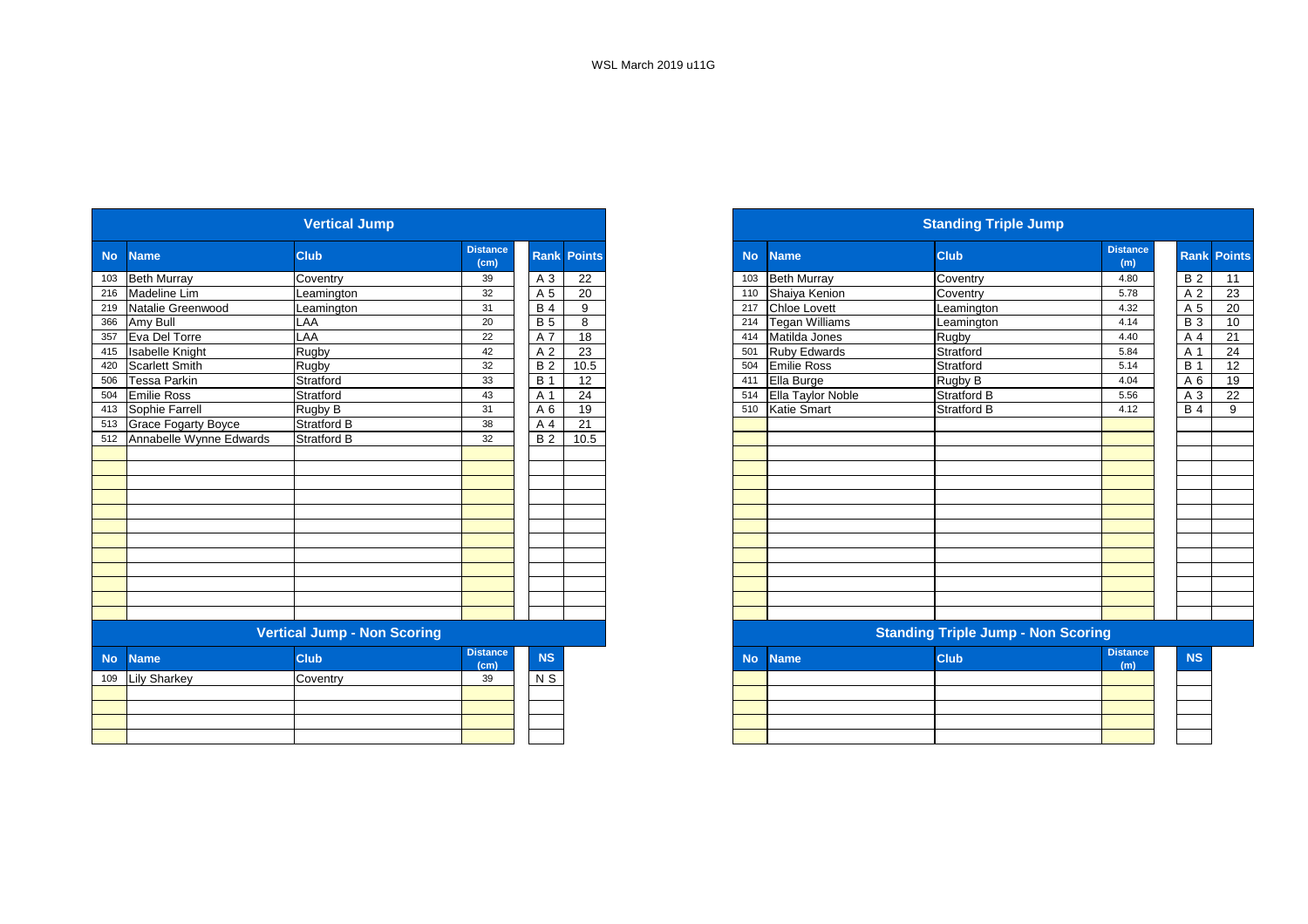| <b>Name</b><br>Shaiya Kenion<br><b>Tegan Williams</b><br>Madeline Lim<br>Jessica Clarke<br><b>Scarlett Smith</b><br>Niki Wodzisz<br>Lily Brooker Collins<br>Olivia Shalders<br><b>Emiliy Grant</b> | <b>Club</b><br>Coventry<br>Leamington<br>Leamington<br>Rugby<br><b>Rugby</b><br>Stratford<br>Stratford<br>Stratford B<br>Stratford B | Dis(m)<br>5.00<br>4.00<br>3.75<br>4.75<br>4.00<br>5.25<br>5.50<br>4.75 | A 2<br>A 5<br><b>B</b> 4<br>A 3<br><b>B</b> 3<br><b>B</b> 1<br>A 1 | <b>Rank Points</b><br>23<br>20<br>9<br>21.5<br>10<br>12 |
|----------------------------------------------------------------------------------------------------------------------------------------------------------------------------------------------------|--------------------------------------------------------------------------------------------------------------------------------------|------------------------------------------------------------------------|--------------------------------------------------------------------|---------------------------------------------------------|
|                                                                                                                                                                                                    |                                                                                                                                      |                                                                        |                                                                    |                                                         |
|                                                                                                                                                                                                    |                                                                                                                                      |                                                                        |                                                                    |                                                         |
|                                                                                                                                                                                                    |                                                                                                                                      |                                                                        |                                                                    |                                                         |
|                                                                                                                                                                                                    |                                                                                                                                      |                                                                        |                                                                    |                                                         |
|                                                                                                                                                                                                    |                                                                                                                                      |                                                                        |                                                                    |                                                         |
|                                                                                                                                                                                                    |                                                                                                                                      |                                                                        |                                                                    |                                                         |
|                                                                                                                                                                                                    |                                                                                                                                      |                                                                        |                                                                    |                                                         |
|                                                                                                                                                                                                    |                                                                                                                                      |                                                                        |                                                                    | 24                                                      |
|                                                                                                                                                                                                    |                                                                                                                                      |                                                                        | A 3                                                                | 21.5                                                    |
|                                                                                                                                                                                                    |                                                                                                                                      | 4.50                                                                   | <b>B2</b>                                                          | 11                                                      |
|                                                                                                                                                                                                    |                                                                                                                                      |                                                                        |                                                                    |                                                         |
|                                                                                                                                                                                                    |                                                                                                                                      |                                                                        |                                                                    |                                                         |
|                                                                                                                                                                                                    |                                                                                                                                      |                                                                        |                                                                    |                                                         |
|                                                                                                                                                                                                    |                                                                                                                                      |                                                                        |                                                                    |                                                         |
|                                                                                                                                                                                                    |                                                                                                                                      |                                                                        |                                                                    |                                                         |
|                                                                                                                                                                                                    |                                                                                                                                      |                                                                        |                                                                    |                                                         |
|                                                                                                                                                                                                    |                                                                                                                                      |                                                                        |                                                                    |                                                         |
|                                                                                                                                                                                                    |                                                                                                                                      |                                                                        |                                                                    |                                                         |
|                                                                                                                                                                                                    |                                                                                                                                      |                                                                        |                                                                    |                                                         |
|                                                                                                                                                                                                    |                                                                                                                                      |                                                                        |                                                                    |                                                         |
|                                                                                                                                                                                                    |                                                                                                                                      |                                                                        |                                                                    |                                                         |
|                                                                                                                                                                                                    |                                                                                                                                      |                                                                        |                                                                    |                                                         |
|                                                                                                                                                                                                    |                                                                                                                                      |                                                                        |                                                                    |                                                         |
|                                                                                                                                                                                                    |                                                                                                                                      |                                                                        |                                                                    |                                                         |
|                                                                                                                                                                                                    |                                                                                                                                      |                                                                        |                                                                    |                                                         |
|                                                                                                                                                                                                    |                                                                                                                                      |                                                                        |                                                                    |                                                         |
| <b>Name</b>                                                                                                                                                                                        | <b>Club</b>                                                                                                                          | Dis (m)                                                                | <b>NS</b>                                                          |                                                         |
|                                                                                                                                                                                                    |                                                                                                                                      | $\overline{4}$                                                         | N S                                                                |                                                         |
|                                                                                                                                                                                                    |                                                                                                                                      |                                                                        |                                                                    |                                                         |
|                                                                                                                                                                                                    |                                                                                                                                      |                                                                        |                                                                    |                                                         |
|                                                                                                                                                                                                    |                                                                                                                                      |                                                                        |                                                                    |                                                         |
|                                                                                                                                                                                                    |                                                                                                                                      |                                                                        |                                                                    |                                                         |
|                                                                                                                                                                                                    | <b>Beth Murray</b>                                                                                                                   | Coventry                                                               | <b>Chest Push - Non Scoring</b>                                    |                                                         |

|         |                             | <b>Chest Push</b>               |        |            |                    |
|---------|-----------------------------|---------------------------------|--------|------------|--------------------|
|         | <b>Name</b>                 | <b>Club</b>                     | Dis(m) |            | <b>Rank Points</b> |
|         | Shaiva Kenion               | Coventry                        | 5.00   | A 2        | 23                 |
|         | 214 Tegan Williams          | Leamington                      | 4.00   | A 5        | 20                 |
|         | <b>Madeline Lim</b>         | Leamington                      | 3.75   | <b>B</b> 4 | 9                  |
|         | 412 Jessica Clarke          | Rugby                           | 4.75   | A 3        | 21.5               |
|         | <b>Scarlett Smith</b>       | Rugby                           | 4.00   | <b>B</b> 3 | 10                 |
|         | Niki Wodzisz                | Stratford                       | 5.25   | <b>B</b> 1 | 12                 |
|         | <b>Lily Brooker Collins</b> | Stratford                       | 5.50   | A 1        | 24                 |
|         | Olivia Shalders             | <b>Stratford B</b>              | 4.75   | A 3        | 21.5               |
|         | <b>Emiliy Grant</b>         | <b>Stratford B</b>              | 4.50   | <b>B2</b>  | 11                 |
|         |                             |                                 |        |            |                    |
|         |                             |                                 |        |            |                    |
|         |                             |                                 |        |            |                    |
|         |                             |                                 |        |            |                    |
|         |                             |                                 |        |            |                    |
|         |                             |                                 |        |            |                    |
|         |                             |                                 |        |            |                    |
|         |                             |                                 |        |            |                    |
|         |                             |                                 |        |            |                    |
|         |                             |                                 |        |            |                    |
|         |                             |                                 |        |            |                    |
|         |                             |                                 |        |            |                    |
|         |                             |                                 |        |            |                    |
|         |                             |                                 |        |            |                    |
|         |                             |                                 |        |            |                    |
|         |                             | <b>Chest Push - Non Scoring</b> |        |            |                    |
| No Name |                             | <b>Club</b>                     | Dis(m) | <b>NS</b>  |                    |

| No Name           | <b>Club</b> | Dis(m) | <b>NS</b> |
|-------------------|-------------|--------|-----------|
| 110 Shaiya Kenion | Coventry    |        | N S       |
|                   |             |        |           |
|                   |             |        |           |
|                   |             |        |           |
|                   |             |        |           |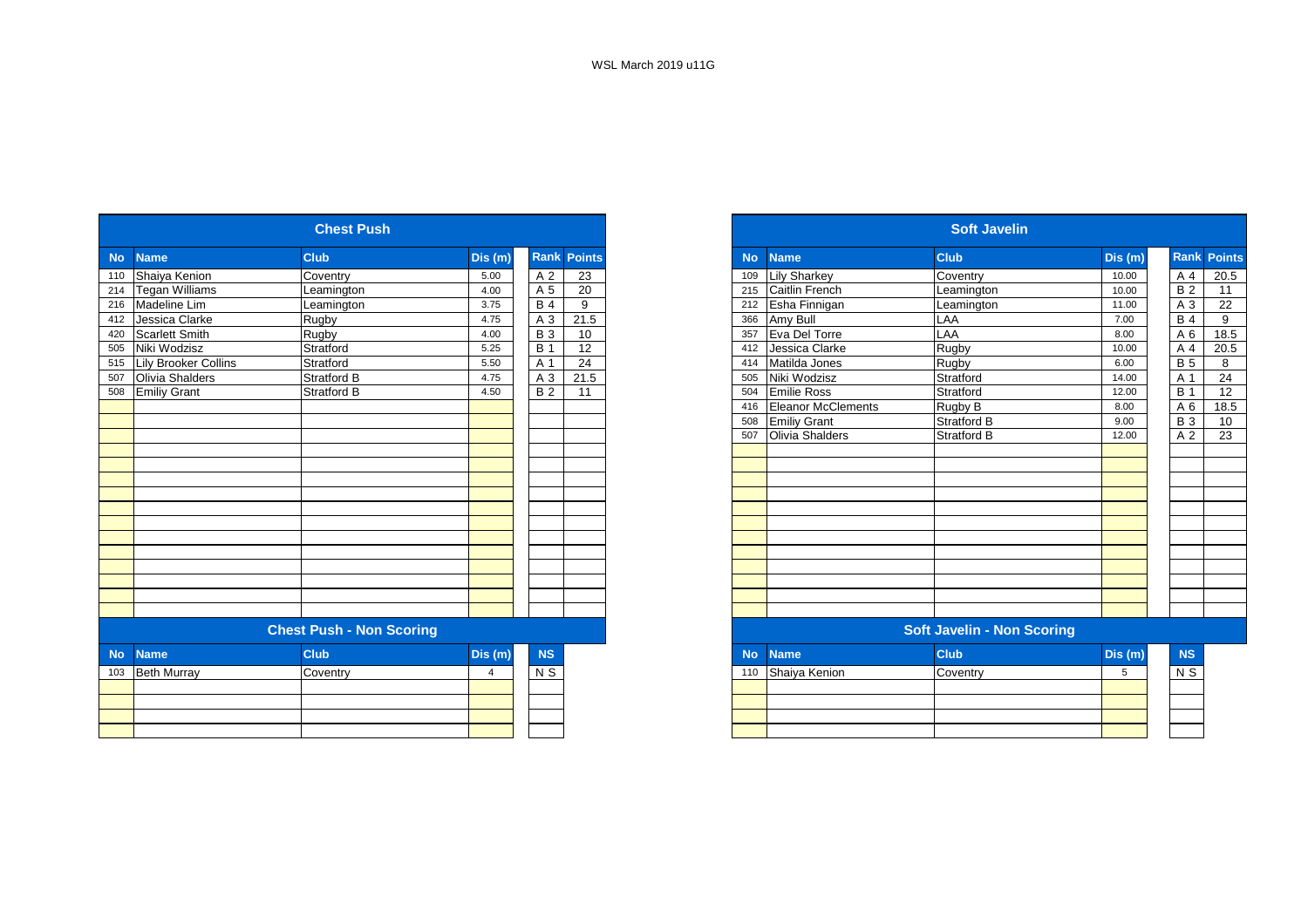## WSL March 2019 u11G

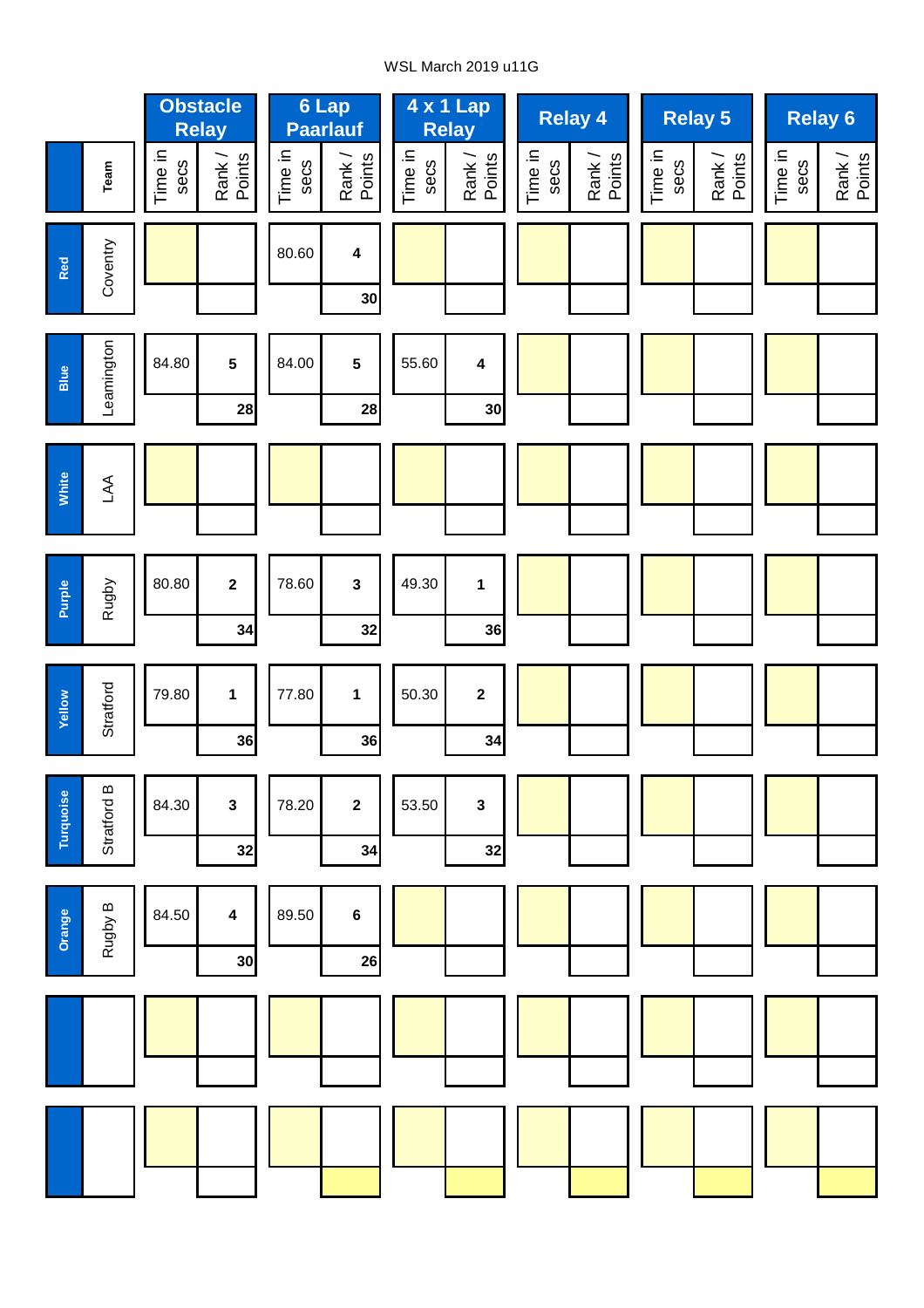|              |                   | <b>1 March 2019</b>         | Red      | <b>Blue</b>    | White        | <b>Purple</b>  | Yellow               | Orange         | <b>Turquoise</b>   |  |  |
|--------------|-------------------|-----------------------------|----------|----------------|--------------|----------------|----------------------|----------------|--------------------|--|--|
|              |                   | Under 11 - Boys             | Coventry | Leamington     | LAA          | <b>Rugby</b>   | <b>Stratford</b>     | <b>Rugby B</b> | <b>Stratford B</b> |  |  |
|              |                   | 2 Lap Race                  |          | 20             | 23           | 31.5           | 36                   |                | 32.5               |  |  |
|              | <b>Individual</b> | 4 Lap Race                  |          | 20             | 34           | 30             | 36                   |                | 32                 |  |  |
|              |                   |                             |          |                |              |                |                      |                |                    |  |  |
| <b>TRACK</b> |                   | <b>Obstacle Relay</b>       |          |                | 29           | 34             | 32                   | 29             | 36                 |  |  |
|              | Relay             | 6 Lap Paarlauf              | 36       |                | 32           | 34             | 30                   |                |                    |  |  |
|              |                   | 4 x 1 Lap Relay             |          |                | 34           | 30             | 36                   |                | 32                 |  |  |
|              |                   |                             |          |                |              |                |                      |                |                    |  |  |
|              |                   | <b>Speed Bounce</b>         | 22       | 27             | 29.5         | 32.5           | 36                   |                | 32                 |  |  |
|              |                   | <b>Standing Long Jump</b>   | 34       | 33             | 30           | 30             | 32                   |                | 27                 |  |  |
|              | Jumps             |                             |          |                |              |                |                      |                |                    |  |  |
|              |                   | <b>Vertical Jump</b>        | 23       | 20             | 28           | 31             | 36                   |                | 33                 |  |  |
| <b>FIELD</b> |                   | <b>Standing Triple Jump</b> | 32       | 31             | 33           | 26             | 36                   |                | 28                 |  |  |
|              |                   | <b>Chest Push</b>           | 20       | 32.5           | 29.5         | 27.5           | 35                   |                | 34.5               |  |  |
|              | <b>Throws</b>     | Soft Javelin                | 22       | 34             | 27           | 30.5           | 36                   |                | 29.5               |  |  |
|              |                   |                             |          |                |              |                |                      |                |                    |  |  |
|              |                   | <b>Total</b>                | 189      | 217.5          | 329          | 337            | 381                  | 29             | 316.5              |  |  |
|              |                   | <b>Overall Position</b>     | $\bf 6$  | $\overline{5}$ | $\mathbf{3}$ | $\overline{2}$ | $\blacktriangleleft$ | $\overline{7}$ | $\overline{4}$     |  |  |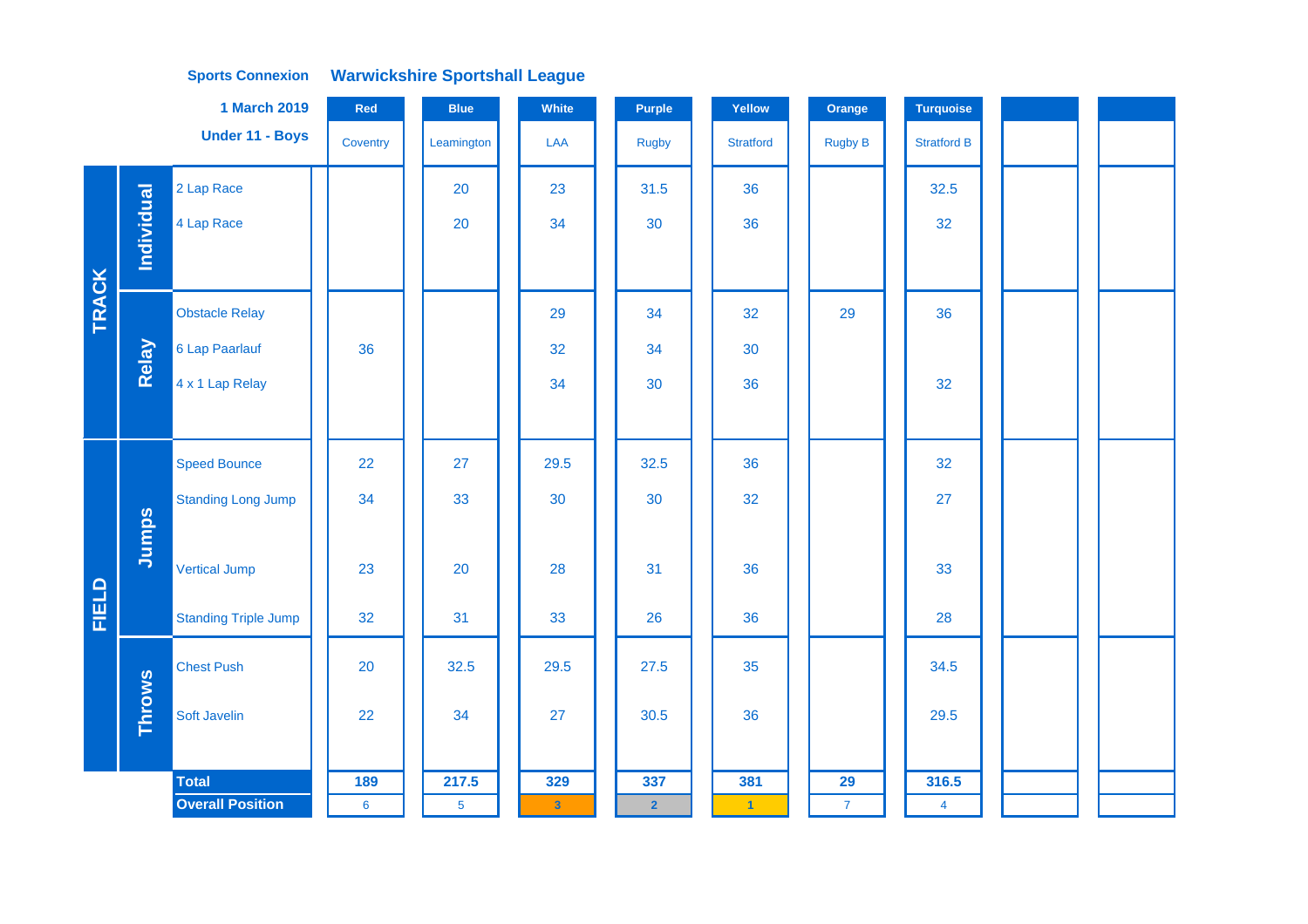|                |                                | 2 Lap Race               |             |                  |                    |                |                                | <b>4 Lap Race</b>               |             |
|----------------|--------------------------------|--------------------------|-------------|------------------|--------------------|----------------|--------------------------------|---------------------------------|-------------|
| <b>No</b>      | <b>Name</b>                    | <b>Club</b>              | <b>Time</b> |                  | <b>Rank Points</b> | <b>No</b>      | <b>Name</b>                    | <b>Club</b>                     | <b>Time</b> |
| $\mathbf{1}$   | A pair                         | Coventry                 |             |                  |                    | 1              | A pair                         | Coventry                        |             |
| $\overline{2}$ | A pair                         | Leamington               | 27.6        | A 5              | 20                 | $\overline{2}$ | A pair                         | Leamington                      | 55.2        |
| 3              | A pair                         | LAA                      | 25.2        | A 2              | 23                 | 3              | A pair                         | LAA                             | 53.9        |
| $\overline{4}$ | A pair                         | Rugby                    | 25.6        | A 3              | 21.5               | $\overline{4}$ | A pair                         | Rugby                           | 53.9        |
| 5              | A pair                         | Stratford                | 24.8        | $\overline{B}$ 1 | 12                 | 5              | A pair                         | Stratford                       | 48.3        |
| 6              | A pair                         | Rugby B                  |             |                  |                    | 6              | A pair                         | Rugby B                         |             |
| $\overline{7}$ | A pair                         | <b>Stratford B</b>       | 25.6        | A 3              | 21.5               | $\overline{7}$ | A pair                         | <b>Stratford B</b>              | 52.7        |
| 11             | <b>B</b> pair                  | Coventry                 |             |                  |                    | 11             | <b>B</b> pair                  | Coventry                        |             |
| 12             |                                |                          |             |                  |                    | 12             |                                |                                 |             |
| 13             | <b>B</b> pair                  | Leamington<br>LAA        |             |                  |                    | 13             | <b>B</b> pair                  | Leamington<br>LAA               | 52.1        |
| 14             | <b>B</b> pair<br><b>B</b> pair | <b>Rugby</b>             | 26.7        | <b>B3</b>        | 10                 | 14             | <b>B</b> pair<br><b>B</b> pair | Rugby                           | 58.8        |
| 15             | <b>B</b> pair                  | Stratford                | 24.7        | A 1              | 24                 | 15             | <b>B</b> pair                  | Stratford                       | 52.3        |
| 16             | <b>B</b> pair                  | Rugby B                  |             |                  |                    | 16             | <b>B</b> pair                  |                                 |             |
| 17             | <b>B</b> pair                  | <b>Stratford B</b>       | 25.9        | <b>B2</b>        | 11                 | 17             | <b>B</b> pair                  | Rugby B<br><b>Stratford B</b>   | 57.3        |
|                |                                |                          |             |                  |                    |                |                                |                                 |             |
|                |                                |                          |             |                  |                    |                |                                |                                 |             |
|                |                                |                          |             |                  |                    |                |                                |                                 |             |
|                |                                |                          |             |                  |                    |                |                                |                                 |             |
|                |                                |                          |             |                  |                    |                |                                |                                 |             |
|                |                                |                          |             |                  |                    |                |                                |                                 |             |
|                |                                |                          |             |                  |                    |                |                                |                                 |             |
|                |                                |                          |             |                  |                    |                |                                |                                 |             |
|                |                                | 2 Lap Race - Non Scoring |             |                  |                    |                |                                | <b>4 Lap Race - Non Scoring</b> |             |
| <b>No</b>      | <b>Name</b>                    | <b>Club</b>              | <b>Time</b> | <b>NS</b>        |                    | <b>No</b>      | <b>Name</b>                    | <b>Club</b>                     | <b>Time</b> |
|                |                                |                          |             |                  |                    |                |                                |                                 |             |
|                |                                |                          |             |                  |                    |                |                                |                                 |             |
|                |                                |                          |             |                  |                    |                |                                |                                 |             |
|                |                                |                          |             |                  |                    |                |                                |                                 |             |
|                |                                |                          |             |                  |                    |                |                                |                                 |             |
|                |                                |                          |             |                  |                    |                |                                |                                 |             |

|                   | 2 Lap Race               |             |                    |      |
|-------------------|--------------------------|-------------|--------------------|------|
| No<br><b>Name</b> | <b>Club</b>              | <b>Time</b> | <b>Rank Points</b> |      |
| A pair            | Coventry                 |             |                    |      |
| A pair            | Leamington               | 27.6        | A 5                | 20   |
| A pair            | LAA                      | 25.2        | A 2                | 23   |
| A pair            | Rugby                    | 25.6        | A 3                | 21.5 |
| A pair            | Stratford                | 24.8        | <b>B</b> 1         | 12   |
| A pair            | Rugby B                  |             |                    |      |
| A pair            | Stratford B              | 25.6        | A 3                | 21.5 |
|                   |                          |             |                    |      |
| 11 B pair         | Coventry                 |             |                    |      |
| B pair            | Leamington               |             |                    |      |
| B pair            | LAA                      |             |                    |      |
| B pair            | Rugby                    | 26.7        | <b>B</b> 3         | 10   |
| <b>B</b> pair     | Stratford                | 24.7        | A 1                | 24   |
| B pair            | Rugby B                  |             |                    |      |
| <b>B</b> pair     | <b>Stratford B</b>       | 25.9        | <b>B2</b>          | 11   |
|                   |                          |             |                    |      |
|                   |                          |             |                    |      |
|                   |                          |             |                    |      |
|                   |                          |             |                    |      |
|                   |                          |             |                    |      |
|                   |                          |             |                    |      |
|                   |                          |             |                    |      |
|                   |                          |             |                    |      |
|                   |                          |             |                    |      |
|                   | 2 Lap Race - Non Scoring |             |                    |      |
| No Name           | <b>Club</b>              | <b>Time</b> | <b>NS</b>          |      |

|  | $\overline{N}$ $\overline{N}$ $\overline{N}$ $\overline{N}$ | <b>PORTO</b> | $\blacksquare$ | 190 L |
|--|-------------------------------------------------------------|--------------|----------------|-------|
|  |                                                             |              |                |       |
|  |                                                             |              |                |       |
|  |                                                             |              |                |       |
|  |                                                             |              |                |       |
|  |                                                             |              |                |       |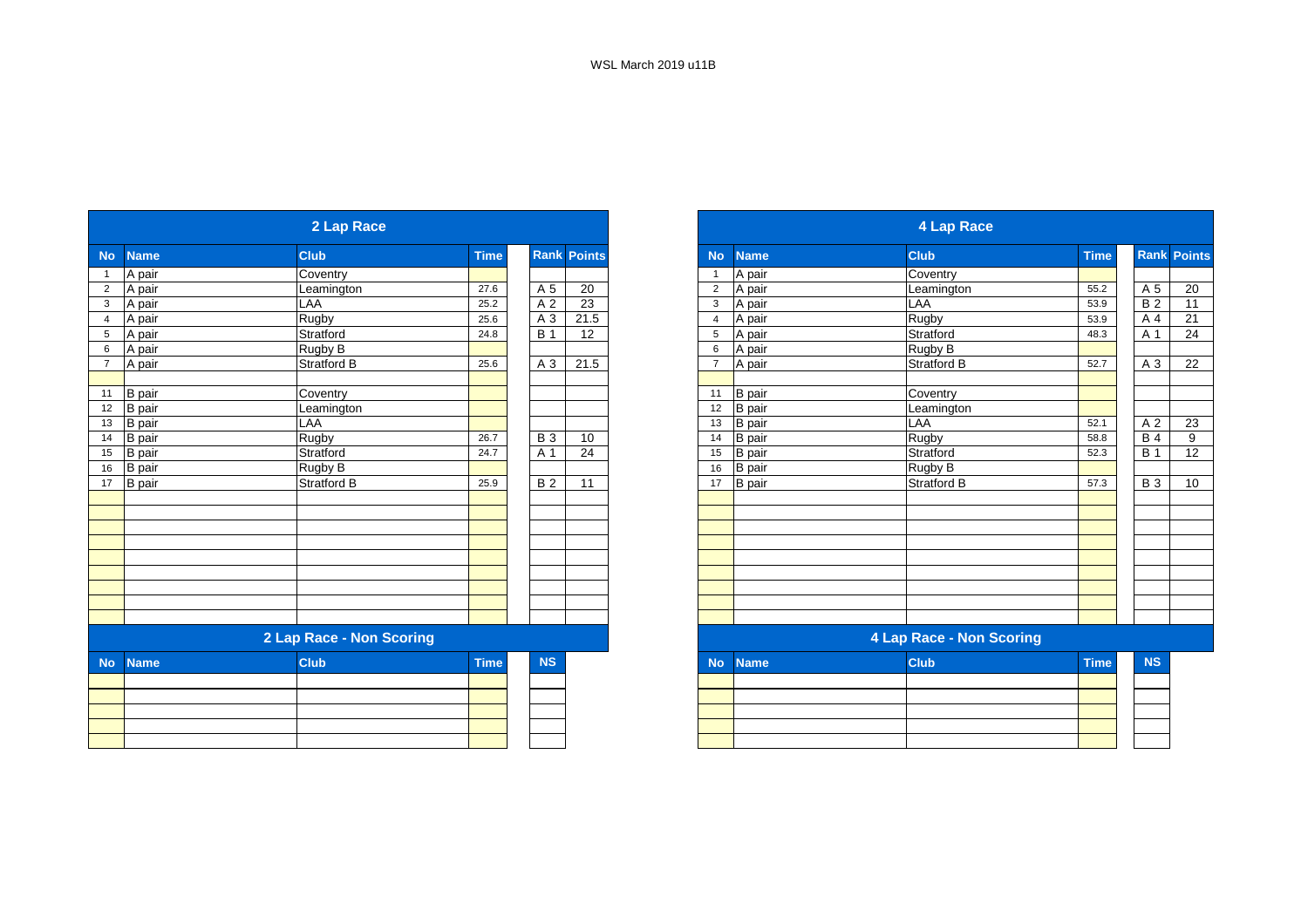|           |                          | <b>Speed Bounce</b>               |                |                |                    |           |                         | <b>Standing Long Jump</b>               |                        |
|-----------|--------------------------|-----------------------------------|----------------|----------------|--------------------|-----------|-------------------------|-----------------------------------------|------------------------|
| <b>No</b> | <b>Name</b>              | <b>Club</b>                       | <b>Bounces</b> |                | <b>Rank Points</b> | <b>No</b> | <b>Name</b>             | <b>Club</b>                             | <b>Distance</b><br>(m) |
| 125       | Iyinoluwa Lawal          | Coventry                          | 53             | A 3            | 22                 | 121       | Alex Underwood          | Coventry                                | 1.76                   |
| 203       | Daniel Coward            | Leamington                        | 40             | <b>B</b> 5     | 8                  | 125       | Ivinoluwa Lawal         | Coventry                                | 1.79                   |
| 202       | <b>Alistair Crossley</b> | Leamington                        | 47             | A 6            | 19                 | 206       | Fin William-Stein       | Leamington                              | 2.05                   |
| 304       | Andre Onyekwe            | LAA                               | 51             | A 5            | 20                 | 209       | Dexter Fynn             | Leamington                              | 1.47                   |
| 339       | James Bull               | LAA                               | 44             | <b>B</b> 3     | 9.5                | 304       | Andre Onyekwe           | LAA                                     | 1.99                   |
| 409       | Jacob Vural              | Rugby                             | 55             | A 2            | 23                 | 331       | <b>Oscar Mort</b>       | LAA                                     | 1.17                   |
| 454       | Ollie Knight             | Rugby                             | 44             | <b>B3</b>      | 9.5                | 409       | Jacob Vural             | Rugby                                   | 1.61                   |
| 521       | Jonnie Chute             | Stratford                         | 59             | A 1            | 24                 | 454       | Ollie Knight            | Rugby                                   | 1.53                   |
| 525       | Flynn Dathan             | Stratford                         | 54             | <b>B</b> 1     | 12                 | 537       | Luca De Feitas Pires    | Stratford                               | 1.73                   |
| 538       | Ruben Fernandez          | <b>Stratford B</b>                | 46             | <b>B2</b>      | 11                 | 532       | <b>Reuben Boxall</b>    | Stratford                               | 1.65                   |
| 536       | Louie Newton             | <b>Stratford B</b>                | 52             | A 4            | 21                 | 530       | Oliver Battersby        | <b>Stratford B</b>                      | 1.37                   |
|           |                          |                                   |                |                |                    | 538       | <b>Ruben Fernandez</b>  | <b>Stratford B</b>                      | 1.53                   |
|           |                          |                                   |                |                |                    |           |                         |                                         |                        |
|           |                          |                                   |                |                |                    |           |                         |                                         |                        |
|           |                          |                                   |                |                |                    |           |                         |                                         |                        |
|           |                          |                                   |                |                |                    |           |                         |                                         |                        |
|           |                          |                                   |                |                |                    |           |                         |                                         |                        |
|           |                          |                                   |                |                |                    |           |                         |                                         |                        |
|           |                          |                                   |                |                |                    |           |                         |                                         |                        |
|           |                          |                                   |                |                |                    |           |                         |                                         |                        |
|           |                          |                                   |                |                |                    |           |                         |                                         |                        |
|           |                          |                                   |                |                |                    |           |                         |                                         |                        |
|           |                          |                                   |                |                |                    |           |                         |                                         |                        |
|           |                          |                                   |                |                |                    |           |                         |                                         |                        |
|           |                          | <b>Speed Bounce - Non Scoring</b> |                |                |                    |           |                         | <b>Standing Long Jump - Non Scoring</b> |                        |
| <b>No</b> | <b>Name</b>              | <b>Club</b>                       | <b>Bounces</b> | <b>NS</b>      |                    | <b>No</b> | <b>Name</b>             | <b>Club</b>                             | <b>Distance</b><br>(m) |
| 307       | <b>Archie Stuart</b>     | LAA                               | 39             | N <sub>S</sub> |                    | 407       | Nathan Metcalf Sheppard | Rugby                                   | 1.32                   |
| 403       | Philip Bryan Eaton       | Rugby                             | 37             | N S            |                    |           |                         |                                         |                        |
|           |                          |                                   |                |                |                    |           |                         |                                         |                        |
|           |                          |                                   |                |                |                    |           |                         |                                         |                        |
|           |                          |                                   |                |                |                    |           |                         |                                         |                        |

|            |                          | <b>Speed Bounce</b>               |                |                |               |
|------------|--------------------------|-----------------------------------|----------------|----------------|---------------|
| <b>No</b>  | <b>Name</b>              | <b>Club</b>                       | <b>Bounces</b> | <b>Rank</b>    | <b>Points</b> |
| 125        | Ivinoluwa Lawal          | Coventry                          | 53             | A 3            | 22            |
| 203        | Daniel Coward            | Leamington                        | 40             | <b>B</b> 5     | 8             |
| 202<br>304 | <b>Alistair Crossley</b> | Leamington                        | 47             | A 6            | 19            |
|            | Andre Onyekwe            | LAA                               | 51             | A 5            | 20            |
| 339        | <b>James Bull</b>        | LAA                               | 44             | <b>B</b> 3     | 9.5           |
| 409        | Jacob Vural              | Rugby                             | 55             | A 2            | 23            |
| 454        | Ollie Knight             | Rugby                             | 44             | <b>B</b> 3     | 9.5           |
| 521        | Jonnie Chute             | Stratford                         | 59             | A 1            | 24            |
| 525        | <b>Flynn Dathan</b>      | Stratford                         | 54             | <b>B</b> 1     | 12            |
| 538        | Ruben Fernandez          | <b>Stratford B</b>                | 46             | <b>B2</b>      | 11            |
| 536        | Louie Newton             | <b>Stratford B</b>                | 52             | A 4            | 21            |
|            |                          |                                   |                |                |               |
|            |                          |                                   |                |                |               |
|            |                          |                                   |                |                |               |
|            |                          |                                   |                |                |               |
|            |                          |                                   |                |                |               |
|            |                          |                                   |                |                |               |
|            |                          |                                   |                |                |               |
|            |                          |                                   |                |                |               |
|            |                          |                                   |                |                |               |
|            |                          |                                   |                |                |               |
|            |                          |                                   |                |                |               |
|            |                          |                                   |                |                |               |
|            |                          |                                   |                |                |               |
|            |                          | <b>Speed Bounce - Non Scoring</b> |                |                |               |
| <b>No</b>  | <b>Name</b>              | <b>Club</b>                       | <b>Bounces</b> | <b>NS</b>      |               |
| 307        | <b>Archie Stuart</b>     | LAA                               | 39             | N S            |               |
| 403        | Philip Bryan Eaton       | Rugby                             | 37             | $\overline{N}$ |               |
|            |                          |                                   |                |                |               |
|            |                          |                                   |                |                |               |
|            |                          |                                   |                |                |               |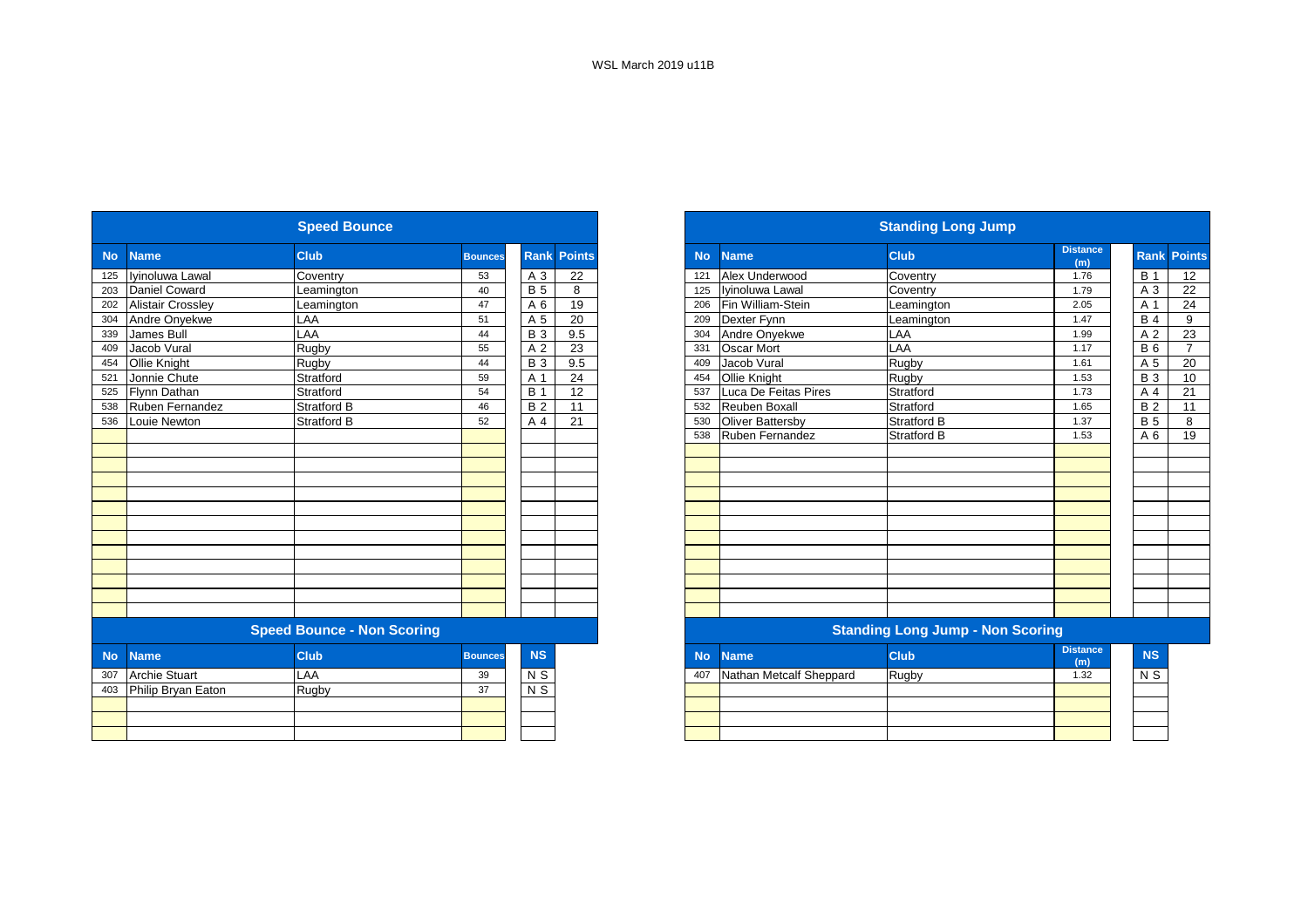|           |                      | <b>Vertical Jump</b>               |                         |             |                 |           |                         | <b>Standing Triple Jump</b>               |                        |                  |
|-----------|----------------------|------------------------------------|-------------------------|-------------|-----------------|-----------|-------------------------|-------------------------------------------|------------------------|------------------|
| <b>No</b> | <b>Name</b>          | <b>Club</b>                        | <b>Distance</b><br>(cm) | <b>Rank</b> | <b>Points</b>   | <b>No</b> | <b>Name</b>             | <b>Club</b>                               | <b>Distance</b><br>(m) | Rank Po          |
| 121       | Alex Underwood       | Coventry                           | 46                      | A 2         | 23              | 121       | Alex Underwood          | Coventry                                  | 5.20                   | B <sub>2</sub>   |
| 209       | Dexter Fynn          | Leamington                         | 37                      | A 5         | 20              | 125       | Iyinoluwa Lawal         | Coventry                                  | 5.50                   | A 4              |
| 332       | Robert Spurway       | LAA                                | 26                      | <b>B</b> 4  | 9               | 206       | Fin William-Stein       | Leamington                                | 5.60                   | A 3              |
| 307       | <b>Archie Stuart</b> | LAA                                | 32                      | A 6         | 19              | 209       | Dexter Fynn             | Leamington                                | 4.11                   | <b>B</b> 4       |
| 402       | Robbie Dale          | <b>Rugby</b>                       | 38                      | A 4         | 21              | 304       | Andre Onyekwe           | LAA                                       | 6.14                   | A 2              |
| 403       | Philip Bryan Eaton   | Rugby                              | 30                      | <b>B</b> 3  | 10              | 309       | Christopher Sayers      | LAA                                       | 4.60                   | <b>B</b> 3       |
| 523       | Seb Hillard          | Stratford                          | 50                      | A 1         | 24              | 403       | Philip Bryan Eaton      | Rugby                                     | 3.80                   | $\overline{B}$ 6 |
| 521       | Jonnie Chute         | Stratford                          | 40                      | <b>B</b> 1  | $\overline{12}$ | 454       | Ollie Knight            | Rugby                                     | 4.00                   | A 6              |
| 538       | Ruben Fernandez      | <b>Stratford B</b>                 | 34                      | <b>B2</b>   | 11              | 529       | Jake Richardson         | Stratford                                 | 5.62                   | <b>B</b> 1       |
| 531       | James Humphreys      | <b>Stratford B</b>                 | 40                      | A 3         | 22              | 523       | Seb Hillard             | Stratford                                 | 6.32                   | A 1              |
|           |                      |                                    |                         |             |                 | 530       | <b>Oliver Battersby</b> | <b>Stratford B</b>                        | 3.84                   | B <sub>5</sub>   |
|           |                      |                                    |                         |             |                 | 536       | Louie Newton            | Stratford B                               | 4.82                   | A 5              |
|           |                      |                                    |                         |             |                 |           |                         |                                           |                        |                  |
|           |                      |                                    |                         |             |                 |           |                         |                                           |                        |                  |
|           |                      |                                    |                         |             |                 |           |                         |                                           |                        |                  |
|           |                      |                                    |                         |             |                 |           |                         |                                           |                        |                  |
|           |                      |                                    |                         |             |                 |           |                         |                                           |                        |                  |
|           |                      |                                    |                         |             |                 |           |                         |                                           |                        |                  |
|           |                      |                                    |                         |             |                 |           |                         |                                           |                        |                  |
|           |                      |                                    |                         |             |                 |           |                         |                                           |                        |                  |
|           |                      |                                    |                         |             |                 |           |                         |                                           |                        |                  |
|           |                      |                                    |                         |             |                 |           |                         |                                           |                        |                  |
|           |                      |                                    |                         |             |                 |           |                         |                                           |                        |                  |
|           |                      |                                    |                         |             |                 |           |                         |                                           |                        |                  |
|           |                      | <b>Vertical Jump - Non Scoring</b> |                         |             |                 |           |                         | <b>Standing Triple Jump - Non Scoring</b> |                        |                  |
| <b>No</b> | <b>Name</b>          | <b>Club</b>                        | <b>Distance</b><br>(cm) | <b>NS</b>   |                 | <b>No</b> | <b>Name</b>             | <b>Club</b>                               | <b>Distance</b><br>(m) |                  |
| 331       | Oscar Mort           | LAA                                | 34                      | $N$ S       |                 | 302       | Aeron Murphy            | LAA                                       | $\overline{4}$         | $N$ S            |
| 125       | Iyinoluwa Lawal      | Coventry                           | 46                      | $N$ S       |                 |           |                         |                                           |                        |                  |
|           |                      |                                    |                         |             |                 |           |                         |                                           |                        |                  |
|           |                      |                                    |                         |             |                 |           |                         |                                           |                        |                  |
|           |                      |                                    |                         |             |                 |           |                         |                                           |                        |                  |

|                          | <b>Vertical Jump</b>               |                         |            |                    |
|--------------------------|------------------------------------|-------------------------|------------|--------------------|
| <b>Name</b>              | <b>Club</b>                        | <b>Distance</b><br>(cm) |            | <b>Rank Points</b> |
| Alex Underwood           | Coventry                           | 46                      | A 2        | 23                 |
| 209 Dexter Fynn          | Leamington                         | 37                      | A 5        | 20                 |
| <b>Robert Spurway</b>    | LAA                                | 26                      | <b>B</b> 4 | 9                  |
| <b>Archie Stuart</b>     | LAA                                | 32                      | A 6        | 19                 |
| Robbie Dale              | Rugby                              | 38                      | A 4        | 21                 |
| Philip Bryan Eaton       | Rugby                              | 30                      | <b>B</b> 3 | 10                 |
| Seb Hillard              | Stratford                          | 50                      | A 1        | 24                 |
| Jonnie Chute             | Stratford                          | 40                      | <b>B</b> 1 | 12                 |
| Ruben Fernandez          | <b>Stratford B</b>                 | 34                      | <b>B2</b>  | 11                 |
| James Humphreys          | <b>Stratford B</b>                 | 40                      | A 3        | 22                 |
|                          |                                    |                         |            |                    |
|                          |                                    |                         |            |                    |
|                          |                                    |                         |            |                    |
|                          |                                    |                         |            |                    |
|                          |                                    |                         |            |                    |
|                          |                                    |                         |            |                    |
|                          |                                    |                         |            |                    |
|                          |                                    |                         |            |                    |
|                          |                                    |                         |            |                    |
|                          |                                    |                         |            |                    |
|                          |                                    |                         |            |                    |
|                          |                                    |                         |            |                    |
|                          |                                    |                         |            |                    |
|                          |                                    |                         |            |                    |
|                          | <b>Vertical Jump - Non Scoring</b> |                         |            |                    |
| <b>No</b><br><b>Name</b> | <b>Club</b>                        | <b>Distance</b><br>(cm) | <b>NS</b>  |                    |
| 331 Oscar Mort           | LAA                                | 34                      | N S        |                    |
| 125 Ivinoluwa Lawal      | Coventry                           | 46                      | $N$ S      |                    |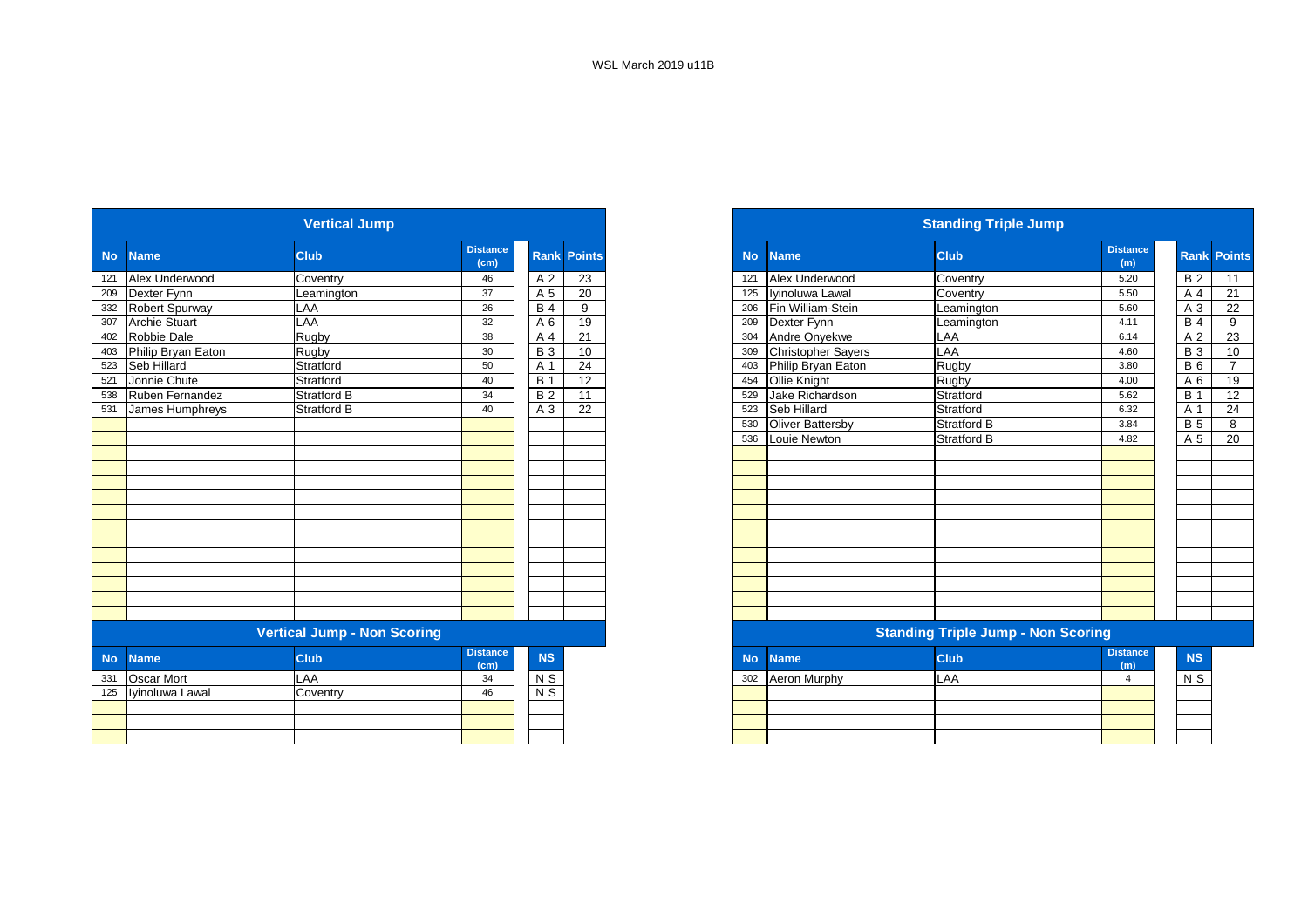|                           | <b>Chest Push</b>                                         |                    |                                 |                    |
|---------------------------|-----------------------------------------------------------|--------------------|---------------------------------|--------------------|
| <b>Name</b>               | <b>Club</b>                                               | Dis (m)            |                                 | <b>Rank Points</b> |
| Iyinoluwa Lawal           | Coventry                                                  | 5.00               | A 5                             | 20                 |
| Daniel Coward             | Leamington                                                | 4.50               | <b>B</b> 3                      | 10                 |
| Fin William-Stein         | Leamington                                                | 6.50               | A <sub>2</sub>                  | 22.5               |
| Aeron Murphy              | LAA                                                       | 4.25               | <b>B</b> 4                      | 8.5                |
| <b>Christopher Sayers</b> | LAA                                                       | 5.25               | A 4                             | 21                 |
| <b>Charlie Cook</b>       | Rugby                                                     | 4.25               | <b>B</b> 4                      | 8.5                |
| Philip Bryan Eaton        |                                                           | 4.50               | A 6                             | 19                 |
| Jake Richardson           | Stratford                                                 | 6.00               | <b>B2</b>                       | 11                 |
|                           |                                                           | 6.75               | A 1                             | 24                 |
| <b>Ethan Winning</b>      | Stratford B                                               | 6.50               | A <sub>2</sub>                  | 22.5               |
|                           | Stratford B                                               | 6.25               | <b>B</b> 1                      | 12                 |
|                           |                                                           |                    |                                 |                    |
|                           |                                                           |                    |                                 |                    |
|                           |                                                           |                    |                                 |                    |
|                           |                                                           |                    |                                 |                    |
|                           |                                                           |                    |                                 |                    |
|                           |                                                           |                    |                                 |                    |
|                           |                                                           |                    |                                 |                    |
|                           |                                                           |                    |                                 |                    |
|                           |                                                           |                    |                                 |                    |
|                           |                                                           |                    |                                 |                    |
|                           |                                                           |                    |                                 |                    |
|                           |                                                           |                    |                                 |                    |
|                           |                                                           |                    |                                 |                    |
|                           |                                                           |                    |                                 |                    |
| <b>Name</b>               | <b>Club</b>                                               | Dis (m)            | <b>NS</b>                       |                    |
| Robbie Dale               | Rugby                                                     | 5                  | $N$ S                           |                    |
|                           | Coventry                                                  | 5                  |                                 |                    |
|                           |                                                           |                    |                                 |                    |
|                           |                                                           |                    |                                 |                    |
|                           |                                                           |                    |                                 |                    |
|                           | Luca De Feitas Pires<br>James Humphreys<br>Alex Underwood | Rugby<br>Stratford | <b>Chest Push - Non Scoring</b> | $N$ S              |

| <b>Chest Push</b>                   |        |                    |
|-------------------------------------|--------|--------------------|
| <b>Club</b>                         | Dis(m) | <b>Rank Points</b> |
| Coventry                            | 5.00   | 20<br>A 5          |
| Leamington                          | 4.50   | <b>B</b> 3<br>10   |
| Fin William-Stein<br>Leamington     | 6.50   | A 2<br>22.5        |
| Aeron Murphy<br>LAA                 | 4.25   | 8.5<br><b>B</b> 4  |
| <b>Christopher Sayers</b><br>LAA    | 5.25   | 21<br>A 4          |
| <b>Charlie Cook</b><br>Rugby        | 4.25   | 8.5<br><b>B</b> 4  |
| Philip Bryan Eaton<br>Rugby         | 4.50   | A 6<br>19          |
| Jake Richardson<br>Stratford        | 6.00   | <b>B2</b><br>11    |
| Luca De Feitas Pires<br>Stratford   | 6.75   | 24<br>A 1          |
| Ethan Winning<br><b>Stratford B</b> | 6.50   | A 2<br>22.5        |
| James Humphreys<br>Stratford B      | 6.25   | <b>B</b> 1<br>12   |
|                                     |        |                    |
|                                     |        |                    |
|                                     |        |                    |
|                                     |        |                    |
|                                     |        |                    |
|                                     |        |                    |
|                                     |        |                    |
|                                     |        |                    |
|                                     |        |                    |
|                                     |        |                    |
|                                     |        |                    |
|                                     |        |                    |
|                                     |        |                    |
| <b>Chest Push - Non Scoring</b>     |        |                    |

|     | No Name         | <b>Club</b> | Dis(m) | <b>NS</b> |
|-----|-----------------|-------------|--------|-----------|
| 125 | Iyinoluwa Lawal | Coventry    | 10     | N S       |
|     |                 |             |        |           |
|     |                 |             |        |           |
|     |                 |             |        |           |
|     |                 |             |        |           |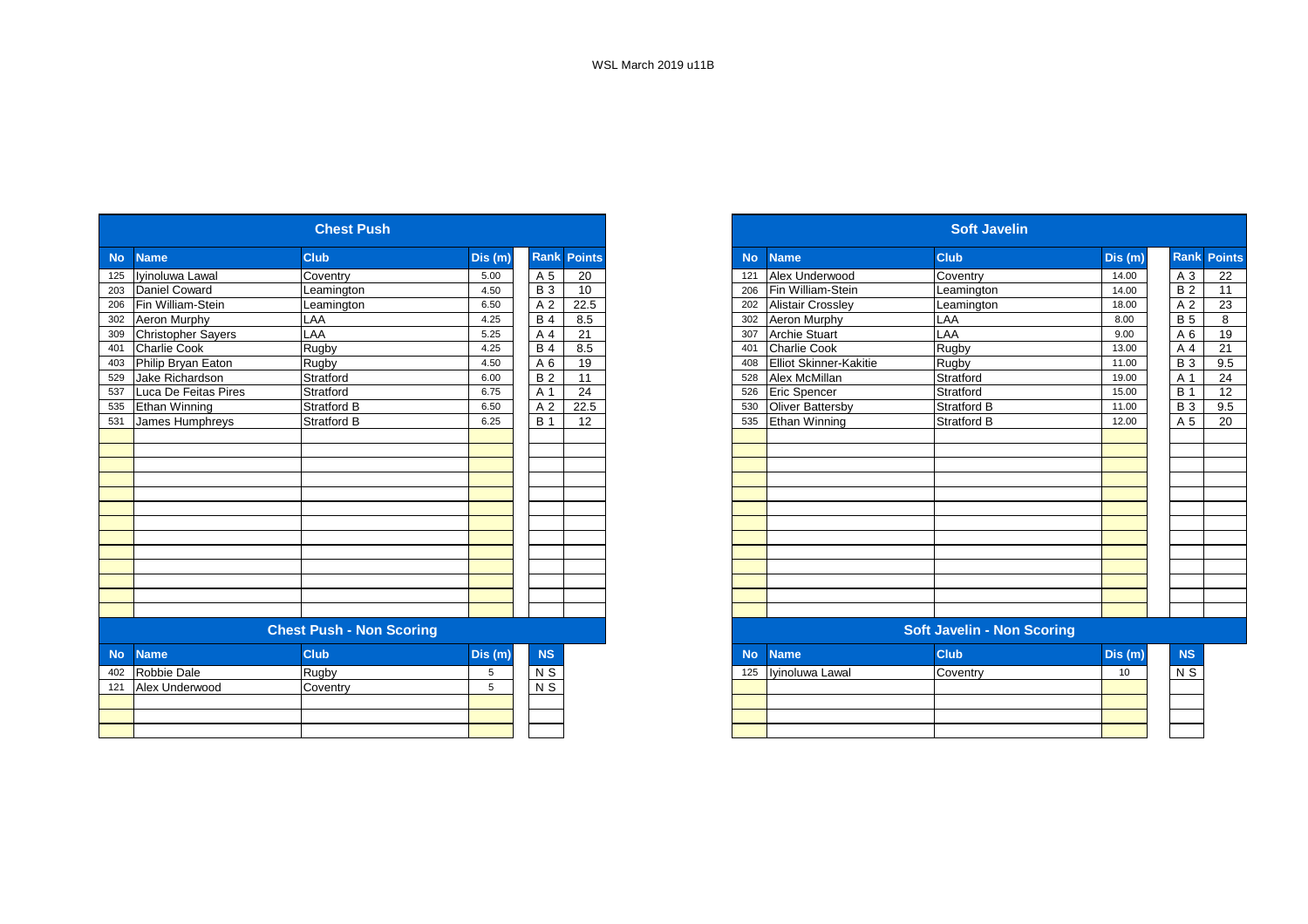## WSL March 2019 u11B

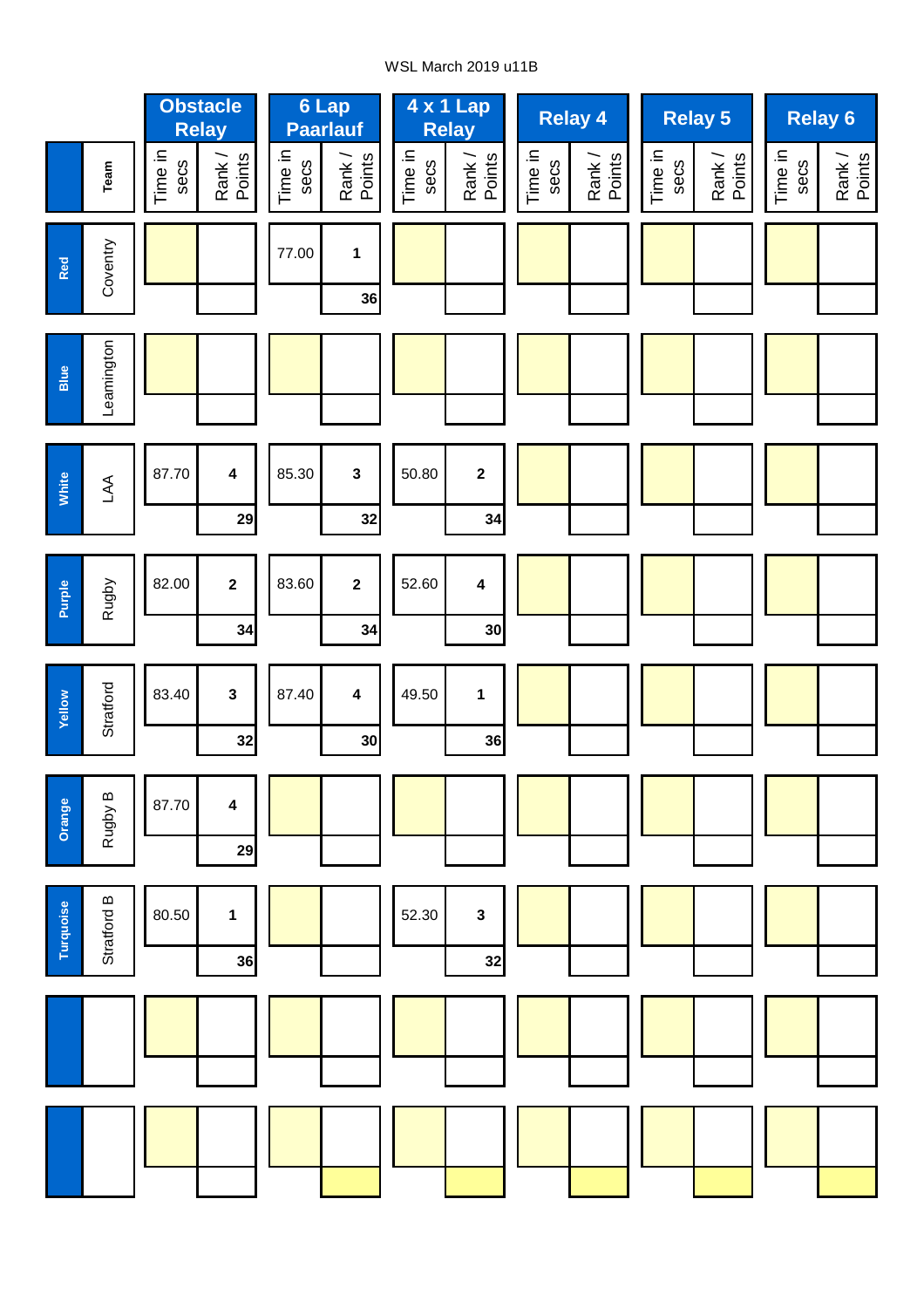**Warwickshire Sportshall League Sports Connexion**

|              |               | 1 March 2019                | Red          | <b>Blue</b>    | White          | <b>Purple</b>  | Yellow           | <b>Turquoise</b>   | Pink               |  |  |
|--------------|---------------|-----------------------------|--------------|----------------|----------------|----------------|------------------|--------------------|--------------------|--|--|
|              |               | <b>Under 13 - Girls</b>     | Coventry     | Leamington     | LAA            | <b>Rugby</b>   | <b>Stratford</b> | <b>Stratford B</b> | <b>Stratford C</b> |  |  |
|              |               | 2 Lap Race                  | 30           | 31             | 30             | 30             | 36               | 29                 | 24                 |  |  |
|              |               | 4 Lap Race                  | 35           | 23             | 28             | 26             | 34               | 28                 | 30                 |  |  |
| <b>TRACK</b> | Individual    | 6 Lap Race                  |              |                | 23             | 21             | 24               | 22                 | 20                 |  |  |
|              |               | <b>Obstacle Relay</b>       | 34           | 30             | 28             | 36             | 32               | 26                 | 24                 |  |  |
|              | Relay         | 8 Lap Paarlauf              | 36           |                | 28             | 34             | 30               | 32                 | 26                 |  |  |
|              |               | 4 x 2 Lap Relay             | 32           |                | 30             | 28             | 36               | 34                 | 26                 |  |  |
|              |               |                             |              |                |                |                |                  |                    |                    |  |  |
|              |               | <b>Speed Bounce</b>         | 28.5         | 31             | 30.5           | 27             | 35               | 33                 | 25                 |  |  |
|              |               | <b>Standing Long Jump</b>   | 32           | 29             | 36             | 29             | 33               | 19                 | 26                 |  |  |
|              | Jumps         | <b>Vertical Jump</b>        | 35           | 33.5           | 29             | 29             | 33.5             | 24                 | 26                 |  |  |
| <b>FIELD</b> |               | <b>Standing Triple Jump</b> | 34           | 30             | 32             | 27             | 36               | 26                 | 25                 |  |  |
|              | <b>Throws</b> | <b>Shot Put</b>             | 20           | 35             | 32             | 28             | 35               | 27                 | 27                 |  |  |
|              |               | <b>Total</b>                | 316.5        | 242.5          | 326.5          | 315            | 364.5            | 300                | 279                |  |  |
|              |               | <b>Overall Position</b>     | $\mathbf{3}$ | $\overline{7}$ | $\overline{2}$ | $\overline{4}$ | $\blacksquare$   | 5 <sub>5</sub>     | $6\phantom{1}6$    |  |  |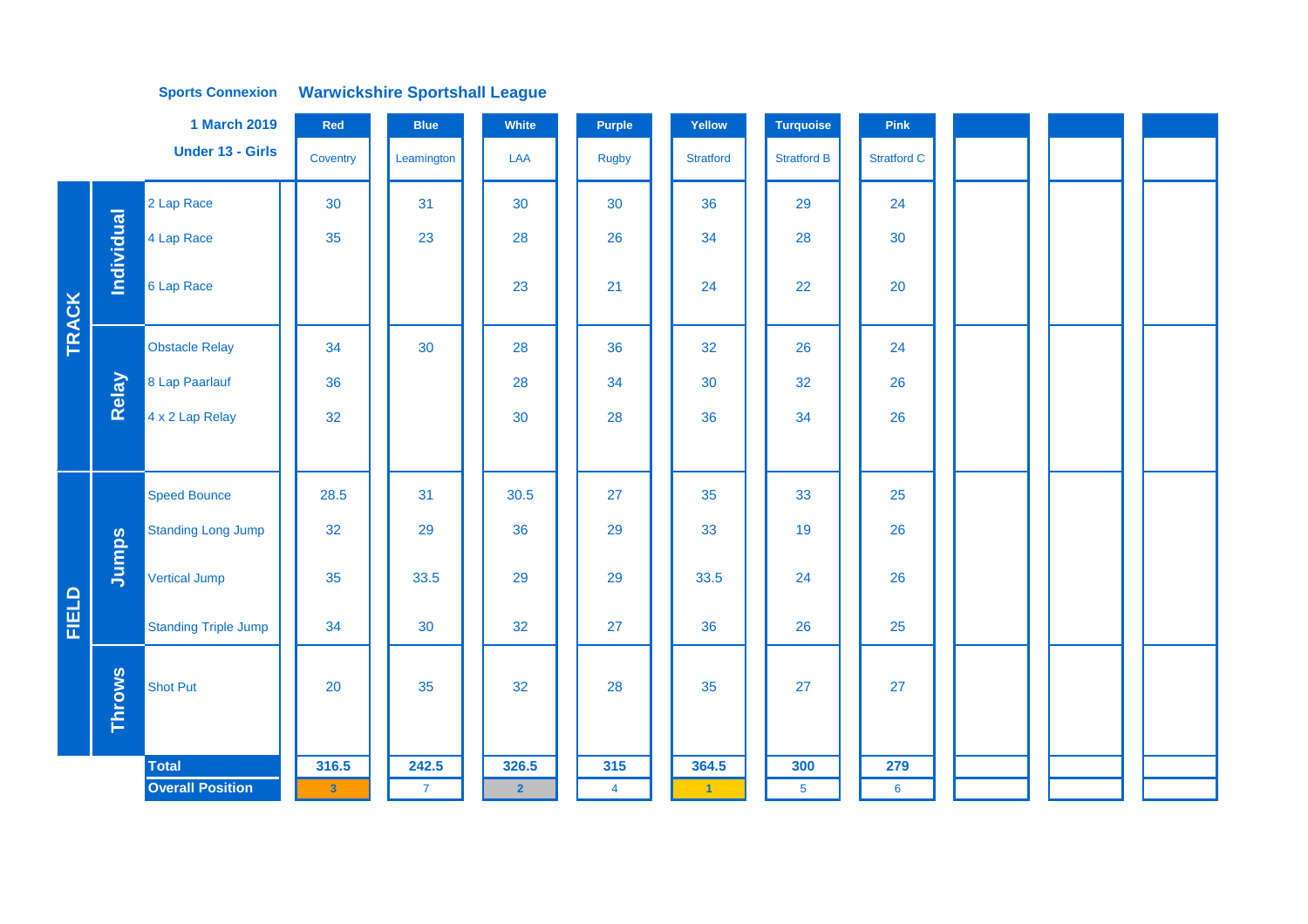|           |                       | 2 Lap Race               |             |                 |                    |
|-----------|-----------------------|--------------------------|-------------|-----------------|--------------------|
| <b>No</b> | <b>Name</b>           | <b>Club</b>              | <b>Time</b> |                 | <b>Rank Points</b> |
|           | 555 Lucy Lane         | Stratford                | 22.8        | A 1             | 24                 |
| 140       | <b>Grace Evans</b>    | Coventry                 | 23.6        | A <sub>2</sub>  | $\overline{23}$    |
|           | 317 Fatima Dambetta   | LAA                      | 23.8        | A 3             | 22                 |
| 223       | <b>Isla Prince</b>    | Leamington               | 24.1        | A 4             | 21                 |
|           | 435 Skye Maillot      | Rugby                    | 24.8        | <b>B2</b>       | 11                 |
|           | 559 Megan Thomas      | <b>Stratford B</b>       | 25          | <b>B</b> 4      | 9                  |
|           | 620 Ella Smart        | Stratford C              | 25.8        | A 7             | $\overline{18}$    |
|           |                       |                          |             |                 |                    |
|           | <b>Holly Newton</b>   | Stratford                | 23.7        | <b>B</b> 1      | 12                 |
| 546       | <b>Maddie Linfoot</b> | Stratford B              | 24.3        | A 5             | 20                 |
|           | Annalise Foxon-Day    | Rugby                    | 24.6        | A 6             | 19                 |
|           | Freya Dalrymple       | Leamington               | 24.9        | $\overline{B}3$ | 10                 |
|           | Eve Bogle             | LAA                      | 25.2        | <b>B</b> 5      | 8                  |
|           | 143 Eloise Mills      | Coventry                 | 25.7        | <b>B6</b>       | $\overline{7}$     |
| 599       | Mia Faulkener         | Stratford C              | 27.1        | <b>B7</b>       | 6                  |
|           |                       |                          |             |                 |                    |
|           |                       |                          |             |                 |                    |
|           |                       |                          |             |                 |                    |
|           |                       |                          |             |                 |                    |
|           |                       |                          |             |                 |                    |
|           |                       |                          |             |                 |                    |
|           |                       |                          |             |                 |                    |
|           |                       |                          |             |                 |                    |
|           |                       |                          |             |                 |                    |
|           |                       | 2 Lap Race - Non Scoring |             |                 |                    |
| <b>No</b> | <b>Name</b>           | <b>Club</b>              | <b>Time</b> | <b>NS</b>       |                    |
|           |                       |                          |             |                 |                    |
|           |                       |                          |             |                 |                    |
|           |                       |                          |             |                 |                    |
|           |                       |                          |             |                 |                    |
|           |                       |                          |             |                 |                    |

|           |                        | 2 Lap Race               |                |                |                |
|-----------|------------------------|--------------------------|----------------|----------------|----------------|
| <b>No</b> | <b>Name</b>            | <b>Club</b>              | <b>Time</b>    | <b>Rank</b>    | <b>Points</b>  |
| 555       | Lucy Lane              | Stratford                | 22.8           | A 1            | 24             |
| 140       | <b>Grace Evans</b>     | Coventry                 | 23.6           | A <sub>2</sub> | 23             |
| 317       | <b>Fatima Dambetta</b> | LAA                      | 23.8           | A <sub>3</sub> | 22             |
| 223       | <b>Isla Prince</b>     | Leamington               | 24.1           | A 4            | 21             |
| 435       | <b>Skye Maillot</b>    | Rugby                    | 24.8           | <b>B2</b>      | 11             |
| 559       | Megan Thomas           | <b>Stratford B</b>       | 25             | <b>B</b> 4     | 9              |
| 620       | <b>Ella Smart</b>      | Stratford C              | 25.8           | A 7            | 18             |
|           |                        |                          |                |                |                |
| 541       | <b>Holly Newton</b>    | Stratford                | 23.7           | <b>B</b> 1     | 12             |
| 546       | <b>Maddie Linfoot</b>  | <b>Stratford B</b>       | 24.3           | A 5            | 20             |
| 431       | Annalise Foxon-Dav     | Rugby                    | 24.6           | A 6            | 19             |
| 225       | Freya Dalrymple        | Leamington               | 24.9           | <b>B</b> 3     | 10             |
| 325       | Eve Bogle              | LAA                      | 25.2           | <b>B</b> 5     | 8              |
| 143       | <b>Eloise Mills</b>    | Coventry                 | 25.7           | <b>B6</b>      | $\overline{ }$ |
| 599       | Mia Faulkener          | Stratford C              | 27.1           | <b>B</b> 7     | 6              |
|           |                        |                          |                |                |                |
|           |                        |                          |                |                |                |
|           |                        |                          |                |                |                |
|           |                        |                          |                |                |                |
|           |                        |                          |                |                |                |
|           |                        |                          |                |                |                |
|           |                        |                          |                |                |                |
|           |                        |                          |                |                |                |
|           |                        |                          |                |                |                |
|           |                        | 2 Lap Race - Non Scoring |                |                |                |
|           | <b>March Marchan</b>   | $\sim$ 1.1 $\sim$        | <b>STATION</b> | <b>AIC</b>     |                |

| ne | <b>Club</b> | <b>COLOR</b><br>المتخلفية |
|----|-------------|---------------------------|
|    |             |                           |
|    |             |                           |

| ١o٠ | <b>Name</b> | <b>Club</b> | <b>Time</b> | <b>NS</b> |
|-----|-------------|-------------|-------------|-----------|
|     |             |             |             |           |
|     |             |             |             |           |
|     |             |             |             |           |
|     |             |             |             |           |
|     |             |             |             |           |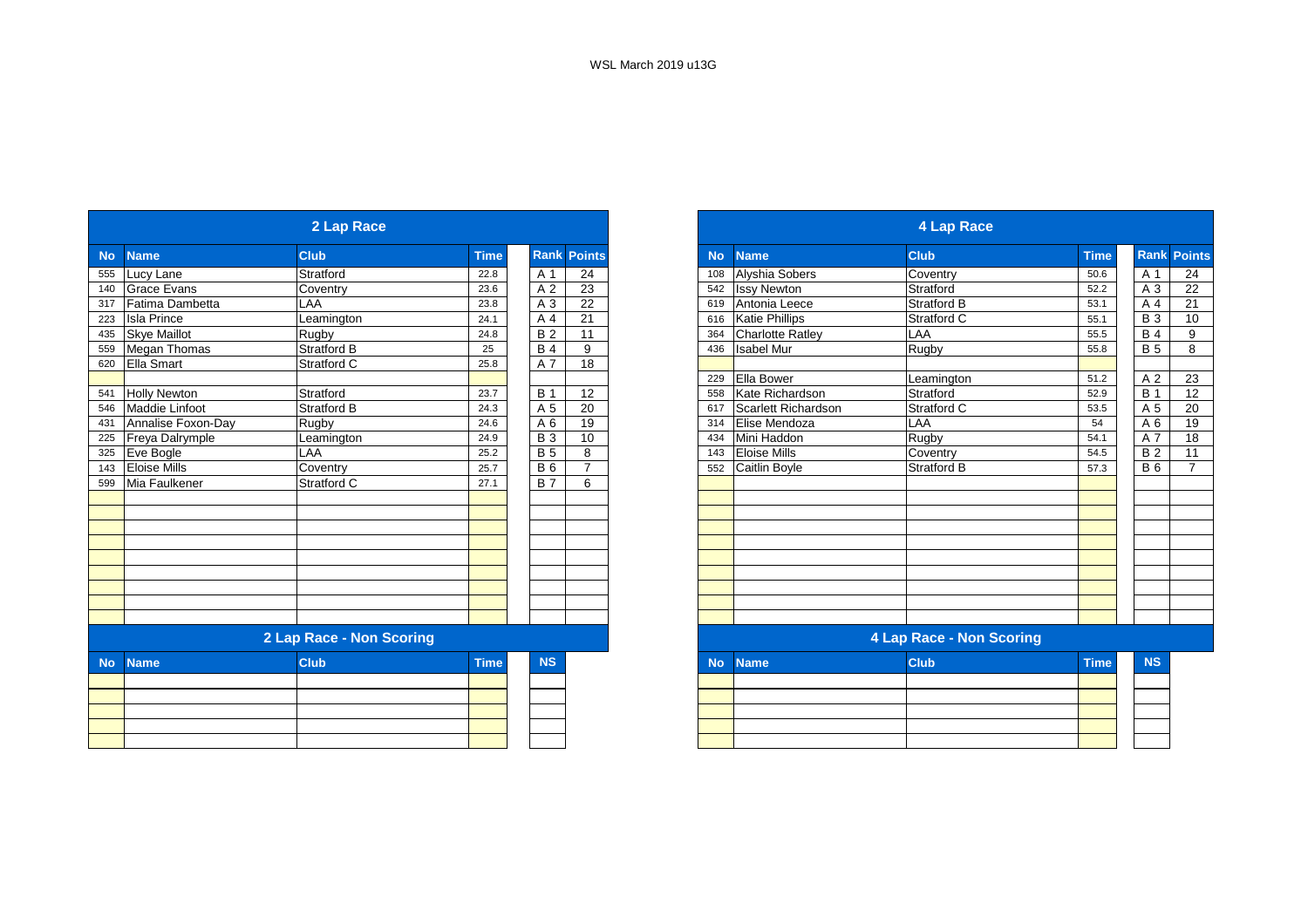|           |                       | <b>6 Lap Race</b>               |             |                |                    |
|-----------|-----------------------|---------------------------------|-------------|----------------|--------------------|
| <b>No</b> | <b>Name</b>           | <b>Club</b>                     | <b>Time</b> |                | <b>Rank Points</b> |
|           | 543 Poppy Fox Rowe    | Stratford                       | 79.6        | A 1            | 24                 |
| 301       | Abigail George        | LAA                             | 81          | A 2            | 23                 |
| 552       | Caitlin Boyle         | Stratford B                     | 82.9        | A 3            | 22                 |
|           | 432 Georgia Gercs     | Rugby                           | 83          | A 4            | 21                 |
| 550       | Niamh Hilliard        | Stratford C                     | 83.4        | A 5            | $\overline{20}$    |
|           |                       |                                 |             |                |                    |
|           |                       |                                 |             |                |                    |
|           |                       |                                 |             |                |                    |
|           |                       |                                 |             |                |                    |
|           |                       |                                 |             |                |                    |
|           |                       |                                 |             |                |                    |
|           |                       |                                 |             |                |                    |
|           |                       |                                 |             |                |                    |
|           |                       |                                 |             |                |                    |
|           |                       |                                 |             |                |                    |
|           |                       |                                 |             |                |                    |
|           |                       | <b>6 Lap Race - Non Scoring</b> |             |                |                    |
| <b>No</b> | <b>Name</b>           | <b>Club</b>                     | <b>Time</b> | <b>NS</b>      |                    |
| 579       | Olivia Robinson       | Stratford                       | 83.1        | N <sub>S</sub> |                    |
| 553       | <b>Tilly Campbell</b> | Stratford C                     | 97          | $N$ S          |                    |
|           |                       |                                 |             |                |                    |
|           |                       |                                 |             |                |                    |
|           |                       |                                 |             |                |                    |

|                   |                       | <b>6 Lap Race</b>               |             |           |                    |
|-------------------|-----------------------|---------------------------------|-------------|-----------|--------------------|
|                   | <b>Name</b>           | <b>Club</b>                     | <b>Time</b> |           | <b>Rank Points</b> |
|                   | 543 Poppy Fox Rowe    | Stratford                       | 79.6        | A 1       | 24                 |
|                   | Abigail George        | LAA                             | 81          | A 2       | 23                 |
| 301<br>552<br>432 | Caitlin Boyle         | Stratford B                     | 82.9        | A 3       | 22                 |
|                   | Georgia Gercs         | Rugby                           | 83          | A 4       | 21                 |
| 550               | Niamh Hilliard        | Stratford C                     | 83.4        | A 5       | 20                 |
|                   |                       |                                 |             |           |                    |
|                   |                       |                                 |             |           |                    |
|                   |                       |                                 |             |           |                    |
|                   |                       |                                 |             |           |                    |
|                   |                       |                                 |             |           |                    |
|                   |                       |                                 |             |           |                    |
|                   |                       |                                 |             |           |                    |
|                   |                       |                                 |             |           |                    |
|                   |                       |                                 |             |           |                    |
|                   |                       |                                 |             |           |                    |
|                   |                       |                                 |             |           |                    |
|                   |                       | <b>6 Lap Race - Non Scoring</b> |             |           |                    |
| No                | <b>Name</b>           | <b>Club</b>                     | <b>Time</b> | <b>NS</b> |                    |
| 579               | Olivia Robinson       | Stratford                       | 83.1        | N S       |                    |
| 553               | <b>Tilly Campbell</b> | Stratford C                     | 97          | $N$ S     |                    |
|                   |                       |                                 |             |           |                    |
|                   |                       |                                 |             |           |                    |
|                   |                       |                                 |             |           |                    |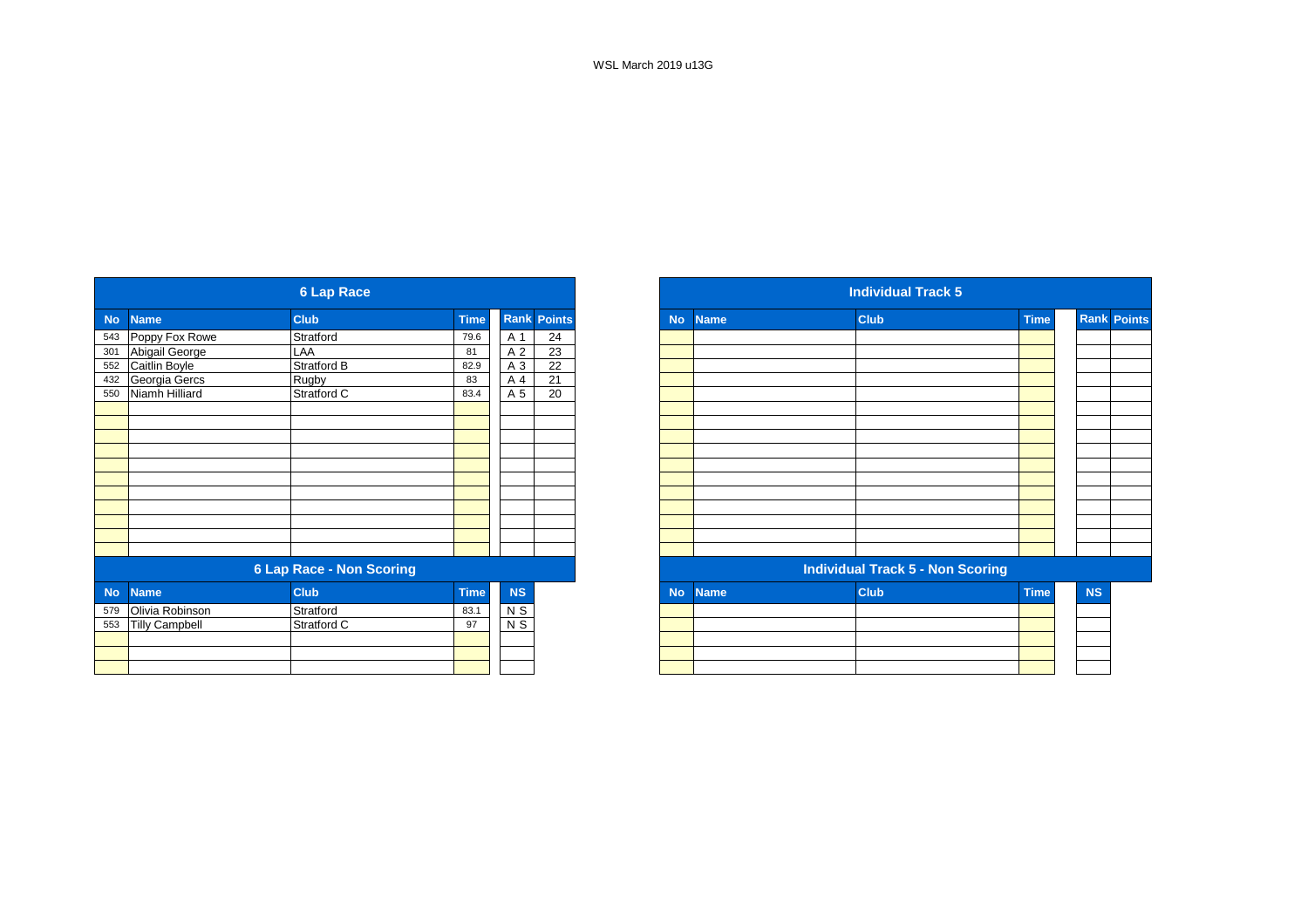|           |                       | <b>Speed Bounce</b>               |                |                 |                    |           |                      | <b>Standing Long Jump</b>               |                        |
|-----------|-----------------------|-----------------------------------|----------------|-----------------|--------------------|-----------|----------------------|-----------------------------------------|------------------------|
| <b>No</b> | <b>Name</b>           | <b>Club</b>                       | <b>Bounces</b> |                 | <b>Rank Points</b> | <b>No</b> | <b>Name</b>          | <b>Club</b>                             | <b>Distance</b><br>(m) |
| 136       | Emma Jackson          | Coventry                          | 74             | A 4             | 20.5               | 136       | Emma Jackson         | Coventry                                | 1.83                   |
| 143       | <b>Eloise Mills</b>   | Coventry                          | 66             | <b>B</b> 5      | 8                  | 143       | <b>Eloise Mills</b>  | Coventry                                | 1.77                   |
| 225       | Freya Dalrymple       | Leamington                        | 61             | <b>B</b> 6      | $\overline{7}$     | 229       | <b>Ella Bower</b>    | Leamington                              | 2.11                   |
| 223       | <b>Isla Prince</b>    | eamington                         | 82             | A 1             | 24                 | 227       | Charlotte Aghoghogbe | Leamington                              | 1.43                   |
| 301       | Abigail George        | LAA                               | 74             | A 4             | 20.5               | 301       | Abigail George       | LAA                                     | 1.96                   |
| 314       | Elise Mendoza         | LAA                               | 70             | <b>B</b> 3      | 10                 | 317       | Fatima Dambetta      | LAA                                     | 2.23                   |
| 436       | <b>Isabel Mur</b>     | Rugby                             | 70             | A 7             | 18                 | 434       | Mini Haddon          | Rugby                                   | 1.64                   |
| 435       | <b>Skye Maillot</b>   | Rugby                             | 68             | <b>B4</b>       | 9                  | 431       | Annalise Foxon-Day   | Rugby                                   | 1.71                   |
| 556       | Evie Savage           | Stratford                         | 79             | A 2             | 23                 | 579       | Olivia Robinson      | Stratford                               | 1.73                   |
| 541       | <b>Holly Newton</b>   | Stratford                         | 76             | <b>B</b> 1      | 12                 | 555       | Lucy Lane            | Stratford                               | 2.13                   |
| 552       | <b>Caitlin Boyle</b>  | <b>Stratford B</b>                | 76             | A 3             | 22                 | 547       | Megan Bowen          | <b>Stratford B</b>                      | 1.66                   |
| 559       | <b>Megan Thomas</b>   | <b>Stratford B</b>                | 74             | $\overline{B}2$ | 11                 | 617       | Scarlett Richardson  | Stratford C                             | 1.57                   |
| 616       | <b>Katie Phillips</b> | Stratford C                       | 71             | A 6             | 19                 | 550       | Niamh Hilliard       | Stratford C                             | 1.64                   |
| 599       | Mia Faulkener         | Stratford C                       | 55             | <b>B</b> 7      | 6                  |           |                      |                                         |                        |
|           |                       |                                   |                |                 |                    |           |                      |                                         |                        |
|           |                       |                                   |                |                 |                    |           |                      |                                         |                        |
|           |                       |                                   |                |                 |                    |           |                      |                                         |                        |
|           |                       |                                   |                |                 |                    |           |                      |                                         |                        |
|           |                       |                                   |                |                 |                    |           |                      |                                         |                        |
|           |                       |                                   |                |                 |                    |           |                      |                                         |                        |
|           |                       |                                   |                |                 |                    |           |                      |                                         |                        |
|           |                       |                                   |                |                 |                    |           |                      |                                         |                        |
|           |                       |                                   |                |                 |                    |           |                      |                                         |                        |
|           |                       |                                   |                |                 |                    |           |                      |                                         |                        |
|           |                       | <b>Speed Bounce - Non Scoring</b> |                |                 |                    |           |                      | <b>Standing Long Jump - Non Scoring</b> |                        |
| <b>No</b> | <b>Name</b>           | <b>Club</b>                       | <b>Bounces</b> | <b>NS</b>       |                    | <b>No</b> | <b>Name</b>          | <b>Club</b>                             | <b>Distance</b><br>(m) |
|           | 432 Georgia Gercs     | Rugby                             | 73             | N <sub>S</sub>  |                    | 316       | <b>Emma Bliwert</b>  | LAA                                     | 1.75                   |
|           |                       |                                   |                |                 |                    |           |                      |                                         |                        |
|           |                       |                                   |                |                 |                    |           |                      |                                         |                        |
|           |                       |                                   |                |                 |                    |           |                      |                                         |                        |
|           |                       |                                   |                |                 |                    |           |                      |                                         |                        |
|           |                       |                                   |                |                 |                    |           |                      |                                         |                        |

|                       |                     | <b>Speed Bounce</b>               |                |            |                 |
|-----------------------|---------------------|-----------------------------------|----------------|------------|-----------------|
| <b>Name</b>           |                     | <b>Club</b>                       | <b>Bounces</b> | Rank       | <b>Points</b>   |
|                       | Emma Jackson        | Coventry                          | 74             | A 4        | 20.5            |
| <b>Eloise Mills</b>   |                     | Coventry                          | 66             | <b>B</b> 5 | 8               |
|                       | Freya Dalrymple     | Leamington                        | 61             | <b>B6</b>  | $\overline{7}$  |
| <b>Isla Prince</b>    |                     | Leamington                        | 82             | A 1        | $\overline{24}$ |
| Abigail George        |                     | LAA                               | 74             | A 4        | 20.5            |
| Elise Mendoza         |                     | LAA                               | 70             | <b>B</b> 3 | 10              |
| <b>Isabel Mur</b>     |                     | Rugby                             | 70             | A 7        | 18              |
| <b>Skye Maillot</b>   |                     | Rugby                             | 68             | <b>B</b> 4 | 9               |
| Evie Savage           |                     | Stratford                         | 79             | A 2        | 23              |
| <b>Holly Newton</b>   |                     | Stratford                         | 76             | <b>B</b> 1 | 12              |
| Caitlin Boyle         |                     | <b>Stratford B</b>                | 76             | A 3        | 22              |
|                       | <b>Megan Thomas</b> | <b>Stratford B</b>                | 74             | <b>B2</b>  | 11              |
| <b>Katie Phillips</b> |                     | Stratford C                       | 71             | A 6        | 19              |
| Mia Faulkener         |                     | Stratford C                       | 55             | <b>B</b> 7 | 6               |
|                       |                     |                                   |                |            |                 |
|                       |                     |                                   |                |            |                 |
|                       |                     |                                   |                |            |                 |
|                       |                     |                                   |                |            |                 |
|                       |                     |                                   |                |            |                 |
|                       |                     |                                   |                |            |                 |
|                       |                     |                                   |                |            |                 |
|                       |                     |                                   |                |            |                 |
|                       |                     |                                   |                |            |                 |
|                       |                     |                                   |                |            |                 |
|                       |                     | <b>Speed Bounce - Non Scoring</b> |                |            |                 |
| <b>Name</b>           |                     | <b>Club</b>                       | <b>Bounces</b> | <b>NS</b>  |                 |
| Georgia Gercs         |                     | Rugby                             | 73             | N S        |                 |
|                       |                     |                                   |                |            |                 |
|                       |                     |                                   |                |            |                 |
|                       |                     |                                   |                |            |                 |
|                       |                     |                                   |                |            |                 |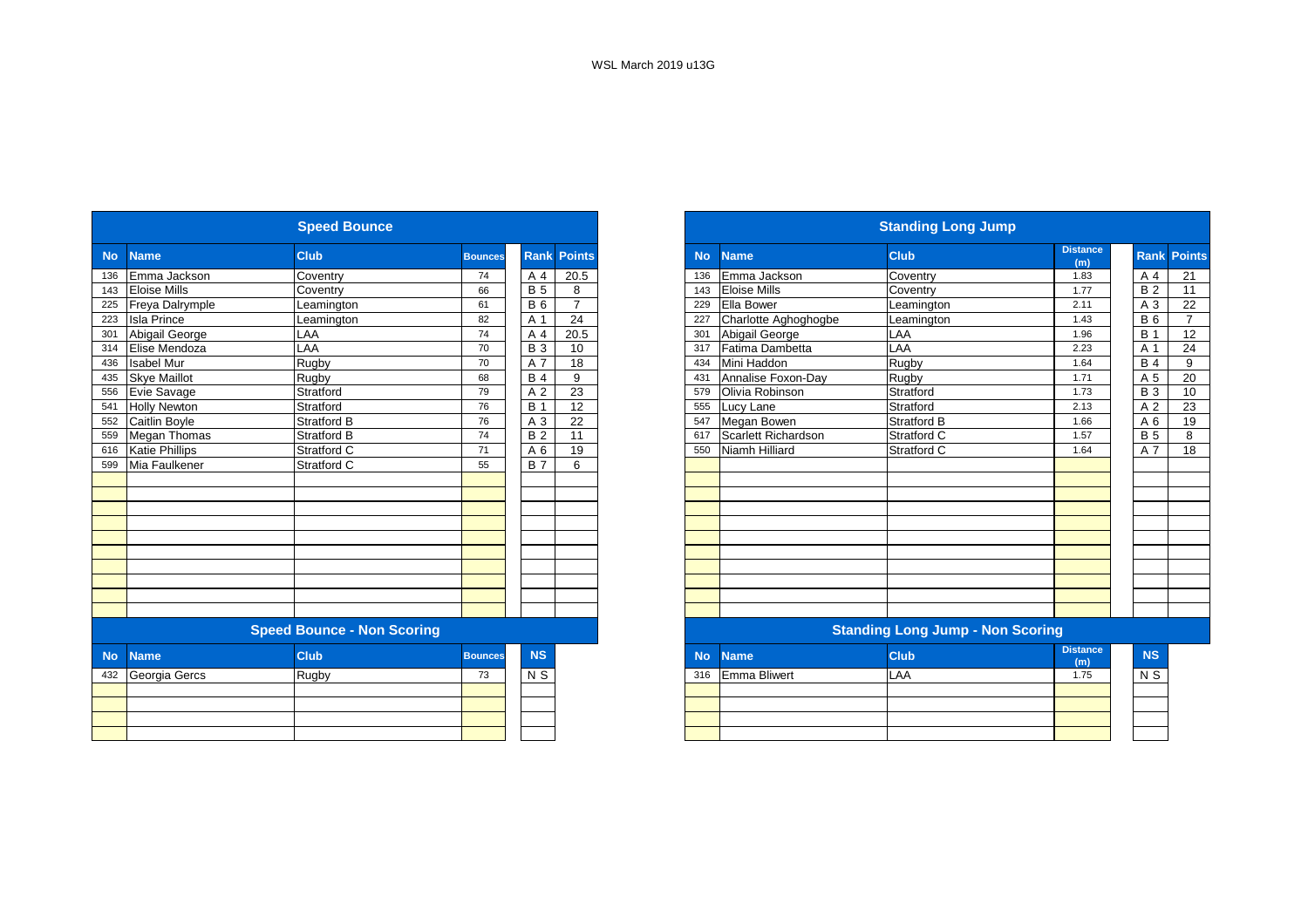|           |                    | <b>Vertical Jump</b>               |                         |            |                    |
|-----------|--------------------|------------------------------------|-------------------------|------------|--------------------|
| <b>No</b> | <b>Name</b>        | <b>Club</b>                        | <b>Distance</b><br>(cm) |            | <b>Rank Points</b> |
| 141       | Odunayo Lawal      | Coventry                           | 55                      | A 1        | 23.5               |
| 140       | <b>Grace Evans</b> | Coventry                           | 50                      | <b>B</b> 1 | 11.5               |
| 229       | Ella Bower         | Leamington                         | 53                      | A 3        | 22                 |
| 225       | Freya Dalrymple    | Leamington                         | 50                      | <b>B</b> 1 | 11.5               |
| 316       | Emma Bliwert       | LAA                                | 47                      | A 4        | 21                 |
| 325       | Eve Bogle          | LAA                                | 41                      | <b>B</b> 5 | 8                  |
| 431       | Annalise Foxon-Day | Rugby                              | 43                      | A 5        | 20                 |
| 432       | Georgia Gercs      | Rugby                              | 43                      | <b>B</b> 4 | 9                  |
| 555       | Lucy Lane          | Stratford                          | 55                      | A 1        | 23.5               |
| 543       | Poppy Fox Rowe     | Stratford                          | 49                      | <b>B</b> 3 | 10                 |
| 547       | Megan Bowen        | <b>Stratford B</b>                 | 33                      | A 7        | 18                 |
| 551       | <b>Ellie Bowen</b> | <b>Stratford B</b>                 | 30                      | <b>B7</b>  | 6                  |
| 550       | Niamh Hilliard     | <b>Stratford C</b>                 | 42                      | A 6        | 19                 |
| 599       | Mia Faulkener      | Stratford C                        | 33                      | <b>B</b> 6 |                    |
|           |                    |                                    |                         |            |                    |
|           |                    |                                    |                         |            |                    |
|           |                    |                                    |                         |            |                    |
|           |                    |                                    |                         |            |                    |
|           |                    |                                    |                         |            |                    |
|           |                    |                                    |                         |            |                    |
|           |                    |                                    |                         |            |                    |
|           |                    |                                    |                         |            |                    |
|           |                    |                                    |                         |            |                    |
|           |                    |                                    |                         |            |                    |
|           |                    | <b>Vertical Jump - Non Scoring</b> |                         |            |                    |
| <b>No</b> | <b>Name</b>        | <b>Club</b>                        | <b>Distance</b><br>(cm) | <b>NS</b>  |                    |
| 223       | <b>Isla Prince</b> | Leamington                         | 40                      | $N$ S      |                    |
|           |                    |                                    |                         |            |                    |
|           |                    |                                    |                         |            |                    |
|           |                    |                                    |                         |            |                    |
|           |                    |                                    |                         |            |                    |

| <b>Distance</b><br><b>Club</b><br><b>No</b><br><b>Club</b><br><b>Name</b><br><b>Rank Points</b><br><b>No</b><br><b>Name</b><br>(cm)<br>Odunayo Lawal<br>23.5<br>Odunayo Lawal<br>Coventry<br>Coventry<br>55<br>A 1<br>141<br>$B$ .<br>Shona Murray<br><b>Grace Evans</b><br>11.5<br>Coventry<br>Coventry<br>50<br>137<br>22<br>Ella Bower<br><b>Ella Bower</b><br>A 3<br>53<br>229<br>Leamington<br>Leamington<br>11.5<br>50<br><b>B</b> 1<br><b>Isla Prince</b><br>Freya Dalrymple<br>223<br>Leamington<br>Leamington<br><b>Emma Bliwert</b><br>LAA<br>21<br><b>Charlotte Ratley</b><br>LAA<br>A 4<br>47<br>364<br><b>B</b> 5<br>LAA<br>LAA<br>8<br>Fatima Dambetta<br>317<br>41<br>Annalise Foxon-Day<br>Rugby<br>20<br><b>Isabel Mur</b><br>Rugby<br>A 5<br>43<br>436 | <b>Distance</b><br>(m)<br>6.68<br>6.26<br>6.28 | A 2<br><b>B2</b> | <b>Rank Points</b> |
|--------------------------------------------------------------------------------------------------------------------------------------------------------------------------------------------------------------------------------------------------------------------------------------------------------------------------------------------------------------------------------------------------------------------------------------------------------------------------------------------------------------------------------------------------------------------------------------------------------------------------------------------------------------------------------------------------------------------------------------------------------------------------|------------------------------------------------|------------------|--------------------|
| 141                                                                                                                                                                                                                                                                                                                                                                                                                                                                                                                                                                                                                                                                                                                                                                      |                                                |                  |                    |
| 140                                                                                                                                                                                                                                                                                                                                                                                                                                                                                                                                                                                                                                                                                                                                                                      |                                                |                  | 23                 |
| 229<br>225<br>316                                                                                                                                                                                                                                                                                                                                                                                                                                                                                                                                                                                                                                                                                                                                                        |                                                |                  | 11                 |
|                                                                                                                                                                                                                                                                                                                                                                                                                                                                                                                                                                                                                                                                                                                                                                          |                                                | A 4              | 21                 |
|                                                                                                                                                                                                                                                                                                                                                                                                                                                                                                                                                                                                                                                                                                                                                                          | 5.14                                           | <b>B</b> 4       | 9                  |
| 325 Eve Bogle<br>431                                                                                                                                                                                                                                                                                                                                                                                                                                                                                                                                                                                                                                                                                                                                                     | 5.52                                           | <b>B</b> 3       | 10                 |
|                                                                                                                                                                                                                                                                                                                                                                                                                                                                                                                                                                                                                                                                                                                                                                          | 6.44                                           | A <sub>3</sub>   | 22                 |
|                                                                                                                                                                                                                                                                                                                                                                                                                                                                                                                                                                                                                                                                                                                                                                          | 5.64                                           | A 5              | 20                 |
| 432<br><b>B</b> 4<br><b>Skye Maillot</b><br>Georgia Gercs<br>Rugby<br>9<br>Rugby<br>43<br>435                                                                                                                                                                                                                                                                                                                                                                                                                                                                                                                                                                                                                                                                            | 4.98                                           | <b>B</b> 6       | ⇁                  |
| Stratford<br>23.5<br>Stratford<br>555 Lucy Lane<br>A 1<br><b>Holly Newton</b><br>55<br>541                                                                                                                                                                                                                                                                                                                                                                                                                                                                                                                                                                                                                                                                               | 6.32                                           | <b>B</b> 1       | 12                 |
| <b>B</b> 3<br>543 Poppy Fox Rowe<br>10<br>Stratford<br>Stratford<br>49<br>555<br>Lucy Lane                                                                                                                                                                                                                                                                                                                                                                                                                                                                                                                                                                                                                                                                               | 6.94                                           | A 1              | 24                 |
| 18<br>547<br>Megan Bowen<br><b>Stratford B</b><br>A 7<br>Stratford B<br>33<br>Antonia Leece<br>619                                                                                                                                                                                                                                                                                                                                                                                                                                                                                                                                                                                                                                                                       | 5.34                                           | A 7              | 18                 |
| 551<br>Ellie Bowen<br>Ellie Bowen<br><b>Stratford B</b><br><b>B</b> 7<br>6<br>Stratford B<br>30<br>551                                                                                                                                                                                                                                                                                                                                                                                                                                                                                                                                                                                                                                                                   | 5.04                                           | <b>B</b> 5       | 8                  |
| 550<br>19<br>Niamh Hilliard<br>Stratford C<br>42<br><b>Ella Smart</b><br>A 6<br>620<br>Stratford C                                                                                                                                                                                                                                                                                                                                                                                                                                                                                                                                                                                                                                                                       | 4.72                                           | <b>B</b> 7       | 6                  |
| 599 Mia Faulkener<br>Stratford C<br><b>B</b> 6<br>Scarlett Richardson<br>33<br>$\overline{ }$<br>Stratford C<br>617                                                                                                                                                                                                                                                                                                                                                                                                                                                                                                                                                                                                                                                      | 5.40                                           | A 6              | 19                 |
|                                                                                                                                                                                                                                                                                                                                                                                                                                                                                                                                                                                                                                                                                                                                                                          |                                                |                  |                    |
|                                                                                                                                                                                                                                                                                                                                                                                                                                                                                                                                                                                                                                                                                                                                                                          |                                                |                  |                    |
|                                                                                                                                                                                                                                                                                                                                                                                                                                                                                                                                                                                                                                                                                                                                                                          |                                                |                  |                    |
|                                                                                                                                                                                                                                                                                                                                                                                                                                                                                                                                                                                                                                                                                                                                                                          |                                                |                  |                    |
|                                                                                                                                                                                                                                                                                                                                                                                                                                                                                                                                                                                                                                                                                                                                                                          |                                                |                  |                    |
|                                                                                                                                                                                                                                                                                                                                                                                                                                                                                                                                                                                                                                                                                                                                                                          |                                                |                  |                    |
|                                                                                                                                                                                                                                                                                                                                                                                                                                                                                                                                                                                                                                                                                                                                                                          |                                                |                  |                    |
|                                                                                                                                                                                                                                                                                                                                                                                                                                                                                                                                                                                                                                                                                                                                                                          |                                                |                  |                    |
|                                                                                                                                                                                                                                                                                                                                                                                                                                                                                                                                                                                                                                                                                                                                                                          |                                                |                  |                    |

### **Standing Triple Jump - Non Scoring**

| <b>stance</b><br>(cm) | <b>NS</b> | <b>No</b> | <b>Name</b>        | <b>Club</b> | <b>Distance</b><br>(m) | <b>NS</b>      |
|-----------------------|-----------|-----------|--------------------|-------------|------------------------|----------------|
| 40                    | N S       | 542       | <b>Issy Newton</b> | Stratford   | 5.28                   | N S            |
|                       |           | 314       | Elise Mendoza      | LAA         | 5.12                   | N <sub>S</sub> |
|                       |           |           |                    |             |                        |                |
|                       |           |           |                    |             |                        |                |
|                       |           |           |                    |             |                        |                |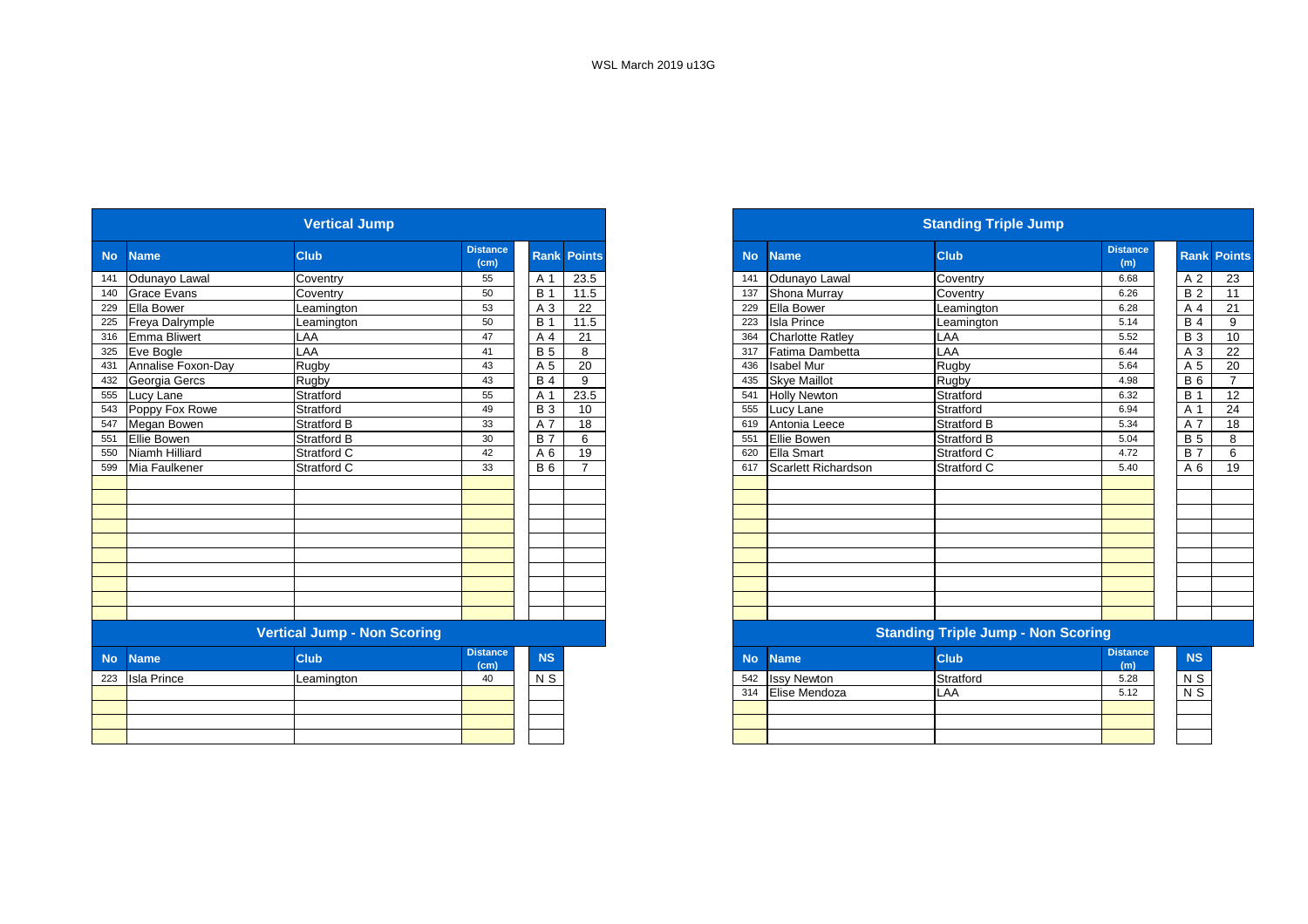|           |                         | <b>Shot Put</b>               |         |                |                 |           |             | <b>Soft Javelin</b>               |         |
|-----------|-------------------------|-------------------------------|---------|----------------|-----------------|-----------|-------------|-----------------------------------|---------|
| <b>No</b> | <b>Name</b>             | <b>Club</b>                   | Dis (m) | Rank           | <b>Points</b>   | <b>No</b> | <b>Name</b> | <b>Club</b>                       | Dis(m)  |
| 137       | Shona Murray            | Coventry                      | 6.14    | A 5            | 20              |           |             |                                   |         |
| 225       | Freya Dalrymple         | Leamington                    | 9.06    | A 1            | 24              |           |             |                                   |         |
| 227       | Charlotte Aghoghogbe    | Leamington                    | 5.61    | <b>B2</b>      | 11              |           |             |                                   |         |
| 301       | Abigail George          | LAA                           | 7.09    | A 3            | $\overline{22}$ |           |             |                                   |         |
| 364       | <b>Charlotte Ratley</b> | LAA                           | 5.56    | <b>B3</b>      | 10              |           |             |                                   |         |
| 434       | Mini Haddon             | Rugby                         | 3.70    | <b>B</b> 6     | $\overline{7}$  |           |             |                                   |         |
| 433       | Lucy Goldthorp          | Rugby                         | 6.38    | A <sub>4</sub> | $\overline{21}$ |           |             |                                   |         |
| 541       | <b>Holly Newton</b>     | Stratford                     | 7.19    | <b>B</b> 1     | $\overline{12}$ |           |             |                                   |         |
| 542       | <b>Issy Newton</b>      | Stratford                     | 7.74    | A 2            | 23              |           |             |                                   |         |
| 547       | Megan Bowen             | <b>Stratford B</b>            | 4.32    | <b>B</b> 5     | 8               |           |             |                                   |         |
| 619       | Antonia Leece           | Stratford B                   | 5.28    | A 6            | 19              |           |             |                                   |         |
| 553       | <b>Tilly Campbell</b>   | Stratford C                   | 4.96    | <b>B4</b>      | 9               |           |             |                                   |         |
| 616       | <b>Katie Phillips</b>   | Stratford C                   | 5.01    | A 7            | 18              |           |             |                                   |         |
|           |                         |                               |         |                |                 |           |             |                                   |         |
|           |                         |                               |         |                |                 |           |             |                                   |         |
|           |                         |                               |         |                |                 |           |             |                                   |         |
|           |                         |                               |         |                |                 |           |             |                                   |         |
|           |                         |                               |         |                |                 |           |             |                                   |         |
|           |                         |                               |         |                |                 |           |             |                                   |         |
|           |                         |                               |         |                |                 |           |             |                                   |         |
|           |                         |                               |         |                |                 |           |             |                                   |         |
|           |                         |                               |         |                |                 |           |             |                                   |         |
|           |                         |                               |         |                |                 |           |             |                                   |         |
|           |                         |                               |         |                |                 |           |             |                                   |         |
|           |                         | <b>Shot Put - Non Scoring</b> |         |                |                 |           |             | <b>Soft Javelin - Non Scoring</b> |         |
| <b>No</b> | <b>Name</b>             | <b>Club</b>                   | Dis(m)  | NS             |                 | <b>No</b> | <b>Name</b> | <b>Club</b>                       | Dis (m) |
| 556       | Evie Savage             | Stratford                     | 6.85    | N <sub>S</sub> |                 |           |             |                                   |         |
|           |                         |                               |         |                |                 |           |             |                                   |         |
|           |                         |                               |         |                |                 |           |             |                                   |         |
|           |                         |                               |         |                |                 |           |             |                                   |         |
|           |                         |                               |         |                |                 |           |             |                                   |         |

|                  |                         | <b>Shot Put</b>               |         |                  |                    |           |             | <b>Soft Javelin</b>               |         |                    |
|------------------|-------------------------|-------------------------------|---------|------------------|--------------------|-----------|-------------|-----------------------------------|---------|--------------------|
| <b>No</b>        | <b>Name</b>             | <b>Club</b>                   | Dis (m) |                  | <b>Rank Points</b> | <b>No</b> | <b>Name</b> | <b>Club</b>                       | Dis(m)  | <b>Rank Points</b> |
| 137              | Shona Murray            | Coventry                      | 6.14    | A 5              | 20                 |           |             |                                   |         |                    |
| 225              | Freya Dalrymple         | Leamington                    | 9.06    | A 1              | 24                 |           |             |                                   |         |                    |
| 227              | Charlotte Aghoghogbe    | Leamington                    | 5.61    | B <sub>2</sub>   | $\overline{11}$    |           |             |                                   |         |                    |
| $\overline{301}$ | Abigail George          | LAA                           | 7.09    | A 3              | 22                 |           |             |                                   |         |                    |
| 364              | <b>Charlotte Ratley</b> | LAA                           | 5.56    | <b>B3</b>        | 10                 |           |             |                                   |         |                    |
| 434              | Mini Haddon             | Rugby                         | 3.70    | <b>B</b> 6       | $\overline{7}$     |           |             |                                   |         |                    |
| 433              | Lucy Goldthorp          | Rugby                         | 6.38    | A 4              | $\overline{21}$    |           |             |                                   |         |                    |
| 541              | <b>Holly Newton</b>     | Stratford                     | 7.19    | $\overline{B}$ 1 | 12                 |           |             |                                   |         |                    |
| 542              | <b>Issy Newton</b>      | Stratford                     | 7.74    | A 2              | 23                 |           |             |                                   |         |                    |
| 547              | Megan Bowen             | Stratford B                   | 4.32    | <b>B</b> 5       | 8                  |           |             |                                   |         |                    |
| 619              | Antonia Leece           | Stratford B                   | 5.28    | A 6              | 19                 |           |             |                                   |         |                    |
| 553              | <b>Tilly Campbell</b>   | Stratford C                   | 4.96    | <b>B</b> 4       | 9                  |           |             |                                   |         |                    |
| 616              | <b>Katie Phillips</b>   | Stratford C                   | 5.01    | A 7              | 18                 |           |             |                                   |         |                    |
|                  |                         |                               |         |                  |                    |           |             |                                   |         |                    |
|                  |                         |                               |         |                  |                    |           |             |                                   |         |                    |
|                  |                         |                               |         |                  |                    |           |             |                                   |         |                    |
|                  |                         |                               |         |                  |                    |           |             |                                   |         |                    |
|                  |                         |                               |         |                  |                    |           |             |                                   |         |                    |
|                  |                         |                               |         |                  |                    |           |             |                                   |         |                    |
|                  |                         |                               |         |                  |                    |           |             |                                   |         |                    |
|                  |                         |                               |         |                  |                    |           |             |                                   |         |                    |
|                  |                         |                               |         |                  |                    |           |             |                                   |         |                    |
|                  |                         |                               |         |                  |                    |           |             |                                   |         |                    |
|                  |                         |                               |         |                  |                    |           |             |                                   |         |                    |
|                  |                         | <b>Shot Put - Non Scoring</b> |         |                  |                    |           |             | <b>Soft Javelin - Non Scoring</b> |         |                    |
| <b>No</b>        | <b>Name</b>             | <b>Club</b>                   | Dis (m) | <b>NS</b>        |                    | <b>No</b> | <b>Name</b> | <b>Club</b>                       | Dis (m) |                    |
| 556              | Evie Savage             | Stratford                     | 6.85    | $N$ S            |                    |           |             |                                   |         |                    |
|                  |                         |                               |         |                  |                    |           |             |                                   |         |                    |
|                  |                         |                               |         |                  |                    |           |             |                                   |         |                    |
|                  |                         |                               |         |                  |                    |           |             |                                   |         |                    |
|                  |                         |                               |         |                  |                    |           |             |                                   |         |                    |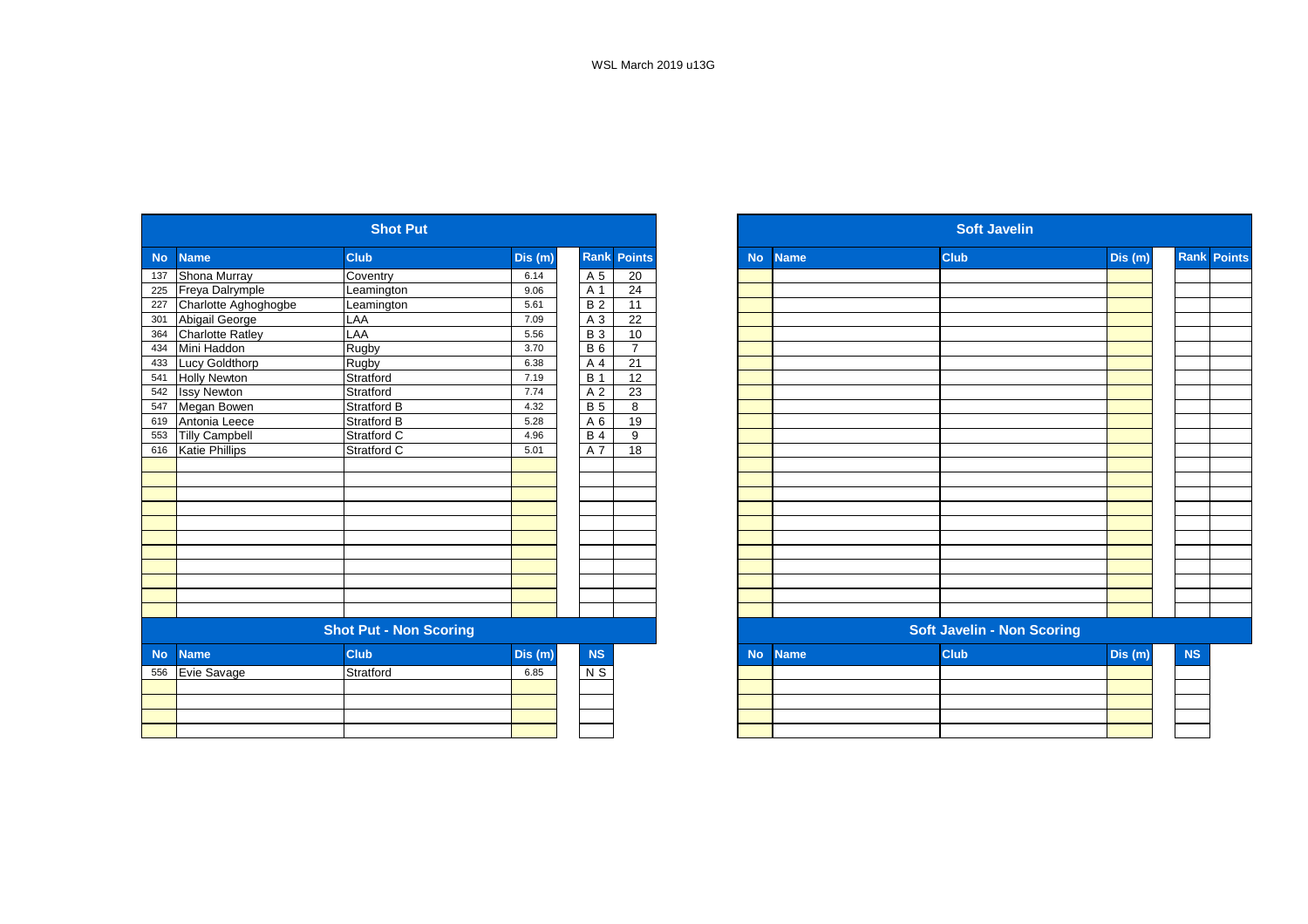WSL March 2019 u13G

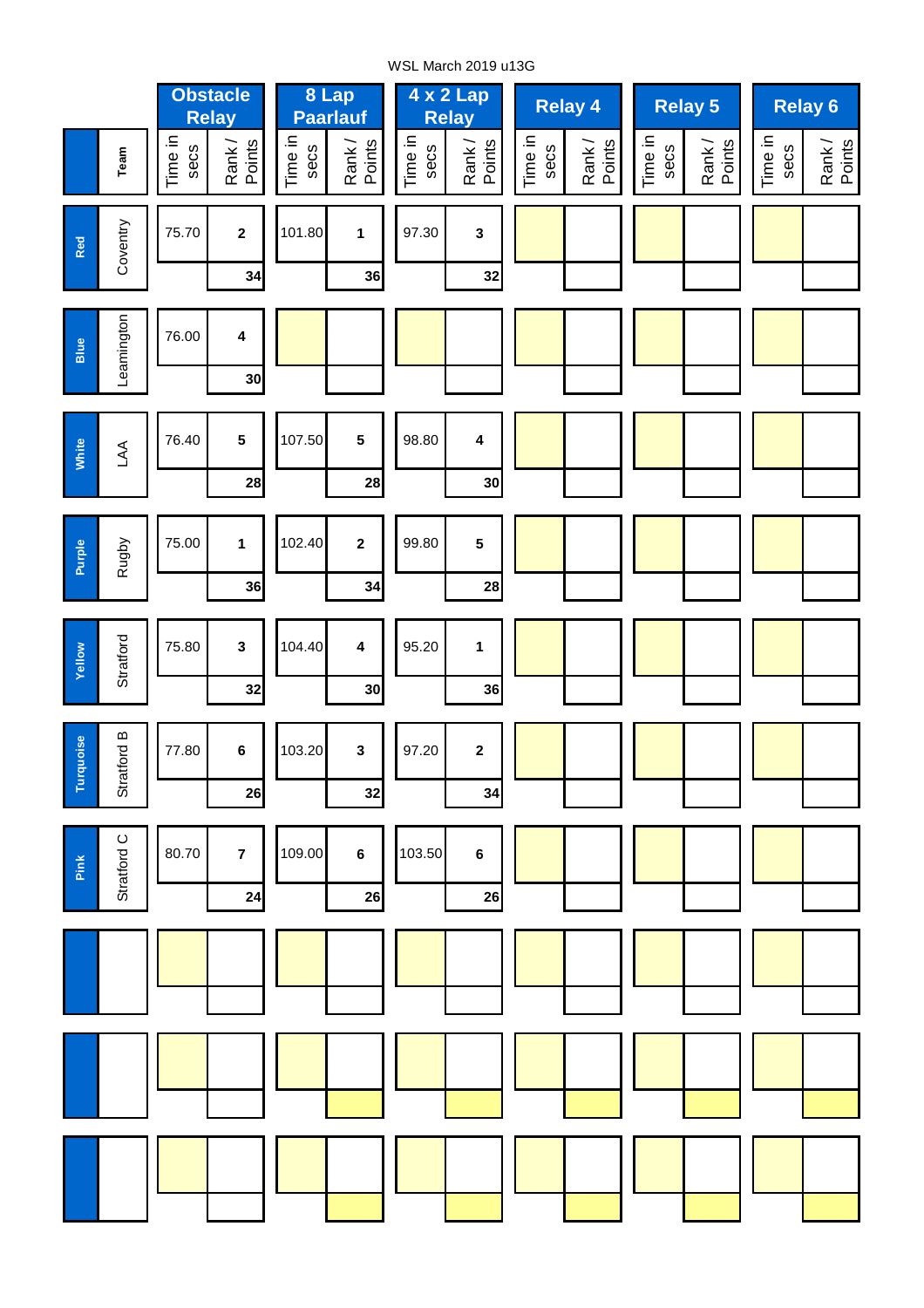|       |               | <b>1 March 2019</b>         | Red             | <b>Blue</b> | White          | <b>Purple</b>           | Yellow               | <b>Turquoise</b>   |  |  |  |
|-------|---------------|-----------------------------|-----------------|-------------|----------------|-------------------------|----------------------|--------------------|--|--|--|
|       |               | Under 13 - Boys             | Coventry        | Leamington  | LAA            | Rugby                   | <b>Stratford</b>     | <b>Stratford B</b> |  |  |  |
|       |               | 2 Lap Race                  | 20              |             | 30             | 33                      | 33                   | 36                 |  |  |  |
|       | Individual    | 4 Lap Race                  |                 |             | 31             | 32                      | 36                   | 33                 |  |  |  |
| TRACK |               | 6 Lap Race                  | 23              |             | 21.5           | 24                      | 20                   | 21.5               |  |  |  |
|       |               | <b>Obstacle Relay</b>       |                 |             | 30             | 32                      | 36                   | 34                 |  |  |  |
|       | Relay         | 8 Lap Paarlauf              | 34              |             | 28             | 36                      | 32                   | 30                 |  |  |  |
|       |               | 4 x 2 Lap Relay             |                 |             | 30             | 36                      | 34                   | 32                 |  |  |  |
|       |               |                             |                 |             |                |                         |                      |                    |  |  |  |
|       |               | <b>Speed Bounce</b>         | 22              |             | 20             | 31                      | 36                   | 34                 |  |  |  |
|       |               | <b>Standing Long Jump</b>   | 22              |             | 35             | 29.5                    | 35                   | 30.5               |  |  |  |
|       | Jumps         | <b>Vertical Jump</b>        | 22              |             | 20             | 31                      | 35.5                 | 34.5               |  |  |  |
| FIELD |               | <b>Standing Triple Jump</b> | 32              |             | 30             | 29                      | 35.5                 | 33.5               |  |  |  |
|       | <b>Throws</b> | <b>Shot Put</b>             | 20              |             | 32             | 32                      | 36                   | 32                 |  |  |  |
|       |               |                             |                 |             |                |                         |                      |                    |  |  |  |
|       |               | <b>Total</b>                | 195             |             | 307.5          | 345.5                   | 369                  | 351                |  |  |  |
|       |               | <b>Overall Position</b>     | $5\phantom{.0}$ |             | $\overline{4}$ | $\overline{\mathbf{3}}$ | $\blacktriangleleft$ | $\overline{2}$     |  |  |  |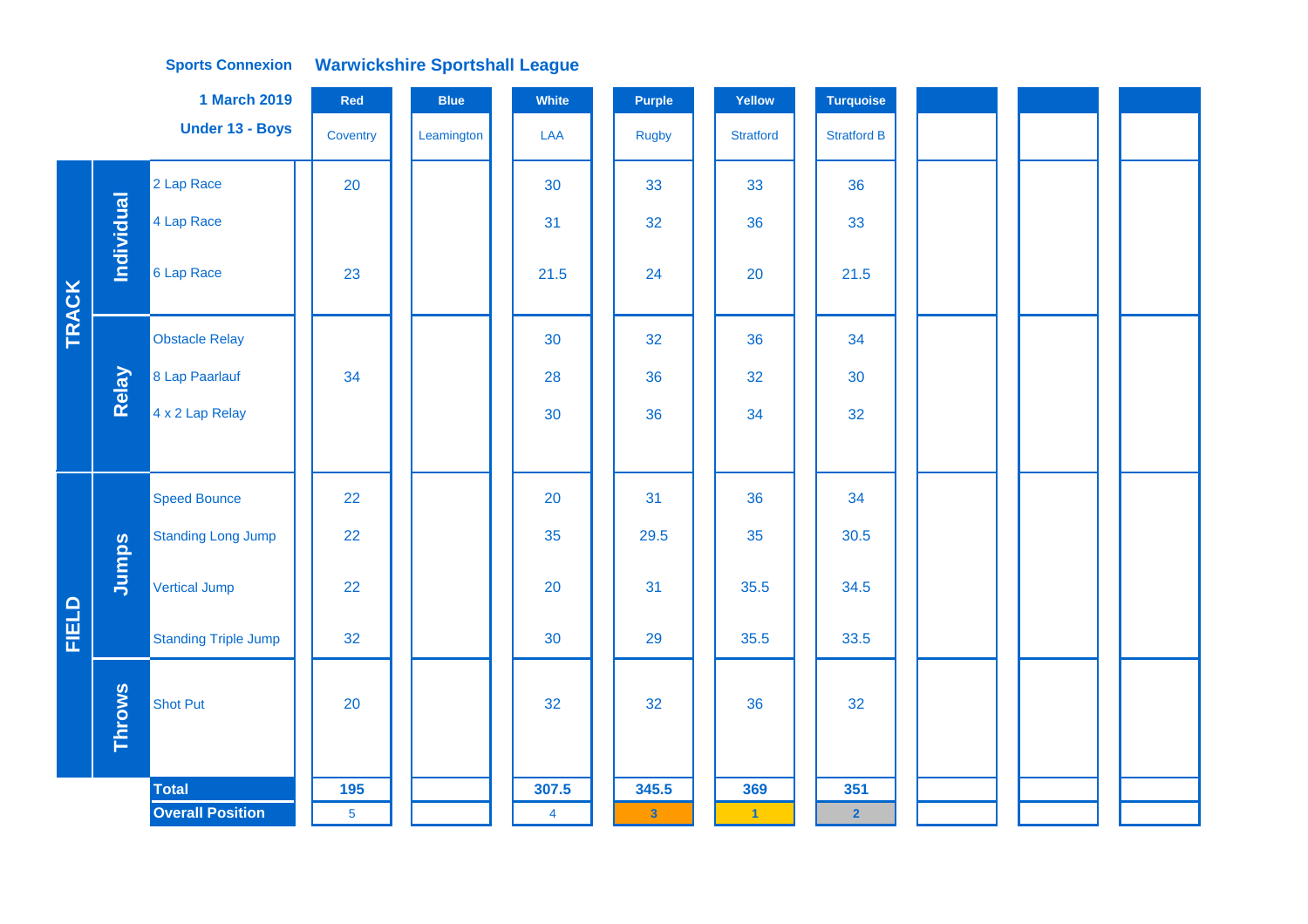|             |                                   | 2 Lap Race               |             |                         |                    |           |                      | 4 Lap Race               |             |                  |
|-------------|-----------------------------------|--------------------------|-------------|-------------------------|--------------------|-----------|----------------------|--------------------------|-------------|------------------|
| <b>Name</b> |                                   | <b>Club</b>              | <b>Time</b> |                         | <b>Rank Points</b> | <b>No</b> | <b>Name</b>          | <b>Club</b>              | <b>Time</b> | <b>Rank Poin</b> |
|             | <b>James Verralls</b>             | Stratford B              | 22.9        | A 1                     | 24                 | 561       | Joshua Roberts       | Stratford                | 48.5        | A 1              |
|             | Zac McKenzie                      | Stratford                | 23          | A <sub>2</sub>          | 23                 | 571       | <b>Harry Hibbert</b> | Stratford B              | 54.7        | B <sub>2</sub>   |
|             | Joseph Jones                      | Rugby                    | 23.5        | <b>B2</b>               | 11                 | 351       | Callum Stuart        | LAA                      | 55.7        | <b>B</b> 3       |
|             | <b>Isaac Ball</b>                 | LAA                      | 24.2        | <b>B4</b>               | 9                  | 422       | Archie Campbell      | Rugby                    | 56.6        | <b>B</b> 4       |
|             |                                   |                          |             |                         |                    | 565       | Linden Williams      | Stratford                | 50.6        | <b>B</b> 1       |
|             | <b>Isaac Skinner-Kakitie</b>      | Rugby                    | 23.1        | A 3                     | $\overline{22}$    | 424       | Dominic Eversden     | Rugby                    | 51.5        | A <sub>2</sub>   |
|             | <b>Otis Tustin</b>                | Stratford B              | 23.2        | <b>B</b> 1              | $\overline{12}$    | 568       | Will Challender      | <b>Stratford B</b>       | 52.3        | A 3              |
|             | Joe Booth                         | LAA                      | 23.7        | A 4                     | 21                 | 347       | Oscar Westmore       | LAA                      | 54.7        | A 4              |
| 570         | <b>Fred Williams</b>              | Stratford                | 23.7        | $\overline{B}3$         | 10                 |           |                      |                          |             |                  |
| 153         | Euan Hill                         | Coventry                 | 24.7        | A 5                     | 20                 |           |                      |                          |             |                  |
|             |                                   |                          |             |                         |                    |           |                      |                          |             |                  |
|             |                                   |                          |             |                         |                    |           |                      |                          |             |                  |
|             |                                   |                          |             |                         |                    |           |                      |                          |             |                  |
|             |                                   |                          |             |                         |                    |           |                      |                          |             |                  |
|             |                                   |                          |             |                         |                    |           |                      |                          |             |                  |
|             |                                   |                          |             |                         |                    |           |                      |                          |             |                  |
|             |                                   |                          |             |                         |                    |           |                      |                          |             |                  |
|             |                                   |                          |             |                         |                    |           |                      |                          |             |                  |
|             |                                   |                          |             |                         |                    |           |                      |                          |             |                  |
|             |                                   |                          |             |                         |                    |           |                      |                          |             |                  |
|             |                                   | 2 Lap Race - Non Scoring |             |                         |                    |           |                      | 4 Lap Race - Non Scoring |             |                  |
| <b>No</b>   | <b>Name</b>                       | <b>Club</b>              | <b>Time</b> | <b>NS</b>               |                    | <b>No</b> | <b>Name</b>          | <b>Club</b>              | <b>Time</b> | <b>NS</b>        |
| 426         |                                   | Rugby                    | 26.2        |                         |                    |           |                      |                          |             |                  |
| 152         | <b>Harry Lole</b><br>Adam Jackson |                          | 24.8        | N <sub>S</sub><br>$N$ S |                    |           |                      |                          |             |                  |
|             |                                   | Coventry                 |             |                         |                    |           |                      |                          |             |                  |
|             |                                   |                          |             |                         |                    |           |                      |                          |             |                  |
|             |                                   |                          |             |                         |                    |           |                      |                          |             |                  |
|             |                                   |                          |             |                         |                    |           |                      |                          |             |                  |

|           |                              | 2 Lap Race               |             |                |               |
|-----------|------------------------------|--------------------------|-------------|----------------|---------------|
|           | <b>Name</b>                  | <b>Club</b>              | <b>Time</b> | <b>Rank</b>    | <b>Points</b> |
|           | <b>James Verralls</b>        | Stratford B              | 22.9        | A 1            | 24            |
|           | Zac McKenzie                 | Stratford                | 23          | A 2            | 23            |
|           | Joseph Jones                 | Rugby                    | 23.5        | <b>B2</b>      | 11            |
|           | <b>Isaac Ball</b>            | LAA                      | 24.2        | <b>B</b> 4     | 9             |
|           |                              |                          |             |                |               |
| 427       | <b>Isaac Skinner-Kakitie</b> | Rugby                    | 23.1        | A 3            | 22            |
|           | <b>Otis Tustin</b>           | <b>Stratford B</b>       | 23.2        | <b>B</b> 1     | 12            |
| 326       | Joe Booth                    | LAA                      | 23.7        | A 4            | 21            |
| 570       | <b>Fred Williams</b>         | Stratford                | 23.7        | <b>B</b> 3     | 10            |
| 153       | Euan Hill                    | Coventry                 | 24.7        | A 5            | 20            |
|           |                              |                          |             |                |               |
|           |                              |                          |             |                |               |
|           |                              |                          |             |                |               |
|           |                              |                          |             |                |               |
|           |                              |                          |             |                |               |
|           |                              |                          |             |                |               |
|           |                              |                          |             |                |               |
|           |                              |                          |             |                |               |
|           |                              |                          |             |                |               |
|           |                              |                          |             |                |               |
|           |                              |                          |             |                |               |
|           |                              |                          |             |                |               |
|           |                              |                          |             |                |               |
|           |                              | 2 Lap Race - Non Scoring |             |                |               |
| <b>No</b> | <b>Name</b>                  | <b>Club</b>              | <b>Time</b> | NS             |               |
| 426       | Harry Lole                   | Rugby                    | 26.2        | N <sub>S</sub> |               |
| 152       | Adam Jackson                 | Coventry                 | 24.8        | $N$ S          |               |
|           |                              |                          |             |                |               |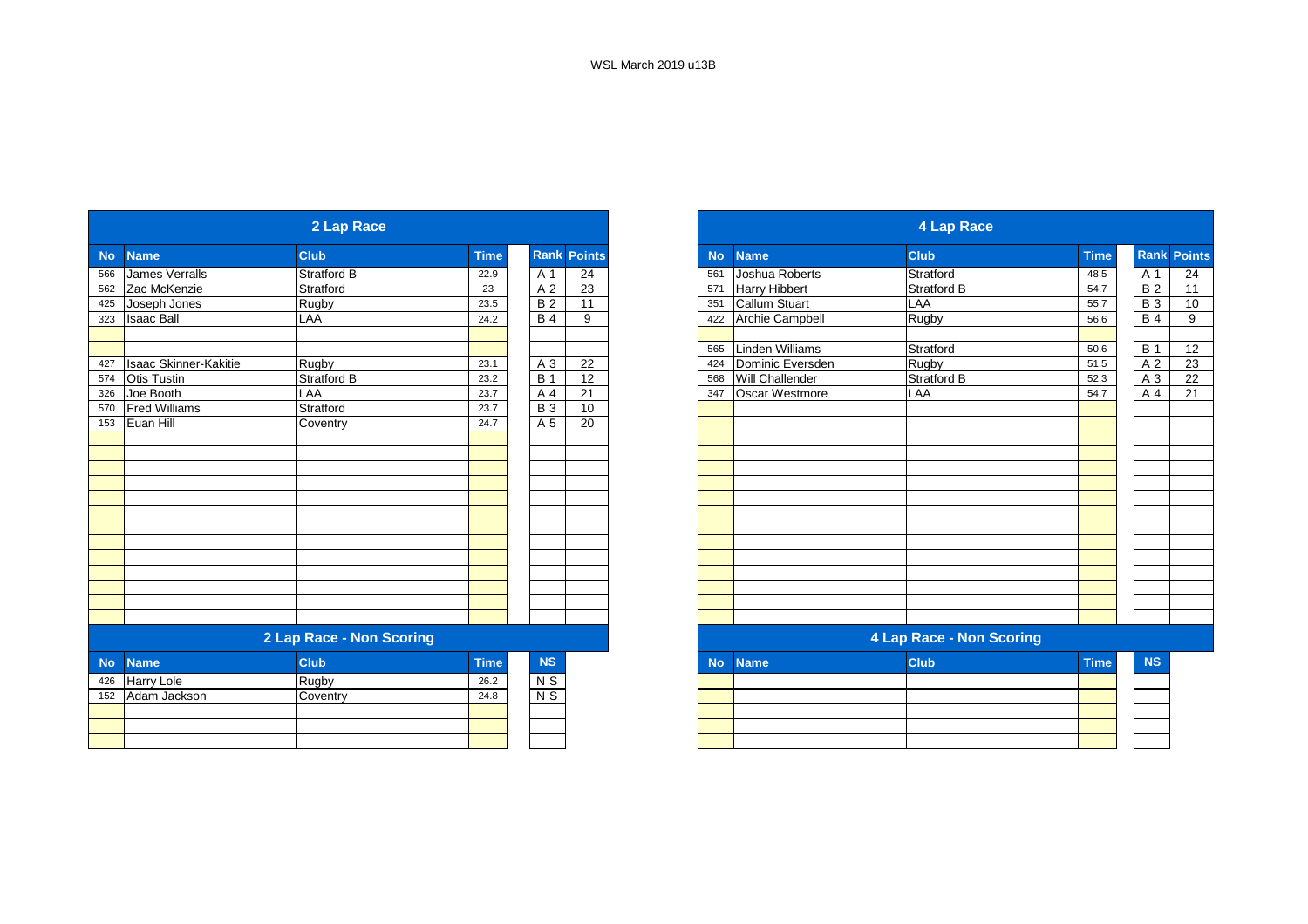|           |                            | <b>6 Lap Race</b>               |             |           |                    |
|-----------|----------------------------|---------------------------------|-------------|-----------|--------------------|
| <b>No</b> | <b>Name</b>                | <b>Club</b>                     | <b>Time</b> |           | <b>Rank Points</b> |
| 428       | <b>Arthur Matthew Tilt</b> | Rugby                           | 81.6        | A 1       | 24                 |
| 152       | Adam Jackson               | Coventry                        | 83.1        | A 2       | $\overline{23}$    |
| 566       | James Verralls             | <b>Stratford B</b>              | 85.4        | A 3       | 21.5               |
| 359       | Daniel Wilks               | LAA                             | 85.4        | A 3       | 21.5               |
| 570       | <b>Fred Williams</b>       | Stratford                       | 91.3        | A 5       | 20                 |
|           |                            |                                 |             |           |                    |
|           |                            |                                 |             |           |                    |
|           |                            |                                 |             |           |                    |
|           |                            |                                 |             |           |                    |
|           |                            |                                 |             |           |                    |
|           |                            |                                 |             |           |                    |
|           |                            |                                 |             |           |                    |
|           |                            |                                 |             |           |                    |
|           |                            |                                 |             |           |                    |
|           |                            |                                 |             |           |                    |
|           |                            |                                 |             |           |                    |
|           |                            | <b>6 Lap Race - Non Scoring</b> |             |           |                    |
| <b>No</b> | <b>Name</b>                | <b>Club</b>                     | <b>Time</b> | <b>NS</b> |                    |
|           |                            |                                 |             |           |                    |
|           |                            |                                 |             |           |                    |
|           |                            |                                 |             |           |                    |
|           |                            |                                 |             |           |                    |
|           |                            |                                 |             |           |                    |

|            |                            | 6 Lap Race               |             |           |                    |
|------------|----------------------------|--------------------------|-------------|-----------|--------------------|
|            | <b>Name</b>                | <b>Club</b>              | <b>Time</b> |           | <b>Rank Points</b> |
|            | <b>Arthur Matthew Tilt</b> | Rugby                    | 81.6        | A 1       | 24                 |
|            | Adam Jackson               | Coventry                 | 83.1        | A 2       | $\overline{23}$    |
| 566        | James Verralls             | Stratford B              | 85.4        | A 3       | 21.5               |
|            | Daniel Wilks               | LAA                      | 85.4        | A 3       | 21.5               |
| 359<br>570 | <b>Fred Williams</b>       | Stratford                | 91.3        | A 5       | 20                 |
|            |                            |                          |             |           |                    |
|            |                            |                          |             |           |                    |
|            |                            |                          |             |           |                    |
|            |                            |                          |             |           |                    |
|            |                            |                          |             |           |                    |
|            |                            |                          |             |           |                    |
|            |                            |                          |             |           |                    |
|            |                            |                          |             |           |                    |
|            |                            |                          |             |           |                    |
|            |                            |                          |             |           |                    |
|            |                            |                          |             |           |                    |
|            |                            | 6 Lap Race - Non Scoring |             |           |                    |
| No         | <b>Name</b>                | <b>Club</b>              | <b>Time</b> | <b>NS</b> |                    |
|            |                            |                          |             |           |                    |
|            |                            |                          |             |           |                    |
|            |                            |                          |             |           |                    |
|            |                            |                          |             |           |                    |
|            |                            |                          |             |           |                    |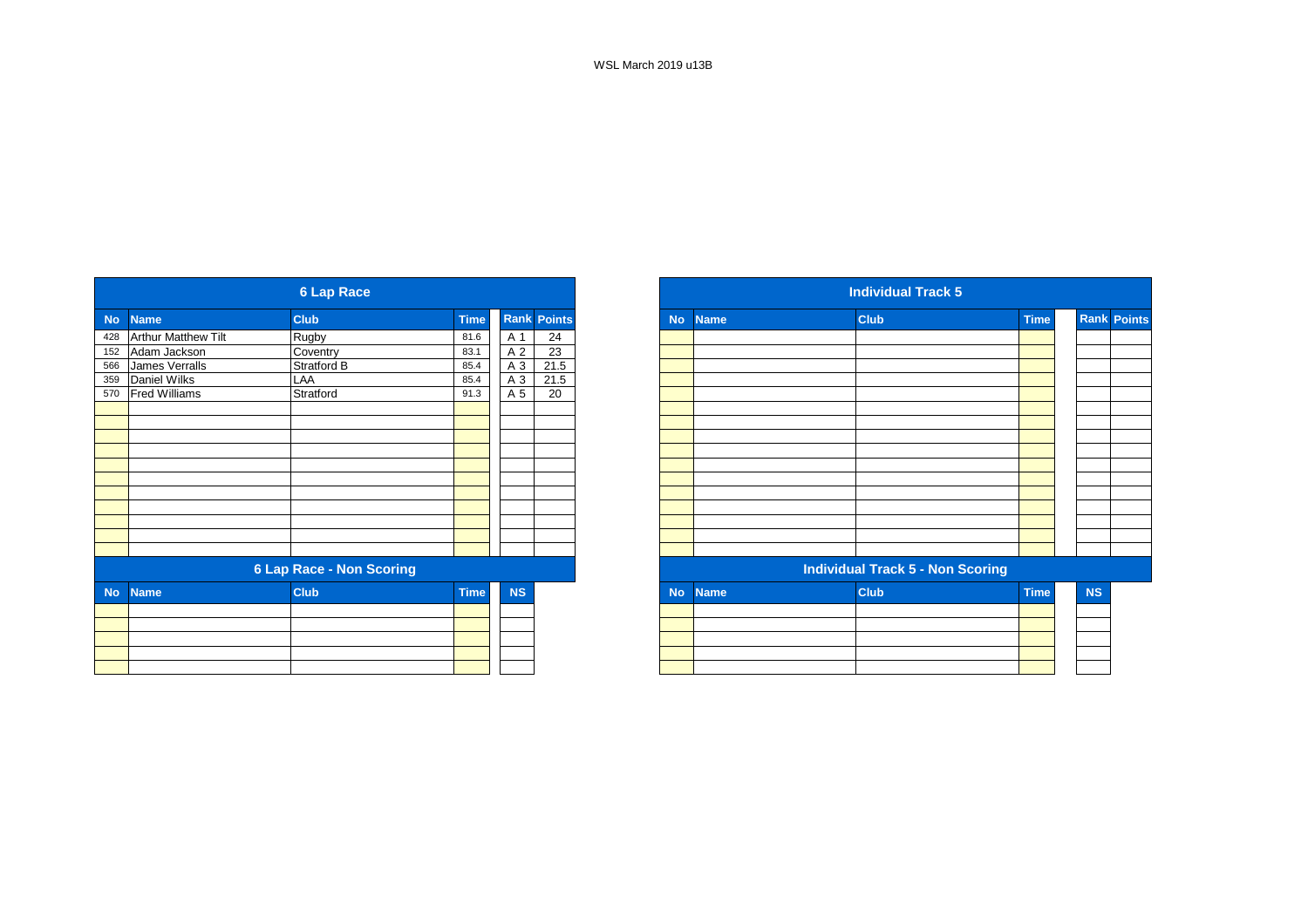|           |                        | <b>Speed Bounce</b>               |                |            |                    |           |                              | <b>Standing Long Jump</b>               |                        |
|-----------|------------------------|-----------------------------------|----------------|------------|--------------------|-----------|------------------------------|-----------------------------------------|------------------------|
| <b>No</b> | <b>Name</b>            | <b>Club</b>                       | <b>Bounces</b> |            | <b>Rank Points</b> | <b>No</b> | <b>Name</b>                  | <b>Club</b>                             | <b>Distance</b><br>(m) |
| 153       | Euan Hill              | Coventry                          | 70             | A 3        | 22                 | 152       | Adam Jackson                 | Coventry                                | 1.89                   |
| 347       | Oscar Westmore         | LAA                               | 62             | A 5        | 20                 | 326       | Joe Booth                    | LAA                                     | 1.94                   |
| 425       | Joseph Jones           | Rugby                             | 64             | <b>B</b> 3 | 10                 | 323       | <b>Isaac Ball</b>            | LAA                                     | 1.80                   |
| 426       | Harry Lole             | Rugby                             | 68             | A 4        | $\overline{21}$    | 424       | Dominic Eversden             | Rugby                                   | 1.87                   |
| 565       | <b>Linden Williams</b> | Stratford                         | 75             | <b>B</b> 1 | 12                 | 421       | <b>Harrison Barnes</b>       | Rugby                                   | 1.58                   |
| 562       | Zac McKenzie           | Stratford                         | 76             | A 1        | 24                 | 570       | <b>Fred Williams</b>         | Stratford                               | 1.75                   |
| 566       | <b>James Verralls</b>  | <b>Stratford B</b>                | 73             | A 2        | $\overline{23}$    | 562       | Zac McKenzie                 | Stratford                               | 2.06                   |
| 571       | <b>Harry Hibbert</b>   | <b>Stratford B</b>                | 70             | <b>B2</b>  | 11                 | 571       | <b>Harry Hibbert</b>         | <b>Stratford B</b>                      | 1.87                   |
|           |                        |                                   |                |            |                    | 572       | <b>Max Peters</b>            | <b>Stratford B</b>                      | 1.63                   |
|           |                        |                                   |                |            |                    |           |                              |                                         |                        |
|           |                        |                                   |                |            |                    |           |                              |                                         |                        |
|           |                        |                                   |                |            |                    |           |                              |                                         |                        |
|           |                        |                                   |                |            |                    |           |                              |                                         |                        |
|           |                        |                                   |                |            |                    |           |                              |                                         |                        |
|           |                        |                                   |                |            |                    |           |                              |                                         |                        |
|           |                        |                                   |                |            |                    |           |                              |                                         |                        |
|           |                        |                                   |                |            |                    |           |                              |                                         |                        |
|           |                        |                                   |                |            |                    |           |                              |                                         |                        |
|           |                        |                                   |                |            |                    |           |                              |                                         |                        |
|           |                        |                                   |                |            |                    |           |                              |                                         |                        |
|           |                        |                                   |                |            |                    |           |                              |                                         |                        |
|           |                        |                                   |                |            |                    |           |                              |                                         |                        |
|           |                        |                                   |                |            |                    |           |                              |                                         |                        |
|           |                        |                                   |                |            |                    |           |                              |                                         |                        |
|           |                        | <b>Speed Bounce - Non Scoring</b> |                |            |                    |           |                              | <b>Standing Long Jump - Non Scoring</b> |                        |
| <b>No</b> | <b>Name</b>            | <b>Club</b>                       | <b>Bounces</b> | <b>NS</b>  |                    | <b>No</b> | <b>Name</b>                  | <b>Club</b>                             | <b>Distance</b><br>(m) |
| 422       | <b>Archie Campbell</b> | <b>Rugby</b>                      |                |            |                    | 427       | <b>Isaac Skinner-Kakitie</b> | Rugby                                   | 1.93                   |
|           |                        |                                   |                |            |                    |           |                              |                                         |                        |
|           |                        |                                   |                |            |                    |           |                              |                                         |                        |
|           |                        |                                   |                |            |                    |           |                              |                                         |                        |
|           |                        |                                   |                |            |                    |           |                              |                                         |                        |
|           |                        |                                   |                |            |                    |           |                              |                                         |                        |

|           |                       | <b>Speed Bounce</b>               |                |                 |                    |           |                              | <b>Standing Long Jump</b>               |                        |                  |                    |
|-----------|-----------------------|-----------------------------------|----------------|-----------------|--------------------|-----------|------------------------------|-----------------------------------------|------------------------|------------------|--------------------|
| <b>No</b> | <b>Name</b>           | <b>Club</b>                       | <b>Bounces</b> |                 | <b>Rank Points</b> | <b>No</b> | <b>Name</b>                  | <b>Club</b>                             | <b>Distance</b><br>(m) |                  | <b>Rank Points</b> |
| 153       | Euan Hill             | Coventry                          | 70             | A 3             | 22                 | 152       | Adam Jackson                 | Coventry                                | 1.89                   | A 3              | 22                 |
| 347       | Oscar Westmore        | LAA                               | 62             | A 5             | 20                 | 326       | Joe Booth                    | LAA                                     | 1.94                   | A 2              | $\overline{23}$    |
| 425       | Joseph Jones          | Rugby                             | 64             | <b>B</b> 3      | 10                 | 323       | <b>Isaac Ball</b>            | LAA                                     | 1.80                   | <b>B</b> 1       | 12                 |
| 426       | <b>Harry Lole</b>     | Rugby                             | 68             | A 4             | 21                 | 424       | Dominic Eversden             | Rugby                                   | 1.87                   | A 4              | 20.5               |
| 565       | Linden Williams       | Stratford                         | 75             | <b>B</b> 1      | 12                 | 421       | <b>Harrison Barnes</b>       | Rugby                                   | 1.58                   | <b>B</b> 4       | 9                  |
| 562       | Zac McKenzie          | Stratford                         | 76             | A 1             | 24                 | 570       | <b>Fred Williams</b>         | Stratford                               | 1.75                   | <b>B2</b>        | 11                 |
| 566       | <b>James Verralls</b> | Stratford B                       | 73             | A 2             | 23                 | 562       | Zac McKenzie                 | Stratford                               | 2.06                   | A 1              | 24                 |
| 571       | <b>Harry Hibbert</b>  | Stratford B                       | 70             | $\overline{B2}$ | 11                 | 571       | <b>Harry Hibbert</b>         | <b>Stratford B</b>                      | 1.87                   | A 4              | 20.5               |
|           |                       |                                   |                |                 |                    | 572       | <b>Max Peters</b>            | <b>Stratford B</b>                      | 1.63                   | $\overline{B}$ 3 | 10                 |
|           |                       |                                   |                |                 |                    |           |                              |                                         |                        |                  |                    |
|           |                       |                                   |                |                 |                    |           |                              |                                         |                        |                  |                    |
|           |                       |                                   |                |                 |                    |           |                              |                                         |                        |                  |                    |
|           |                       |                                   |                |                 |                    |           |                              |                                         |                        |                  |                    |
|           |                       |                                   |                |                 |                    |           |                              |                                         |                        |                  |                    |
|           |                       |                                   |                |                 |                    |           |                              |                                         |                        |                  |                    |
|           |                       |                                   |                |                 |                    |           |                              |                                         |                        |                  |                    |
|           |                       |                                   |                |                 |                    |           |                              |                                         |                        |                  |                    |
|           |                       |                                   |                |                 |                    |           |                              |                                         |                        |                  |                    |
|           |                       |                                   |                |                 |                    |           |                              |                                         |                        |                  |                    |
|           |                       |                                   |                |                 |                    |           |                              |                                         |                        |                  |                    |
|           |                       |                                   |                |                 |                    |           |                              |                                         |                        |                  |                    |
|           |                       |                                   |                |                 |                    |           |                              |                                         |                        |                  |                    |
|           |                       |                                   |                |                 |                    |           |                              |                                         |                        |                  |                    |
|           |                       |                                   |                |                 |                    |           |                              |                                         |                        |                  |                    |
|           |                       | <b>Speed Bounce - Non Scoring</b> |                |                 |                    |           |                              | <b>Standing Long Jump - Non Scoring</b> |                        |                  |                    |
| <b>No</b> | <b>Name</b>           | <b>Club</b>                       | <b>Bounces</b> | <b>NS</b>       |                    | <b>No</b> | <b>Name</b>                  | <b>Club</b>                             | <b>Distance</b><br>(m) | <b>NS</b>        |                    |
| 422       | Archie Campbell       | <b>Rugby</b>                      |                |                 |                    | 427       | <b>Isaac Skinner-Kakitie</b> | Rugby                                   | 1.93                   | N S              |                    |
|           |                       |                                   |                |                 |                    |           |                              |                                         |                        |                  |                    |
|           |                       |                                   |                |                 |                    |           |                              |                                         |                        |                  |                    |
|           |                       |                                   |                |                 |                    |           |                              |                                         |                        |                  |                    |
|           |                       |                                   |                |                 |                    |           |                              |                                         |                        |                  |                    |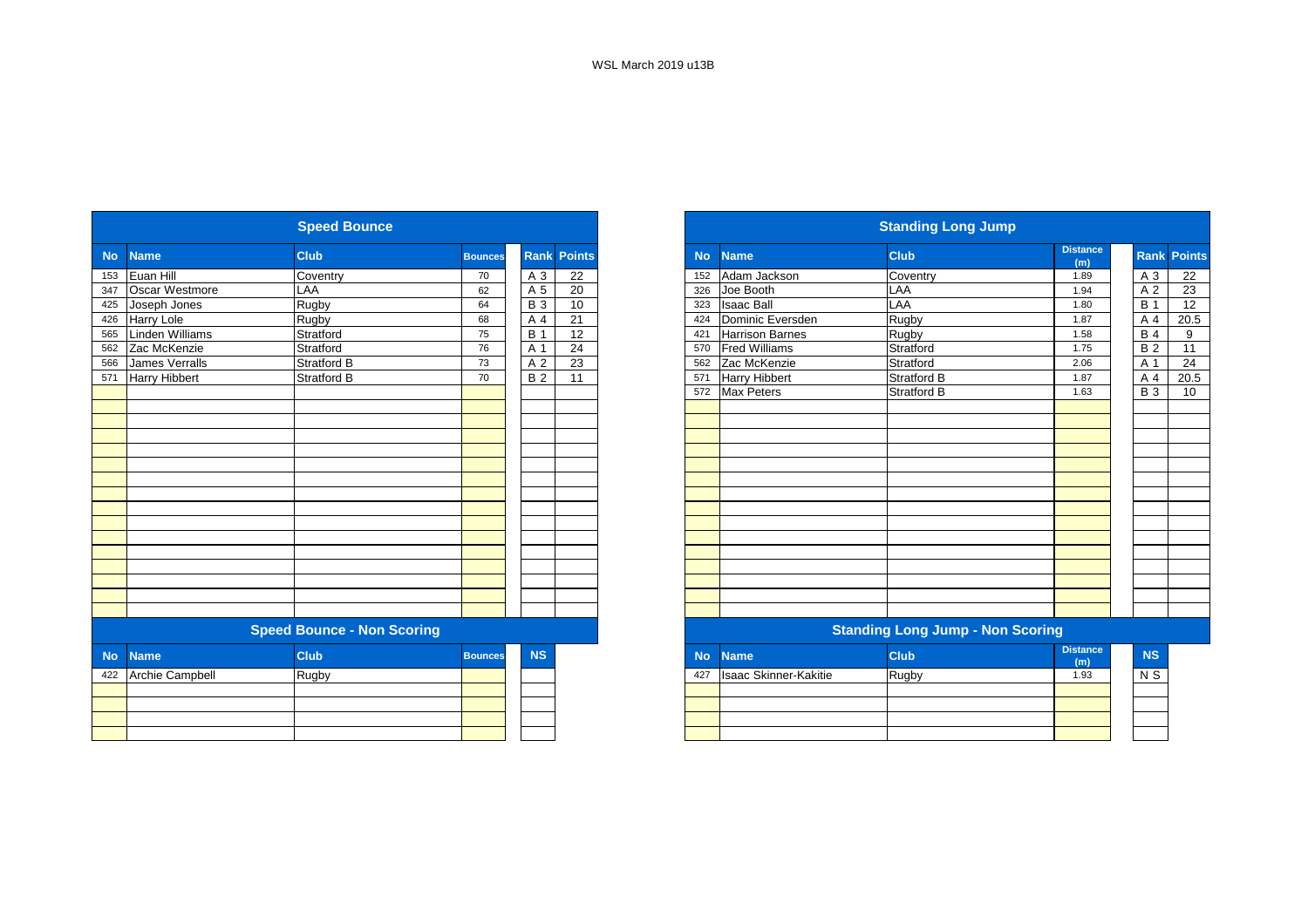|           |                        | <b>Vertical Jump</b>               |                         |            |                    |
|-----------|------------------------|------------------------------------|-------------------------|------------|--------------------|
| <b>No</b> | <b>Name</b>            | <b>Club</b>                        | <b>Distance</b><br>(cm) |            | <b>Rank Points</b> |
| 152       | Adam Jackson           | Coventry                           | 45                      | A 3        | 22                 |
| 323       | <b>Isaac Ball</b>      | LAA                                | 32                      | A 5        | 20                 |
| 422       | <b>Archie Campbell</b> | Rugby                              | 33                      | <b>B3</b>  | 10                 |
| 426       | Harry Lole             | Rugby                              | 35                      | A 4        | 21                 |
| 561       | Joshua Roberts         | Stratford                          | 63                      | A 1        | 24                 |
| 570       | <b>Fred Williams</b>   | Stratford                          | 43                      | <b>B</b> 1 | 11.5               |
| 568       | Will Challender        | Stratford B                        | 43                      | <b>B</b> 1 | 11.5               |
| 574       | <b>Otis Tustin</b>     | Stratford B                        | 50                      | A 2        | 23                 |
|           |                        |                                    |                         |            |                    |
|           |                        |                                    |                         |            |                    |
|           |                        |                                    |                         |            |                    |
|           |                        |                                    |                         |            |                    |
|           |                        |                                    |                         |            |                    |
|           |                        |                                    |                         |            |                    |
|           |                        |                                    |                         |            |                    |
|           |                        |                                    |                         |            |                    |
|           |                        |                                    |                         |            |                    |
|           |                        |                                    |                         |            |                    |
|           |                        |                                    |                         |            |                    |
|           |                        |                                    |                         |            |                    |
|           |                        |                                    |                         |            |                    |
|           |                        |                                    |                         |            |                    |
|           |                        |                                    |                         |            |                    |
|           |                        |                                    |                         |            |                    |
|           |                        | <b>Vertical Jump - Non Scoring</b> |                         |            |                    |
| <b>No</b> | <b>Name</b>            | <b>Club</b>                        | <b>Distance</b><br>(cm) | <b>NS</b>  |                    |
|           |                        |                                    |                         |            |                    |
|           |                        |                                    |                         |            |                    |
|           |                        |                                    |                         |            |                    |
|           |                        |                                    |                         |            |                    |
|           |                        |                                    |                         |            |                    |

|           |                      | <b>Vertical Jump</b>               |                         |            |                    |           |                              | <b>Standing Triple Jump</b>               |                        |             |               |
|-----------|----------------------|------------------------------------|-------------------------|------------|--------------------|-----------|------------------------------|-------------------------------------------|------------------------|-------------|---------------|
| <b>No</b> | <b>Name</b>          | <b>Club</b>                        | <b>Distance</b><br>(cm) |            | <b>Rank Points</b> | <b>No</b> | <b>Name</b>                  | <b>Club</b>                               | <b>Distance</b><br>(m) | <b>Rank</b> | <b>Points</b> |
| 152       | Adam Jackson         | Coventry                           | 45                      | A 3        | 22                 | 152       | Adam Jackson                 | Coventry                                  | 6.06                   | A 2         | 23            |
|           | 323 Isaac Ball       | LAA                                | 32                      | A 5        | 20                 | 153       | Euan Hill                    | Coventry                                  | 4.90                   | <b>B4</b>   | 9             |
|           | 422 Archie Campbell  | Rugby                              | 33                      | <b>B</b> 3 | 10                 | 359       | Daniel Wilks                 | LAA                                       | 5.58                   | A 5         | 20            |
| 426       | <b>Harry Lole</b>    | Rugby                              | 35                      | A 4        | 21                 | 323       | <b>Isaac Ball</b>            | LAA                                       | 5.40                   | <b>B</b> 3  | 10            |
| 561       | Joshua Roberts       | Stratford                          | 63                      | A 1        | 24                 | 427       | <b>Isaac Skinner-Kakitie</b> | Rugby                                     | 6.00                   | A 4         | 21            |
| 570       | <b>Fred Williams</b> | Stratford                          | 43                      | <b>B</b> 1 | 11.5               | 421       | <b>Harrison Barnes</b>       | Rugby                                     | 4.52                   | <b>B</b> 5  | 8             |
|           | 568 Will Challender  | <b>Stratford B</b>                 | 43                      | <b>B</b> 1 | 11.5               | 561       | Joshua Roberts               | Stratford                                 | 7.06                   | A 1         | 24            |
| 574       | <b>Otis Tustin</b>   | <b>Stratford B</b>                 | 50                      | A 2        | $\overline{23}$    | 567       | Harry McDonald               | Stratford                                 | 6.00                   | <b>B</b> 1  | 11.5          |
|           |                      |                                    |                         |            |                    | 566       | <b>James Verralls</b>        | <b>Stratford B</b>                        | 6.02                   | A 3         | 22            |
|           |                      |                                    |                         |            |                    | 574       | <b>Otis Tustin</b>           | Stratford B                               | 6.00                   | <b>B</b> 1  | 11.5          |
|           |                      |                                    |                         |            |                    |           |                              |                                           |                        |             |               |
|           |                      |                                    |                         |            |                    |           |                              |                                           |                        |             |               |
|           |                      |                                    |                         |            |                    |           |                              |                                           |                        |             |               |
|           |                      |                                    |                         |            |                    |           |                              |                                           |                        |             |               |
|           |                      |                                    |                         |            |                    |           |                              |                                           |                        |             |               |
|           |                      |                                    |                         |            |                    |           |                              |                                           |                        |             |               |
|           |                      |                                    |                         |            |                    |           |                              |                                           |                        |             |               |
|           |                      |                                    |                         |            |                    |           |                              |                                           |                        |             |               |
|           |                      |                                    |                         |            |                    |           |                              |                                           |                        |             |               |
|           |                      |                                    |                         |            |                    |           |                              |                                           |                        |             |               |
|           |                      |                                    |                         |            |                    |           |                              |                                           |                        |             |               |
|           |                      |                                    |                         |            |                    |           |                              |                                           |                        |             |               |
|           |                      |                                    |                         |            |                    |           |                              |                                           |                        |             |               |
|           |                      |                                    |                         |            |                    |           |                              |                                           |                        |             |               |
|           |                      | <b>Vertical Jump - Non Scoring</b> |                         |            |                    |           |                              | <b>Standing Triple Jump - Non Scoring</b> |                        |             |               |
| <b>No</b> | <b>Name</b>          | <b>Club</b>                        | <b>Distance</b><br>(cm) | <b>NS</b>  |                    | <b>No</b> | <b>Name</b>                  | Club                                      | <b>Distance</b><br>(m) | <b>NS</b>   |               |
|           |                      |                                    |                         |            |                    |           |                              |                                           |                        |             |               |
|           |                      |                                    |                         |            |                    |           |                              |                                           |                        |             |               |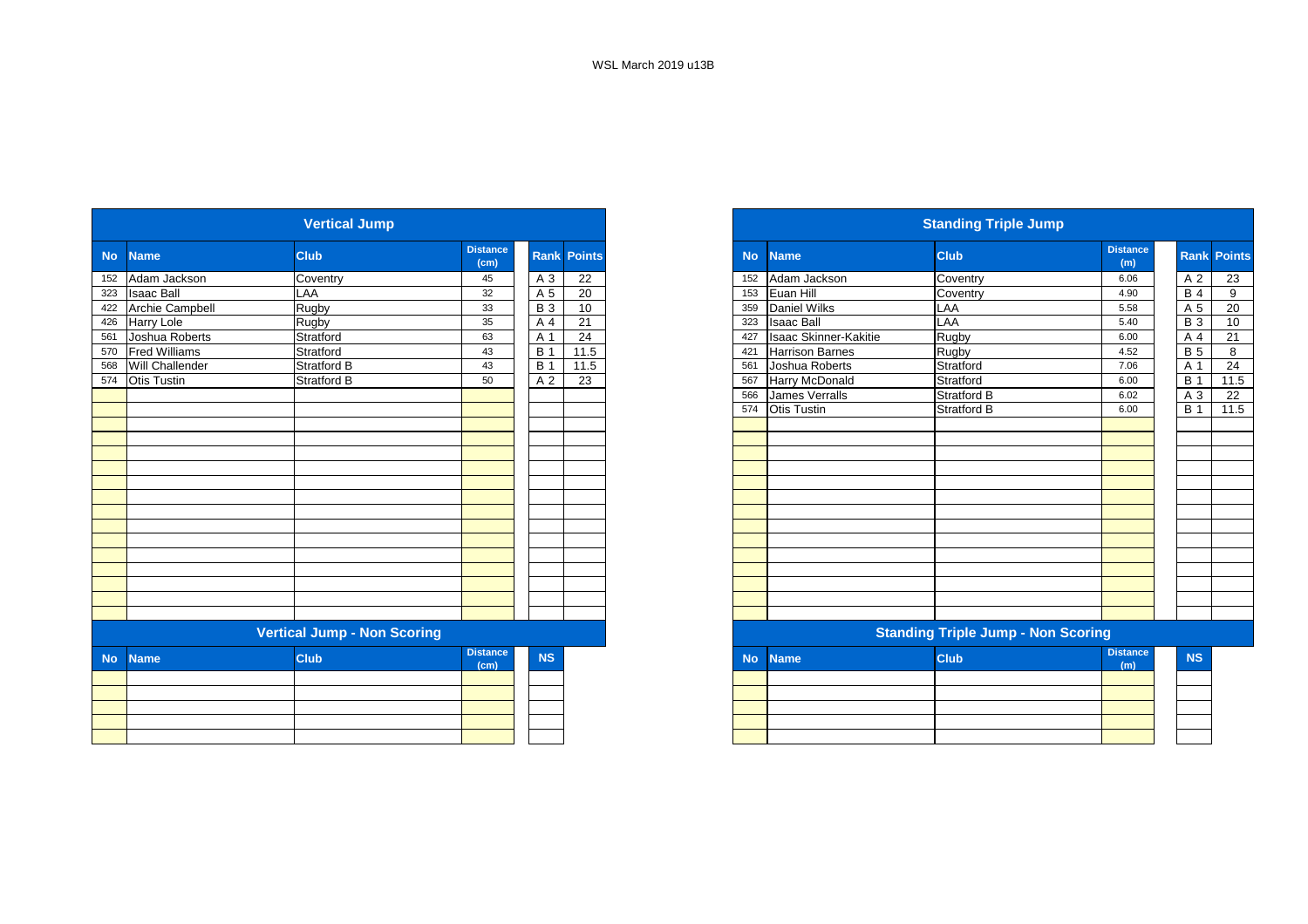|           |                        | <b>Shot Put</b>               |         |                  |                    |           |             | <b>Soft Javelin</b>               |         |
|-----------|------------------------|-------------------------------|---------|------------------|--------------------|-----------|-------------|-----------------------------------|---------|
| <b>No</b> | <b>Name</b>            | Club                          | Dis(m)  |                  | <b>Rank Points</b> | <b>No</b> | <b>Name</b> | <b>Club</b>                       | Dis (m) |
| 153       | Euan Hill              | Coventry                      | 4.73    | A 5              | 20                 |           |             |                                   |         |
| 326       | Joe Booth              | LAA                           | 5.22    | B <sub>2</sub>   | $\overline{11}$    |           |             |                                   |         |
| 323       | <b>Isaac Ball</b>      | LAA                           | 5.38    | A 4              | 21                 |           |             |                                   |         |
| 421       | <b>Harrison Barnes</b> | Rugby                         | 7.90    | A 2              | 23                 |           |             |                                   |         |
| 426       | Harry Lole             | Rugby                         | 3.28    | <b>B4</b>        | 9                  |           |             |                                   |         |
| 561       | Joshua Roberts         | Stratford                     | 11.17   | A 1              | 24                 |           |             |                                   |         |
| 567       | Harry McDonald         | Stratford                     | 6.11    | $\overline{B}$ 1 | $\overline{12}$    |           |             |                                   |         |
| 568       | Will Challender        | <b>Stratford B</b>            | 5.94    | A 3              | 22                 |           |             |                                   |         |
| 572       | Max Peters             | Stratford B                   | 4.26    | <b>B</b> 3       | 10                 |           |             |                                   |         |
|           |                        |                               |         |                  |                    |           |             |                                   |         |
|           |                        |                               |         |                  |                    |           |             |                                   |         |
|           |                        |                               |         |                  |                    |           |             |                                   |         |
|           |                        |                               |         |                  |                    |           |             |                                   |         |
|           |                        |                               |         |                  |                    |           |             |                                   |         |
|           |                        |                               |         |                  |                    |           |             |                                   |         |
|           |                        |                               |         |                  |                    |           |             |                                   |         |
|           |                        |                               |         |                  |                    |           |             |                                   |         |
|           |                        |                               |         |                  |                    |           |             |                                   |         |
|           |                        |                               |         |                  |                    |           |             |                                   |         |
|           |                        |                               |         |                  |                    |           |             |                                   |         |
|           |                        |                               |         |                  |                    |           |             |                                   |         |
|           |                        |                               |         |                  |                    |           |             |                                   |         |
|           |                        |                               |         |                  |                    |           |             |                                   |         |
|           |                        |                               |         |                  |                    |           |             |                                   |         |
|           |                        | <b>Shot Put - Non Scoring</b> |         |                  |                    |           |             | <b>Soft Javelin - Non Scoring</b> |         |
| <b>No</b> | <b>Name</b>            | <b>Club</b>                   | Dis (m) | NS               |                    | <b>No</b> | <b>Name</b> | <b>Club</b>                       | Dis (m) |
| 425       | Joseph Jones           | <b>Rugby</b>                  | 5.92    | $N$ S            |                    |           |             |                                   |         |
|           |                        |                               |         |                  |                    |           |             |                                   |         |
|           |                        |                               |         |                  |                    |           |             |                                   |         |
|           |                        |                               |         |                  |                    |           |             |                                   |         |
|           |                        |                               |         |                  |                    |           |             |                                   |         |

|     |                        | <b>Shot Put</b>               |         |                  |                    |           |             | <b>Soft Javelin</b>               |         |    |                    |
|-----|------------------------|-------------------------------|---------|------------------|--------------------|-----------|-------------|-----------------------------------|---------|----|--------------------|
| No  | <b>Name</b>            | <b>Club</b>                   | Dis(m)  |                  | <b>Rank Points</b> | <b>No</b> | <b>Name</b> | <b>Club</b>                       | Dis (m) |    | <b>Rank Points</b> |
| 153 | Euan Hill              | Coventry                      | 4.73    | A 5              | 20                 |           |             |                                   |         |    |                    |
| 326 | Joe Booth              | LAA                           | 5.22    | <b>B</b> 2       | 11                 |           |             |                                   |         |    |                    |
| 323 | <b>Isaac Ball</b>      | LAA                           | 5.38    | A                | 21                 |           |             |                                   |         |    |                    |
| 421 | <b>Harrison Barnes</b> | Rugby                         | 7.90    | A 2              | 23                 |           |             |                                   |         |    |                    |
| 426 | Harry Lole             | Rugby                         | 3.28    | <b>B</b> 4       | 9                  |           |             |                                   |         |    |                    |
| 561 | Joshua Roberts         | Stratford                     | 11.17   | A 1              | 24                 |           |             |                                   |         |    |                    |
| 567 | Harry McDonald         | Stratford                     | 6.11    | $\overline{B}$ 1 | 12                 |           |             |                                   |         |    |                    |
| 568 | Will Challender        | <b>Stratford B</b>            | 5.94    | A 3              | 22                 |           |             |                                   |         |    |                    |
| 572 | Max Peters             | Stratford B                   | 4.26    | <b>B</b> 3       | 10                 |           |             |                                   |         |    |                    |
|     |                        |                               |         |                  |                    |           |             |                                   |         |    |                    |
|     |                        |                               |         |                  |                    |           |             |                                   |         |    |                    |
|     |                        |                               |         |                  |                    |           |             |                                   |         |    |                    |
|     |                        |                               |         |                  |                    |           |             |                                   |         |    |                    |
|     |                        |                               |         |                  |                    |           |             |                                   |         |    |                    |
|     |                        |                               |         |                  |                    |           |             |                                   |         |    |                    |
|     |                        |                               |         |                  |                    |           |             |                                   |         |    |                    |
|     |                        |                               |         |                  |                    |           |             |                                   |         |    |                    |
|     |                        |                               |         |                  |                    |           |             |                                   |         |    |                    |
|     |                        |                               |         |                  |                    |           |             |                                   |         |    |                    |
|     |                        |                               |         |                  |                    |           |             |                                   |         |    |                    |
|     |                        |                               |         |                  |                    |           |             |                                   |         |    |                    |
|     |                        |                               |         |                  |                    |           |             |                                   |         |    |                    |
|     |                        |                               |         |                  |                    |           |             |                                   |         |    |                    |
|     |                        |                               |         |                  |                    |           |             |                                   |         |    |                    |
|     |                        | <b>Shot Put - Non Scoring</b> |         |                  |                    |           |             | <b>Soft Javelin - Non Scoring</b> |         |    |                    |
| No  | <b>Name</b>            | Club                          | Dis (m) | NS               |                    | <b>No</b> | <b>Name</b> | <b>Club</b>                       | Dis(m)  | NS |                    |
| 425 | Joseph Jones           | Rugby                         | 5.92    | $N$ S            |                    |           |             |                                   |         |    |                    |
|     |                        |                               |         |                  |                    |           |             |                                   |         |    |                    |
|     |                        |                               |         |                  |                    |           |             |                                   |         |    |                    |
|     |                        |                               |         |                  |                    |           |             |                                   |         |    |                    |
|     |                        |                               |         |                  |                    |           |             |                                   |         |    |                    |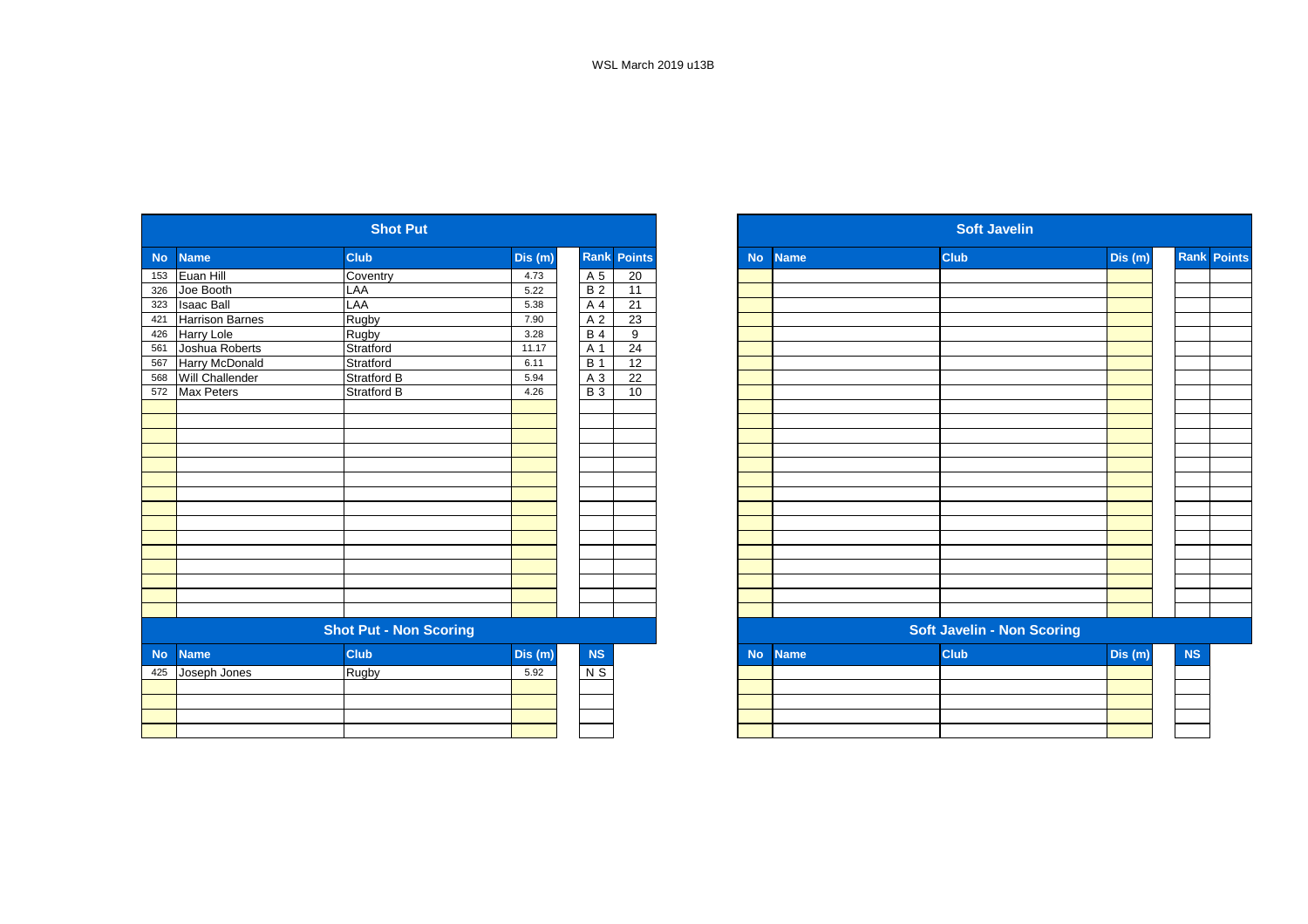## WSL March 2019 u13B

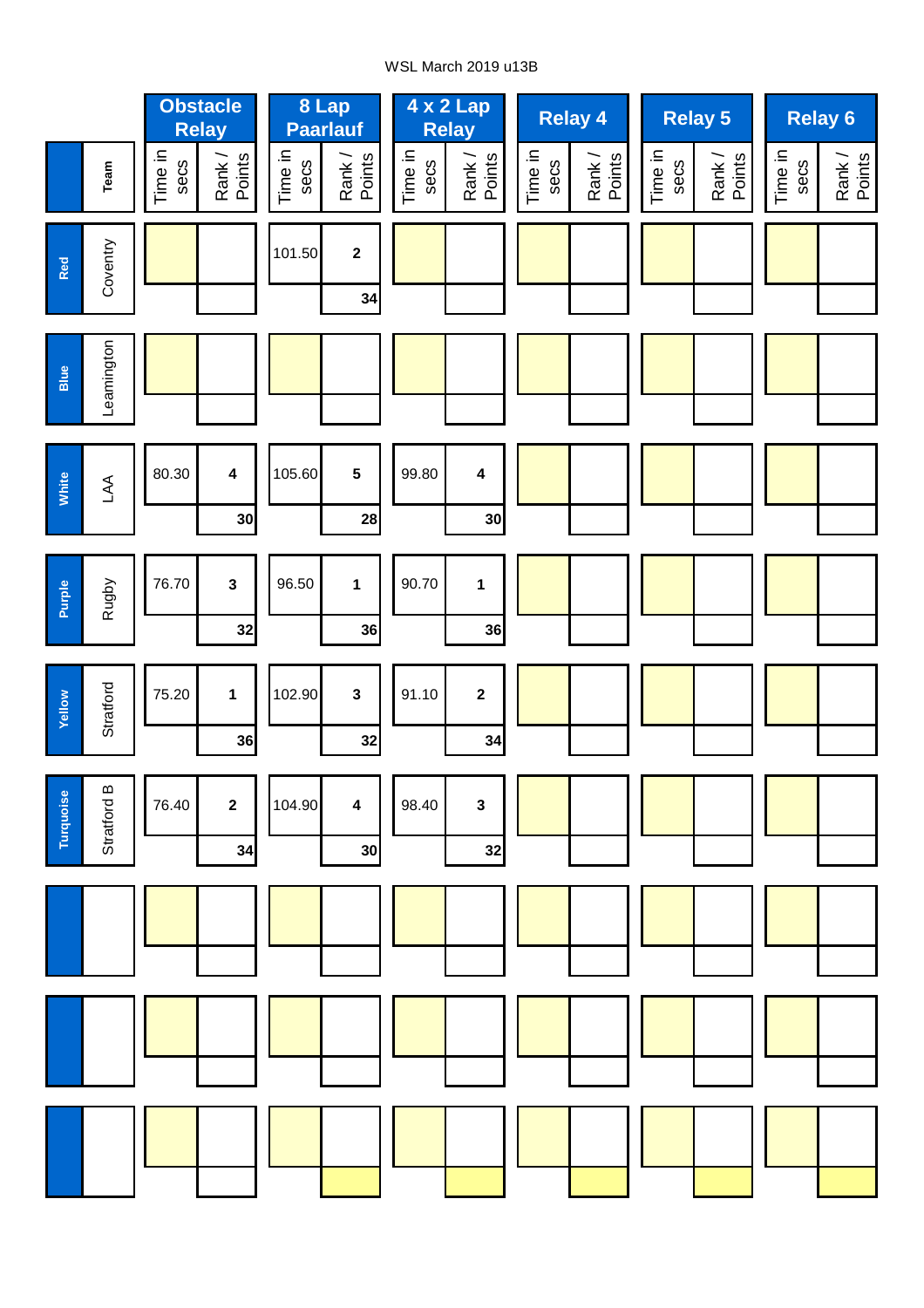|       |                   | <b>1 March 2019</b>         | Red            | <b>Blue</b>    | White                   | Purple       | Yellow           | <b>Turquoise</b>   |  |  |
|-------|-------------------|-----------------------------|----------------|----------------|-------------------------|--------------|------------------|--------------------|--|--|
|       |                   | Under 15 - Girls            | Coventry       | Leamington     | LAA                     | <b>Rugby</b> | <b>Stratford</b> | <b>Stratford B</b> |  |  |
|       |                   | 2 Lap Race                  | 23             | 24             | 32.5                    | 33.5         | 30               |                    |  |  |
|       | <b>Individual</b> | 4 Lap Race                  |                |                | 33                      | 35           | 34               |                    |  |  |
| TRACK |                   | 6 Lap Race                  |                |                |                         |              |                  |                    |  |  |
|       |                   | <b>Obstacle Relay</b>       |                |                |                         |              |                  |                    |  |  |
|       | Relay             | 8 Lap Paarlauf              |                |                | 34                      | 36           | 32               |                    |  |  |
|       |                   | 4 x 2 Lap Relay             |                |                | 34                      | 36           | 32               |                    |  |  |
|       |                   |                             |                |                |                         |              |                  |                    |  |  |
|       |                   | <b>Speed Bounce</b>         |                | 22             | 31                      | 35           | 35               |                    |  |  |
|       |                   | <b>Standing Long Jump</b>   | 23             |                | 33                      | 35           | 32               |                    |  |  |
|       | Jumps             | <b>Vertical Jump</b>        | 24             | 21             | 31                      | 33           | 34               |                    |  |  |
| FIELD |                   | <b>Standing Triple Jump</b> |                | 22             | 32                      | 34           | 35               |                    |  |  |
|       | <b>Throws</b>     | <b>Shot Put</b>             | 21             |                | 36                      | 33           | 33               |                    |  |  |
|       |                   | <b>Total</b>                | 91             | 89             | 296.5                   | 310.5        | 297              |                    |  |  |
|       |                   | <b>Overall Position</b>     | $\overline{4}$ | $\overline{5}$ | $\overline{\mathbf{3}}$ | $\mathbf{1}$ | $\overline{2}$   |                    |  |  |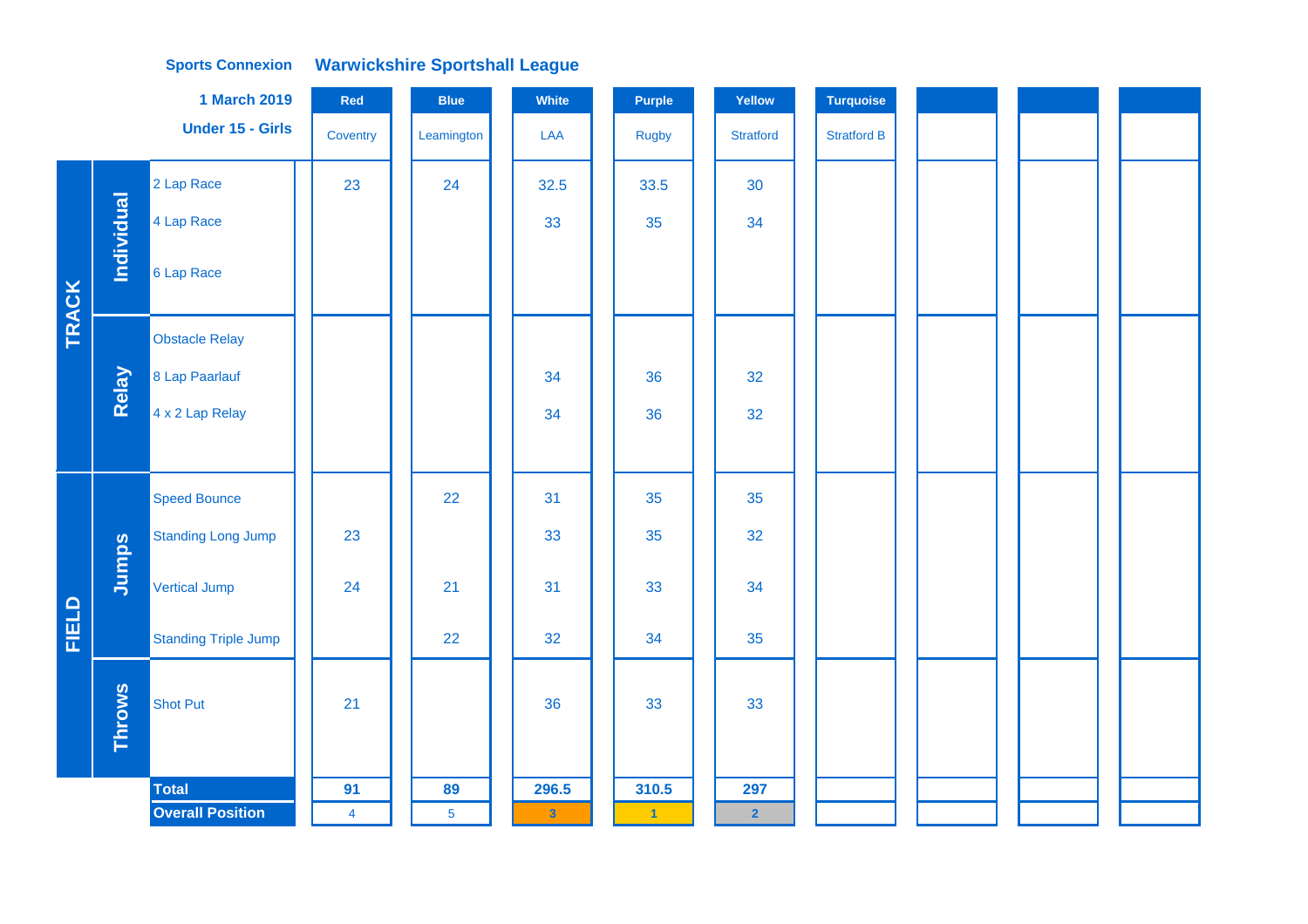|           |                               | 2 Lap Race               |             |            |                    |           |                         | 4 Lap Race                      |             |
|-----------|-------------------------------|--------------------------|-------------|------------|--------------------|-----------|-------------------------|---------------------------------|-------------|
|           | <b>Name</b>                   | <b>Club</b>              | <b>Time</b> |            | <b>Rank Points</b> | <b>No</b> | <b>Name</b>             | <b>Club</b>                     | <b>Time</b> |
| 230       | Robin Greenwood               | Leamington               | 23.1        | A 1        | 24                 | 586       | Millie Leighton         | Stratford                       | 48.5        |
| 160       | Temi Lawal                    | Coventry                 | 23.2        | A 2        | $\overline{23}$    | 449       | Meghan Lawes            | Rugby                           | 49.2        |
| 358       | <b>Charlotte Booth</b>        | LAA                      | 23.7        | A 3        | 21.5               | 446       | Georgia Louise Eversden | Rugby                           | 49.7        |
| 447       | Abbie Hall                    | Rugby                    | 23.7        | A 3        | 21.5               | 303       | Alex Spurway            | LAA                             | 49.7        |
| 593       | Faith Tooze                   | Stratford                | 24.1        | A 5        | 20                 | 334       | Thea Mort               | LAA                             | 52.5        |
|           |                               |                          |             |            |                    | 589       | Sophie Smart            | Stratford                       | 53.3        |
| 451       | <b>Scarlett Olivia Street</b> | Rugby                    | 24.2        | <b>B</b> 1 | 12                 |           |                         |                                 |             |
| 343       | <b>Lily Richards</b>          | LAA                      | 24.5        | <b>B2</b>  | 11                 |           |                         |                                 |             |
|           | 594 Alyssa Croft              | Stratford                | 25.3        | <b>B3</b>  | 10                 |           |                         |                                 |             |
|           |                               |                          |             |            |                    |           |                         |                                 |             |
|           |                               |                          |             |            |                    |           |                         |                                 |             |
|           |                               |                          |             |            |                    |           |                         |                                 |             |
|           |                               |                          |             |            |                    |           |                         |                                 |             |
|           |                               |                          |             |            |                    |           |                         |                                 |             |
|           |                               |                          |             |            |                    |           |                         |                                 |             |
|           |                               |                          |             |            |                    |           |                         |                                 |             |
|           |                               |                          |             |            |                    |           |                         |                                 |             |
|           |                               |                          |             |            |                    |           |                         |                                 |             |
|           |                               |                          |             |            |                    |           |                         |                                 |             |
|           |                               |                          |             |            |                    |           |                         |                                 |             |
|           |                               |                          |             |            |                    |           |                         |                                 |             |
|           |                               |                          |             |            |                    |           |                         |                                 |             |
|           |                               |                          |             |            |                    |           |                         |                                 |             |
|           |                               |                          |             |            |                    |           |                         |                                 |             |
|           |                               | 2 Lap Race - Non Scoring |             |            |                    |           |                         | <b>4 Lap Race - Non Scoring</b> |             |
| <b>No</b> | <b>Name</b>                   | <b>Club</b>              | <b>Time</b> | <b>NS</b>  |                    | <b>No</b> | <b>Name</b>             | <b>Club</b>                     | <b>Time</b> |
|           |                               |                          |             |            |                    | 595       | Lizzie Chute            | Stratford                       | 55.8        |
|           |                               |                          |             |            |                    |           |                         |                                 |             |
|           |                               |                          |             |            |                    |           |                         |                                 |             |
|           |                               |                          |             |            |                    |           |                         |                                 |             |
|           |                               |                          |             |            |                    |           |                         |                                 |             |

|                             | 2 Lap Race               |              |                              |           |                                | 4 Lap Race                      |              |  |
|-----------------------------|--------------------------|--------------|------------------------------|-----------|--------------------------------|---------------------------------|--------------|--|
| Name                        | <b>Club</b>              | <b>Time</b>  | <b>Points</b><br><b>Rank</b> | <b>No</b> | <b>Name</b>                    | <b>Club</b>                     | <b>Time</b>  |  |
| Robin Greenwood             | Leamington               | 23.1         | A 1<br>24                    | 586       | Millie Leighton                | Stratford                       | 48.5         |  |
| Temi Lawal                  | Coventry                 | 23.2         | 23<br>A 2                    | 449       | Meghan Lawes                   | Rugby                           | 49.2         |  |
| Charlotte Booth             | LAA                      | 23.7         | A 3<br>21.5                  |           | Georgia Louise Eversden<br>446 | Rugby                           | 49.7         |  |
| <b>Abbie Hall</b>           | Rugby                    | 23.7         | 21.5<br>A 3                  | 303       | Alex Spurway                   | LAA                             | 49.7         |  |
| Faith Tooze<br>593          | Stratford                | 24.1         | 20<br>A 5                    | 334       | Thea Mort                      | LAA                             | 52.5         |  |
|                             |                          |              |                              | 589       | Sophie Smart                   | Stratford                       | 53.3         |  |
| Scarlett Olivia Street      | Rugby                    | 24.2         | 12<br><b>B</b> 1             |           |                                |                                 |              |  |
| 343<br><b>Lily Richards</b> | LAA                      | 24.5         | <b>B2</b><br>11              |           |                                |                                 |              |  |
| 594<br>Alyssa Croft         | Stratford                | 25.3         | <b>B</b> 3<br>10             |           |                                |                                 |              |  |
|                             |                          |              |                              |           |                                |                                 |              |  |
|                             |                          |              |                              |           |                                |                                 |              |  |
|                             |                          |              |                              |           |                                |                                 |              |  |
|                             |                          |              |                              |           |                                |                                 |              |  |
|                             |                          |              |                              |           |                                |                                 |              |  |
|                             |                          |              |                              |           |                                |                                 |              |  |
|                             |                          |              |                              |           |                                |                                 |              |  |
|                             |                          |              |                              |           |                                |                                 |              |  |
|                             |                          |              |                              |           |                                |                                 |              |  |
|                             |                          |              |                              |           |                                |                                 |              |  |
|                             |                          |              |                              |           |                                |                                 |              |  |
|                             |                          |              |                              |           |                                |                                 |              |  |
|                             |                          |              |                              |           |                                |                                 |              |  |
|                             |                          |              |                              |           |                                |                                 |              |  |
|                             |                          |              |                              |           |                                |                                 |              |  |
|                             | 2 Lap Race - Non Scoring |              |                              |           |                                | <b>4 Lap Race - Non Scoring</b> |              |  |
| Mac Massach                 | O(1.16)                  | <b>Times</b> | <b>MO</b>                    |           | <b>Allen Alexandri</b>         | O(1.16)                         | <b>Times</b> |  |

|     | No Name      | <b>Club</b> | <b>Time</b> | <b>NS</b> |  |
|-----|--------------|-------------|-------------|-----------|--|
| 595 | Lizzie Chute | Stratford   | 55.8        | N S       |  |
|     |              |             |             |           |  |
|     |              |             |             |           |  |
|     |              |             |             |           |  |
|     |              |             |             |           |  |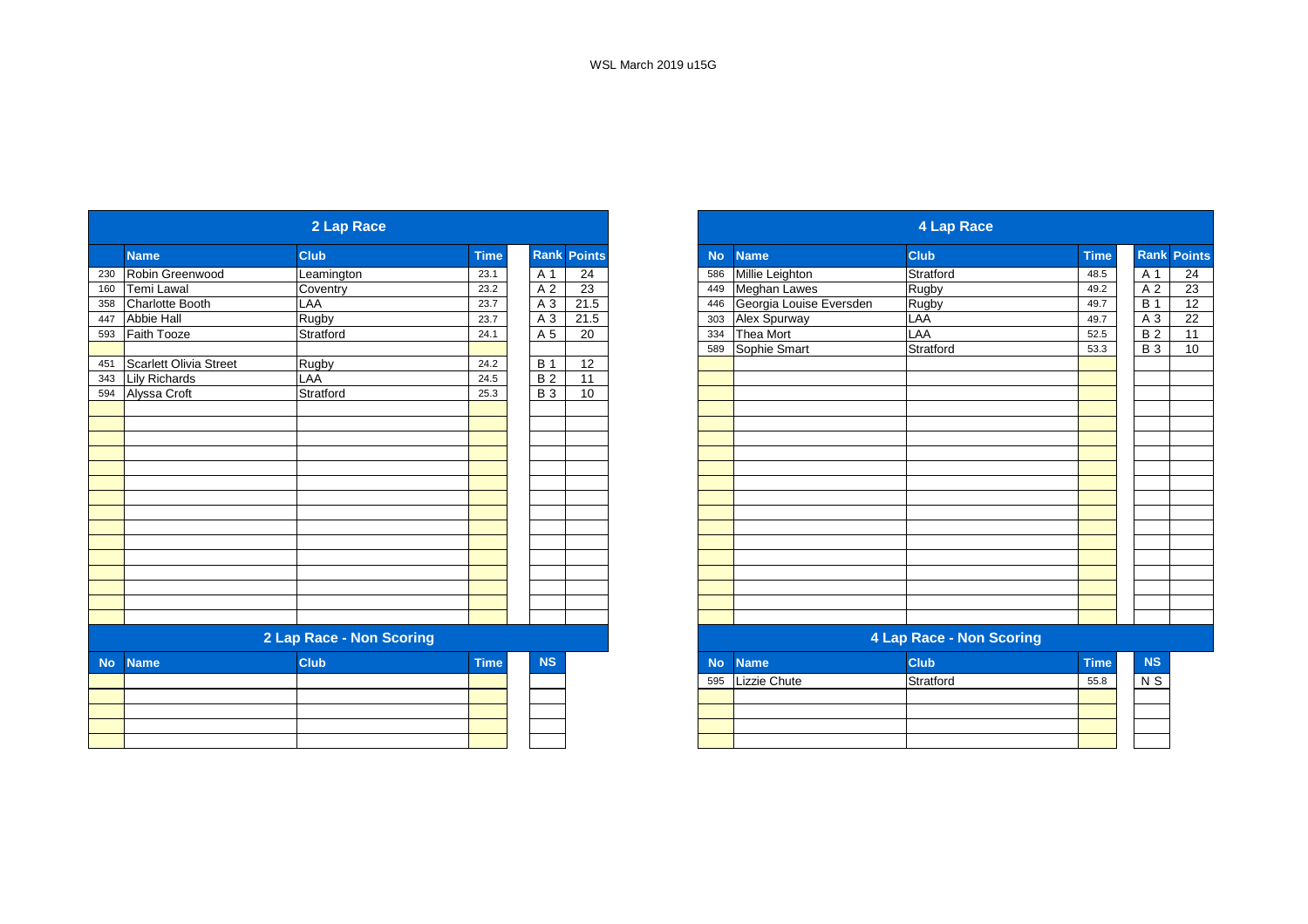| <b>Club</b><br><b>Rank Points</b><br><b>Name</b><br><b>Club</b><br><b>Name</b><br><b>No</b><br><b>No</b><br><b>Bounces</b><br>Temi Lawal<br>Coventry<br>Robin Greenwood<br>A 3<br>22<br>230<br>Leamington<br>77<br>160<br><b>B</b> 3<br><b>Lily Richards</b><br>LAA<br>10<br>Alex Spurway<br>LAA<br>65<br>343<br>303<br>LAA<br><b>Thea Mort</b><br>LAA<br>Ella Mason<br>A 4<br>21<br>363<br>66<br>334<br>Rugby<br>Maisy Kate Cramp<br>Rugby<br><b>B2</b><br>Megan Burge<br>11<br>444<br>77<br>443<br>Scarlett Olivia Street<br>A 1<br>24<br>Rugby<br><b>Meghan Lawes</b><br>Rugby<br>82<br>449<br>451<br>23<br>Sophie Smart<br>Stratford<br>A 2<br>Millie Leighton<br>Stratford<br>79<br>589<br>586<br>Lizzie Chute<br><b>B</b> 1<br>12<br>Sophie Smart<br>Stratford<br>Stratford<br>78<br>595<br>589 | <b>Standing Long Jump</b> |
|-------------------------------------------------------------------------------------------------------------------------------------------------------------------------------------------------------------------------------------------------------------------------------------------------------------------------------------------------------------------------------------------------------------------------------------------------------------------------------------------------------------------------------------------------------------------------------------------------------------------------------------------------------------------------------------------------------------------------------------------------------------------------------------------------------|---------------------------|
|                                                                                                                                                                                                                                                                                                                                                                                                                                                                                                                                                                                                                                                                                                                                                                                                       | <b>Distance</b><br>(m)    |
|                                                                                                                                                                                                                                                                                                                                                                                                                                                                                                                                                                                                                                                                                                                                                                                                       | 2.19                      |
|                                                                                                                                                                                                                                                                                                                                                                                                                                                                                                                                                                                                                                                                                                                                                                                                       | 1.92                      |
|                                                                                                                                                                                                                                                                                                                                                                                                                                                                                                                                                                                                                                                                                                                                                                                                       | 1.88                      |
|                                                                                                                                                                                                                                                                                                                                                                                                                                                                                                                                                                                                                                                                                                                                                                                                       | 2.36                      |
|                                                                                                                                                                                                                                                                                                                                                                                                                                                                                                                                                                                                                                                                                                                                                                                                       | 1.78                      |
|                                                                                                                                                                                                                                                                                                                                                                                                                                                                                                                                                                                                                                                                                                                                                                                                       | 2.03                      |
|                                                                                                                                                                                                                                                                                                                                                                                                                                                                                                                                                                                                                                                                                                                                                                                                       | 1.56                      |
|                                                                                                                                                                                                                                                                                                                                                                                                                                                                                                                                                                                                                                                                                                                                                                                                       |                           |
|                                                                                                                                                                                                                                                                                                                                                                                                                                                                                                                                                                                                                                                                                                                                                                                                       |                           |
|                                                                                                                                                                                                                                                                                                                                                                                                                                                                                                                                                                                                                                                                                                                                                                                                       |                           |
|                                                                                                                                                                                                                                                                                                                                                                                                                                                                                                                                                                                                                                                                                                                                                                                                       |                           |
|                                                                                                                                                                                                                                                                                                                                                                                                                                                                                                                                                                                                                                                                                                                                                                                                       |                           |
|                                                                                                                                                                                                                                                                                                                                                                                                                                                                                                                                                                                                                                                                                                                                                                                                       |                           |
|                                                                                                                                                                                                                                                                                                                                                                                                                                                                                                                                                                                                                                                                                                                                                                                                       |                           |
|                                                                                                                                                                                                                                                                                                                                                                                                                                                                                                                                                                                                                                                                                                                                                                                                       |                           |
|                                                                                                                                                                                                                                                                                                                                                                                                                                                                                                                                                                                                                                                                                                                                                                                                       |                           |
|                                                                                                                                                                                                                                                                                                                                                                                                                                                                                                                                                                                                                                                                                                                                                                                                       |                           |
|                                                                                                                                                                                                                                                                                                                                                                                                                                                                                                                                                                                                                                                                                                                                                                                                       |                           |
|                                                                                                                                                                                                                                                                                                                                                                                                                                                                                                                                                                                                                                                                                                                                                                                                       |                           |
|                                                                                                                                                                                                                                                                                                                                                                                                                                                                                                                                                                                                                                                                                                                                                                                                       |                           |
|                                                                                                                                                                                                                                                                                                                                                                                                                                                                                                                                                                                                                                                                                                                                                                                                       |                           |
| <b>Speed Bounce - Non Scoring</b><br><b>Standing Long Jump - Non Scoring</b>                                                                                                                                                                                                                                                                                                                                                                                                                                                                                                                                                                                                                                                                                                                          |                           |
| <b>NS</b><br><b>Club</b><br><b>Name</b><br><b>Club</b><br><b>Name</b><br><b>No</b><br><b>No</b><br><b>Bounces</b>                                                                                                                                                                                                                                                                                                                                                                                                                                                                                                                                                                                                                                                                                     | <b>Distance</b><br>(m)    |
| Sophia Hill<br>Georgia Louise Eversden<br>$\overline{N}$<br>Rugby<br>Rugby<br>446<br>80<br>448                                                                                                                                                                                                                                                                                                                                                                                                                                                                                                                                                                                                                                                                                                        | 1.56                      |
| LAA<br>Imogen George<br>322                                                                                                                                                                                                                                                                                                                                                                                                                                                                                                                                                                                                                                                                                                                                                                           | 2.01                      |
| Ella Mason<br>LAA<br>363                                                                                                                                                                                                                                                                                                                                                                                                                                                                                                                                                                                                                                                                                                                                                                              | 1.88                      |
| Lizzie Chute<br>Stratford<br>595                                                                                                                                                                                                                                                                                                                                                                                                                                                                                                                                                                                                                                                                                                                                                                      | 1.61                      |
|                                                                                                                                                                                                                                                                                                                                                                                                                                                                                                                                                                                                                                                                                                                                                                                                       |                           |

|                   |                         | <b>Speed Bounce</b>               |                |                |                    |           |                        | <b>Standing Long Jump</b>               |                        |                    |    |
|-------------------|-------------------------|-----------------------------------|----------------|----------------|--------------------|-----------|------------------------|-----------------------------------------|------------------------|--------------------|----|
| <b>No</b>         | <b>Name</b>             | <b>Club</b>                       | <b>Bounces</b> |                | <b>Rank Points</b> | <b>No</b> | <b>Name</b>            | <b>Club</b>                             | <b>Distance</b><br>(m) | <b>Rank Points</b> |    |
| 230               | Robin Greenwood         | Leamington                        | 77             | A 3            | 22                 | 160       | <b>Temi Lawal</b>      | Coventry                                | 2.19                   | A 2                | 23 |
| 343               | <b>Lily Richards</b>    | LAA                               | 65             | <b>B</b> 3     | 10                 | 303       | Alex Spurway           | LAA                                     | 1.92                   | A 4                | 21 |
| 363               | Ella Mason              | LAA                               | 66             | A 4            | 21                 | 334       | Thea Mort              | LAA                                     | 1.88                   | <b>B</b> 1         | 12 |
| 444               | Maisy Kate Cramp        | Rugby                             | 77             | <b>B2</b>      | 11                 | 443       | Megan Burge            | Rugby                                   | 2.36                   | A 1                | 24 |
|                   | Meghan Lawes            | Rugby                             | 82             | A 1            | 24                 | 451       | Scarlett Olivia Street | Rugby                                   | 1.78                   | <b>B2</b>          | 11 |
| 449<br>589<br>595 | Sophie Smart            | Stratford                         | 79             | A <sub>2</sub> | $\overline{23}$    | 586       | Millie Leighton        | Stratford                               | 2.03                   | A 3                | 22 |
|                   | Lizzie Chute            | Stratford                         | 78             | <b>B</b> 1     | 12                 | 589       | Sophie Smart           | Stratford                               | 1.56                   | <b>B</b> 3         | 10 |
|                   |                         |                                   |                |                |                    |           |                        |                                         |                        |                    |    |
|                   |                         |                                   |                |                |                    |           |                        |                                         |                        |                    |    |
|                   |                         |                                   |                |                |                    |           |                        |                                         |                        |                    |    |
|                   |                         |                                   |                |                |                    |           |                        |                                         |                        |                    |    |
|                   |                         |                                   |                |                |                    |           |                        |                                         |                        |                    |    |
|                   |                         |                                   |                |                |                    |           |                        |                                         |                        |                    |    |
|                   |                         |                                   |                |                |                    |           |                        |                                         |                        |                    |    |
|                   |                         |                                   |                |                |                    |           |                        |                                         |                        |                    |    |
|                   |                         |                                   |                |                |                    |           |                        |                                         |                        |                    |    |
|                   |                         |                                   |                |                |                    |           |                        |                                         |                        |                    |    |
|                   |                         |                                   |                |                |                    |           |                        |                                         |                        |                    |    |
|                   |                         |                                   |                |                |                    |           |                        |                                         |                        |                    |    |
|                   |                         |                                   |                |                |                    |           |                        |                                         |                        |                    |    |
|                   |                         |                                   |                |                |                    |           |                        |                                         |                        |                    |    |
|                   |                         |                                   |                |                |                    |           |                        |                                         |                        |                    |    |
|                   |                         |                                   |                |                |                    |           |                        |                                         |                        |                    |    |
|                   |                         |                                   |                |                |                    |           |                        |                                         |                        |                    |    |
|                   |                         | <b>Speed Bounce - Non Scoring</b> |                |                |                    |           |                        | <b>Standing Long Jump - Non Scoring</b> |                        |                    |    |
| <b>No</b>         | <b>Name</b>             | <b>Club</b>                       | <b>Bounces</b> | <b>NS</b>      |                    | <b>No</b> | <b>Name</b>            | <b>Club</b>                             | <b>Distance</b><br>(m) | <b>NS</b>          |    |
| 446               | Georgia Louise Eversden | <b>Rugby</b>                      | 80             | N <sub>S</sub> |                    | 448       | Sophia Hill            | Rugby                                   | 1.56                   | N <sub>S</sub>     |    |
|                   |                         |                                   |                |                |                    | 322       | Imogen George          | LAA                                     | 2.01                   | $\overline{N}$     |    |
|                   |                         |                                   |                |                |                    | 363       | Ella Mason             | LAA                                     | 1.88                   | $N$ S              |    |
|                   |                         |                                   |                |                |                    | 595       | Lizzie Chute           | Stratford                               | 1.61                   | $N$ S              |    |
|                   |                         |                                   |                |                |                    |           |                        |                                         |                        |                    |    |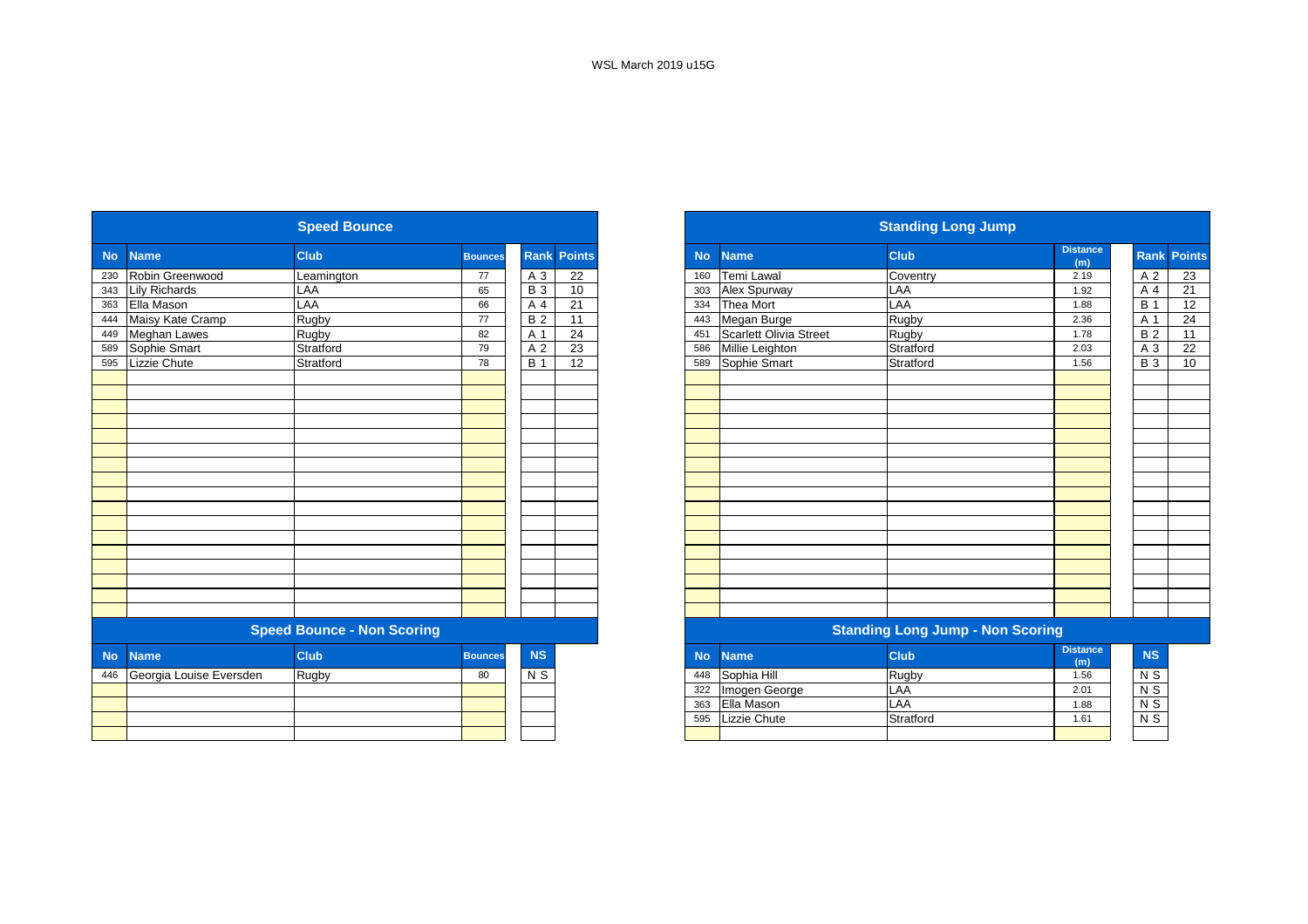| <b>Vertical Jump</b> |                                    |             |                         |             |                 |  |  |  |
|----------------------|------------------------------------|-------------|-------------------------|-------------|-----------------|--|--|--|
|                      | <b>Name</b>                        | <b>Club</b> | <b>Distance</b><br>(cm) | <b>Rank</b> | <b>Points</b>   |  |  |  |
| 160                  | Temi Lawal                         | Coventry    | 522                     | A 1         | $\overline{24}$ |  |  |  |
| 363                  | Ella Mason                         | LAA         | 42                      | <b>B2</b>   | 11              |  |  |  |
| 343                  | <b>Lily Richards</b>               | LAA         | 44                      | A 5         | 20              |  |  |  |
| 230                  | Robin Greenwood                    | Leamington  | 48                      | A 4         | 21              |  |  |  |
| 450                  | Mica (Meesha) Quinn                | Rugby       | 52                      | A 2         | 23              |  |  |  |
| 449                  | Meghan Lawes                       | Rugby       | 39                      |             |                 |  |  |  |
| 594                  | Alyssa Croft                       | Stratford   | 50                      | <b>B</b> 1  | 12              |  |  |  |
| 593                  | Faith Tooze                        | Stratford   | 51                      | A 3         | $\overline{22}$ |  |  |  |
| 444                  | Maisy Kate Cramp                   | Rugby       | 40                      | <b>B3</b>   | 10              |  |  |  |
|                      |                                    |             |                         |             |                 |  |  |  |
|                      |                                    |             |                         |             |                 |  |  |  |
|                      |                                    |             |                         |             |                 |  |  |  |
|                      |                                    |             |                         |             |                 |  |  |  |
|                      |                                    |             |                         |             |                 |  |  |  |
|                      |                                    |             |                         |             |                 |  |  |  |
|                      |                                    |             |                         |             |                 |  |  |  |
|                      |                                    |             |                         |             |                 |  |  |  |
|                      |                                    |             |                         |             |                 |  |  |  |
|                      |                                    |             |                         |             |                 |  |  |  |
|                      |                                    |             |                         |             |                 |  |  |  |
|                      |                                    |             |                         |             |                 |  |  |  |
|                      |                                    |             |                         |             |                 |  |  |  |
|                      |                                    |             |                         |             |                 |  |  |  |
|                      | <b>Vertical Jump - Non Scoring</b> |             |                         |             |                 |  |  |  |
| <b>No</b>            | <b>Name</b>                        | <b>Club</b> | <b>Distance</b>         | NS          |                 |  |  |  |
|                      |                                    |             | (cm)                    |             |                 |  |  |  |
| 586                  | Millie Leighton                    | Stratford   | 55                      | N S         |                 |  |  |  |
| 595                  | Lizzie Chute                       | Stratford   | 36                      | $N$ S       |                 |  |  |  |
| 358                  | Charlotte Booth                    | LAA         | 40                      | $N$ S       |                 |  |  |  |
|                      |                                    |             |                         |             |                 |  |  |  |

|                            | <b>Vertical Jump</b>               |                         |            |                    |  |  |  |  |  |  |  |
|----------------------------|------------------------------------|-------------------------|------------|--------------------|--|--|--|--|--|--|--|
| <b>No</b><br><b>Name</b>   | <b>Club</b>                        | <b>Distance</b><br>(cm) |            | <b>Rank Points</b> |  |  |  |  |  |  |  |
| Temi Lawal<br>160          | Coventry                           | 522                     | A 1        | 24                 |  |  |  |  |  |  |  |
| 363 Ella Mason             | LAA                                | 42                      | <b>B2</b>  | 11                 |  |  |  |  |  |  |  |
| 343 Lily Richards          | LAA                                | 44                      | A 5        | 20                 |  |  |  |  |  |  |  |
| 230<br>Robin Greenwood     | Leamington                         | 48                      | A 4        | 21                 |  |  |  |  |  |  |  |
| 450<br>Mica (Meesha) Quinn | Rugby                              | 52                      | A 2        | 23                 |  |  |  |  |  |  |  |
| 449 Meghan Lawes           | Rugby                              | 39                      |            |                    |  |  |  |  |  |  |  |
| 594 Alyssa Croft           | Stratford                          | 50                      | <b>B</b> 1 | 12                 |  |  |  |  |  |  |  |
| 593<br><b>Faith Tooze</b>  | Stratford                          | 51                      | A 3        | 22                 |  |  |  |  |  |  |  |
| 444 Maisy Kate Cramp       | Rugby                              | 40                      | <b>B</b> 3 | 10                 |  |  |  |  |  |  |  |
|                            |                                    |                         |            |                    |  |  |  |  |  |  |  |
|                            |                                    |                         |            |                    |  |  |  |  |  |  |  |
|                            |                                    |                         |            |                    |  |  |  |  |  |  |  |
|                            |                                    |                         |            |                    |  |  |  |  |  |  |  |
|                            |                                    |                         |            |                    |  |  |  |  |  |  |  |
|                            |                                    |                         |            |                    |  |  |  |  |  |  |  |
|                            |                                    |                         |            |                    |  |  |  |  |  |  |  |
|                            |                                    |                         |            |                    |  |  |  |  |  |  |  |
|                            |                                    |                         |            |                    |  |  |  |  |  |  |  |
|                            |                                    |                         |            |                    |  |  |  |  |  |  |  |
|                            |                                    |                         |            |                    |  |  |  |  |  |  |  |
|                            |                                    |                         |            |                    |  |  |  |  |  |  |  |
|                            |                                    |                         |            |                    |  |  |  |  |  |  |  |
|                            |                                    |                         |            |                    |  |  |  |  |  |  |  |
|                            |                                    |                         |            |                    |  |  |  |  |  |  |  |
|                            | <b>Vertical Jump - Non Scoring</b> |                         |            |                    |  |  |  |  |  |  |  |

| <b>stance</b><br>(cm) | <b>NS</b>      |  |     | No Name       | <b>Club</b> | <b>Distance</b><br>(m) |  |  |  |  |  |  |  |
|-----------------------|----------------|--|-----|---------------|-------------|------------------------|--|--|--|--|--|--|--|
| 55                    | N <sub>S</sub> |  | 594 | Alyssa Croft  | Stratford   | 6.06                   |  |  |  |  |  |  |  |
| 36                    | N <sub>S</sub> |  | 343 | Lily Richards | LAA         | 5.51                   |  |  |  |  |  |  |  |
| 40                    | N S            |  | 447 | Abbie Hall    | Rugby       | 5.16                   |  |  |  |  |  |  |  |
|                       |                |  |     |               |             |                        |  |  |  |  |  |  |  |
|                       |                |  |     |               |             |                        |  |  |  |  |  |  |  |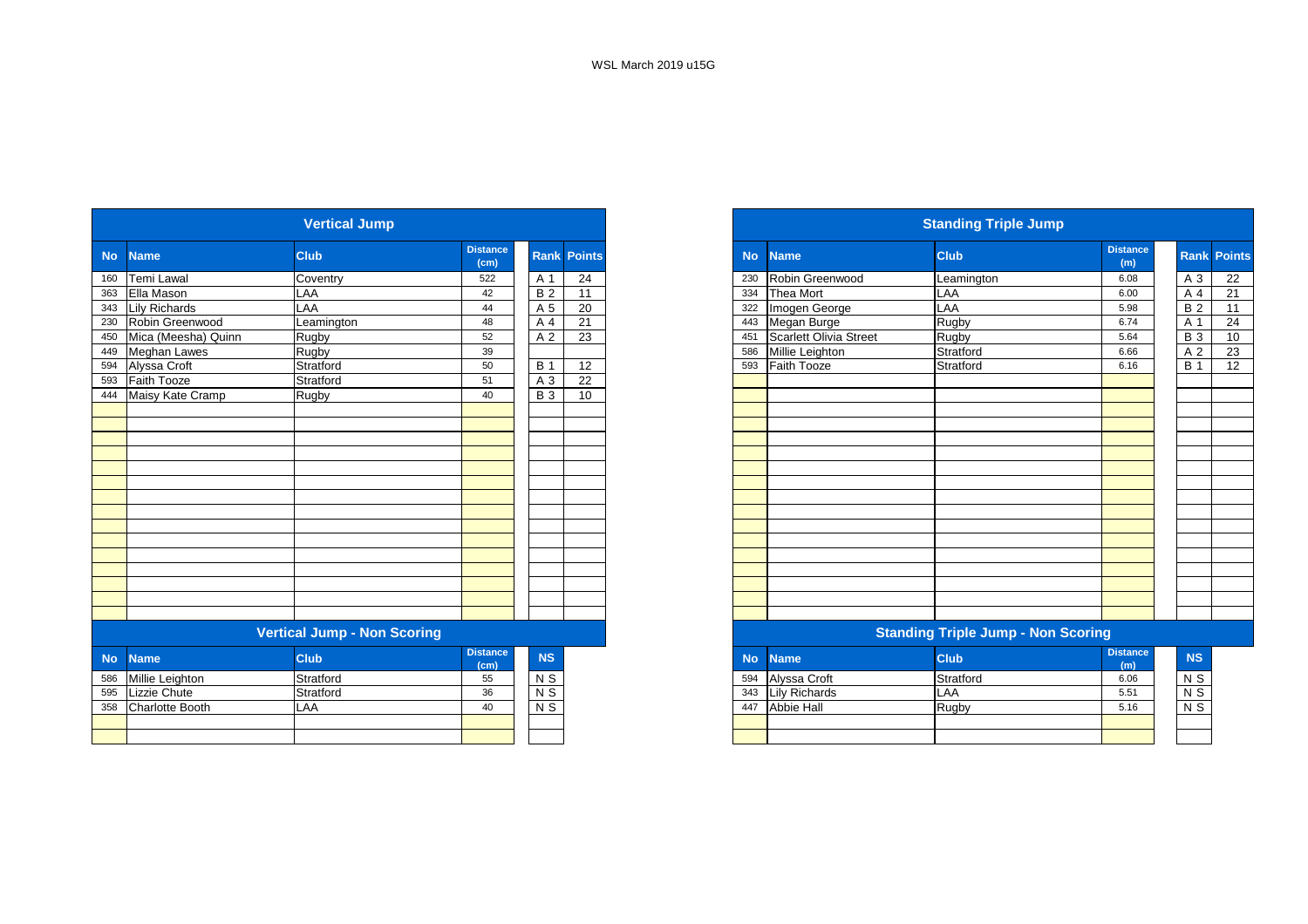| <b>Club</b><br>Rank<br><b>Points</b><br>Dis (m)<br><b>Club</b><br><b>No</b><br><b>Name</b><br><b>Name</b><br><b>No</b><br>Temi Lawal<br>Coventry<br>21<br>A 4<br>7.13<br>160<br>$\overline{24}$<br>Imogen George<br>LAA<br>9.50<br>A 1<br>322<br>Charlotte Booth<br>LAA<br>$\overline{12}$<br><b>B</b> 1<br>358<br>7.79<br>Mica (Meesha) Quinn<br>Rugby<br>A 2<br>23<br>9.38<br>450<br>Sophia Hill<br>10<br>Rugby<br><b>B3</b><br>6.07<br>448<br>Millie Leighton<br>Stratford<br>22<br>A 3<br>586<br>8.70<br>Faith Tooze<br>Stratford<br><b>B2</b><br>11<br>593<br>7.25<br><b>Shot Put - Non Scoring</b><br><b>Soft Javelin - Non Scoring</b><br><b>Club</b><br>NS<br><b>Club</b><br>Dis (m)<br>Dis (m)<br><b>No</b><br><b>Name</b><br><b>Name</b><br><b>No</b><br>Alyssa Croft<br>Stratford<br>$N$ S<br>5.27<br>594<br>$N$ S<br>Robin Greenwood<br>7.51<br>230<br>Leamington |  | <b>Shot Put</b> |  |  | <b>Soft Javelin</b> |  |         |
|-------------------------------------------------------------------------------------------------------------------------------------------------------------------------------------------------------------------------------------------------------------------------------------------------------------------------------------------------------------------------------------------------------------------------------------------------------------------------------------------------------------------------------------------------------------------------------------------------------------------------------------------------------------------------------------------------------------------------------------------------------------------------------------------------------------------------------------------------------------------------------|--|-----------------|--|--|---------------------|--|---------|
|                                                                                                                                                                                                                                                                                                                                                                                                                                                                                                                                                                                                                                                                                                                                                                                                                                                                               |  |                 |  |  |                     |  | Dis (m) |
|                                                                                                                                                                                                                                                                                                                                                                                                                                                                                                                                                                                                                                                                                                                                                                                                                                                                               |  |                 |  |  |                     |  |         |
|                                                                                                                                                                                                                                                                                                                                                                                                                                                                                                                                                                                                                                                                                                                                                                                                                                                                               |  |                 |  |  |                     |  |         |
|                                                                                                                                                                                                                                                                                                                                                                                                                                                                                                                                                                                                                                                                                                                                                                                                                                                                               |  |                 |  |  |                     |  |         |
|                                                                                                                                                                                                                                                                                                                                                                                                                                                                                                                                                                                                                                                                                                                                                                                                                                                                               |  |                 |  |  |                     |  |         |
|                                                                                                                                                                                                                                                                                                                                                                                                                                                                                                                                                                                                                                                                                                                                                                                                                                                                               |  |                 |  |  |                     |  |         |
|                                                                                                                                                                                                                                                                                                                                                                                                                                                                                                                                                                                                                                                                                                                                                                                                                                                                               |  |                 |  |  |                     |  |         |
|                                                                                                                                                                                                                                                                                                                                                                                                                                                                                                                                                                                                                                                                                                                                                                                                                                                                               |  |                 |  |  |                     |  |         |
|                                                                                                                                                                                                                                                                                                                                                                                                                                                                                                                                                                                                                                                                                                                                                                                                                                                                               |  |                 |  |  |                     |  |         |
|                                                                                                                                                                                                                                                                                                                                                                                                                                                                                                                                                                                                                                                                                                                                                                                                                                                                               |  |                 |  |  |                     |  |         |
|                                                                                                                                                                                                                                                                                                                                                                                                                                                                                                                                                                                                                                                                                                                                                                                                                                                                               |  |                 |  |  |                     |  |         |
|                                                                                                                                                                                                                                                                                                                                                                                                                                                                                                                                                                                                                                                                                                                                                                                                                                                                               |  |                 |  |  |                     |  |         |
|                                                                                                                                                                                                                                                                                                                                                                                                                                                                                                                                                                                                                                                                                                                                                                                                                                                                               |  |                 |  |  |                     |  |         |
|                                                                                                                                                                                                                                                                                                                                                                                                                                                                                                                                                                                                                                                                                                                                                                                                                                                                               |  |                 |  |  |                     |  |         |
|                                                                                                                                                                                                                                                                                                                                                                                                                                                                                                                                                                                                                                                                                                                                                                                                                                                                               |  |                 |  |  |                     |  |         |
|                                                                                                                                                                                                                                                                                                                                                                                                                                                                                                                                                                                                                                                                                                                                                                                                                                                                               |  |                 |  |  |                     |  |         |
|                                                                                                                                                                                                                                                                                                                                                                                                                                                                                                                                                                                                                                                                                                                                                                                                                                                                               |  |                 |  |  |                     |  |         |
|                                                                                                                                                                                                                                                                                                                                                                                                                                                                                                                                                                                                                                                                                                                                                                                                                                                                               |  |                 |  |  |                     |  |         |
|                                                                                                                                                                                                                                                                                                                                                                                                                                                                                                                                                                                                                                                                                                                                                                                                                                                                               |  |                 |  |  |                     |  |         |
|                                                                                                                                                                                                                                                                                                                                                                                                                                                                                                                                                                                                                                                                                                                                                                                                                                                                               |  |                 |  |  |                     |  |         |
|                                                                                                                                                                                                                                                                                                                                                                                                                                                                                                                                                                                                                                                                                                                                                                                                                                                                               |  |                 |  |  |                     |  |         |
|                                                                                                                                                                                                                                                                                                                                                                                                                                                                                                                                                                                                                                                                                                                                                                                                                                                                               |  |                 |  |  |                     |  |         |
|                                                                                                                                                                                                                                                                                                                                                                                                                                                                                                                                                                                                                                                                                                                                                                                                                                                                               |  |                 |  |  |                     |  |         |
|                                                                                                                                                                                                                                                                                                                                                                                                                                                                                                                                                                                                                                                                                                                                                                                                                                                                               |  |                 |  |  |                     |  |         |
|                                                                                                                                                                                                                                                                                                                                                                                                                                                                                                                                                                                                                                                                                                                                                                                                                                                                               |  |                 |  |  |                     |  |         |
|                                                                                                                                                                                                                                                                                                                                                                                                                                                                                                                                                                                                                                                                                                                                                                                                                                                                               |  |                 |  |  |                     |  |         |
|                                                                                                                                                                                                                                                                                                                                                                                                                                                                                                                                                                                                                                                                                                                                                                                                                                                                               |  |                 |  |  |                     |  |         |
|                                                                                                                                                                                                                                                                                                                                                                                                                                                                                                                                                                                                                                                                                                                                                                                                                                                                               |  |                 |  |  |                     |  |         |
|                                                                                                                                                                                                                                                                                                                                                                                                                                                                                                                                                                                                                                                                                                                                                                                                                                                                               |  |                 |  |  |                     |  |         |
|                                                                                                                                                                                                                                                                                                                                                                                                                                                                                                                                                                                                                                                                                                                                                                                                                                                                               |  |                 |  |  |                     |  |         |
|                                                                                                                                                                                                                                                                                                                                                                                                                                                                                                                                                                                                                                                                                                                                                                                                                                                                               |  |                 |  |  |                     |  |         |
|                                                                                                                                                                                                                                                                                                                                                                                                                                                                                                                                                                                                                                                                                                                                                                                                                                                                               |  |                 |  |  |                     |  |         |

|            |                     | <b>Shot Put</b>               |         |            |                    | <b>Soft Javelin</b> |             |                                   |         |           |                    |  |
|------------|---------------------|-------------------------------|---------|------------|--------------------|---------------------|-------------|-----------------------------------|---------|-----------|--------------------|--|
| <b>No</b>  | <b>Name</b>         | <b>Club</b>                   | Dis (m) |            | <b>Rank Points</b> | <b>No</b>           | <b>Name</b> | <b>Club</b>                       | Dis (m) |           | <b>Rank Points</b> |  |
| 160        | Temi Lawal          | Coventry                      | 7.13    | A 4        | $\overline{21}$    |                     |             |                                   |         |           |                    |  |
| 322        | Imogen George       | LAA                           | 9.50    | A 1        | 24                 |                     |             |                                   |         |           |                    |  |
| 358        | Charlotte Booth     | LAA                           | 7.79    | <b>B</b> 1 | 12                 |                     |             |                                   |         |           |                    |  |
| 450        | Mica (Meesha) Quinn | Rugby                         | 9.38    | A 2        | 23                 |                     |             |                                   |         |           |                    |  |
| 448        | Sophia Hill         | Rugby                         | 6.07    | <b>B3</b>  | 10                 |                     |             |                                   |         |           |                    |  |
| 586        | Millie Leighton     | Stratford                     | 8.70    | A 3        | 22                 |                     |             |                                   |         |           |                    |  |
| 593        | Faith Tooze         | Stratford                     | 7.25    | <b>B2</b>  | 11                 |                     |             |                                   |         |           |                    |  |
|            |                     |                               |         |            |                    |                     |             |                                   |         |           |                    |  |
|            |                     |                               |         |            |                    |                     |             |                                   |         |           |                    |  |
|            |                     |                               |         |            |                    |                     |             |                                   |         |           |                    |  |
|            |                     |                               |         |            |                    |                     |             |                                   |         |           |                    |  |
|            |                     |                               |         |            |                    |                     |             |                                   |         |           |                    |  |
|            |                     |                               |         |            |                    |                     |             |                                   |         |           |                    |  |
|            |                     |                               |         |            |                    |                     |             |                                   |         |           |                    |  |
|            |                     |                               |         |            |                    |                     |             |                                   |         |           |                    |  |
|            |                     |                               |         |            |                    |                     |             |                                   |         |           |                    |  |
|            |                     |                               |         |            |                    |                     |             |                                   |         |           |                    |  |
|            |                     |                               |         |            |                    |                     |             |                                   |         |           |                    |  |
|            |                     |                               |         |            |                    |                     |             |                                   |         |           |                    |  |
|            |                     |                               |         |            |                    |                     |             |                                   |         |           |                    |  |
|            |                     |                               |         |            |                    |                     |             |                                   |         |           |                    |  |
|            |                     |                               |         |            |                    |                     |             |                                   |         |           |                    |  |
|            |                     |                               |         |            |                    |                     |             |                                   |         |           |                    |  |
|            |                     |                               |         |            |                    |                     |             |                                   |         |           |                    |  |
|            |                     | <b>Shot Put - Non Scoring</b> |         |            |                    |                     |             | <b>Soft Javelin - Non Scoring</b> |         |           |                    |  |
| <b>No</b>  | <b>Name</b>         | <b>Club</b>                   | Dis (m) | <b>NS</b>  |                    | <b>No</b>           | <b>Name</b> | <b>Club</b>                       | Dis(m)  | <b>NS</b> |                    |  |
| 594<br>230 | Alyssa Croft        | Stratford                     | 5.27    | $N$ S      |                    |                     |             |                                   |         |           |                    |  |
|            | Robin Greenwood     | Leamington                    | 7.51    | $N$ S      |                    |                     |             |                                   |         |           |                    |  |
|            |                     |                               |         |            |                    |                     |             |                                   |         |           |                    |  |
|            |                     |                               |         |            |                    |                     |             |                                   |         |           |                    |  |
|            |                     |                               |         |            |                    |                     |             |                                   |         |           |                    |  |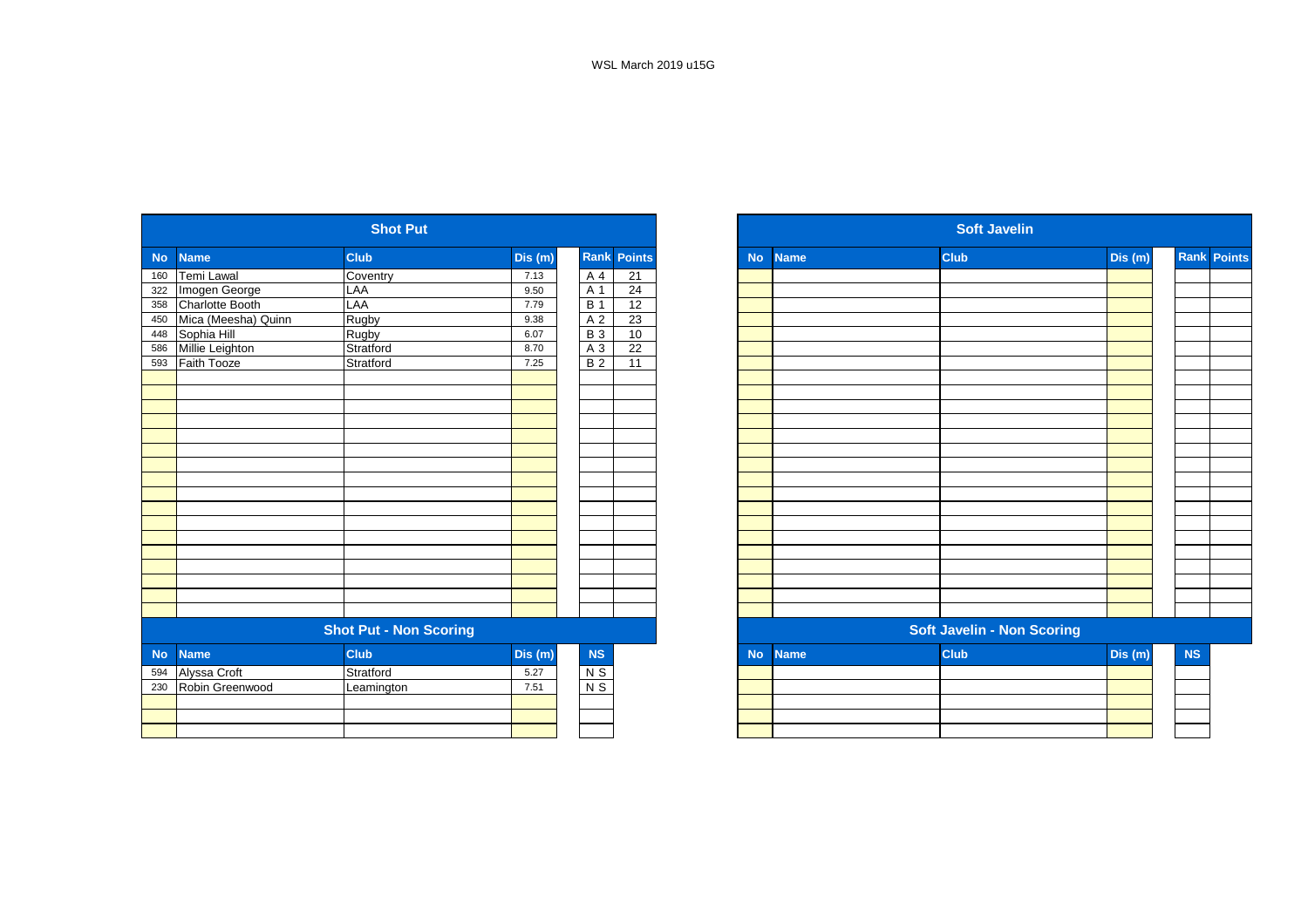## WSL March 2019 u15G

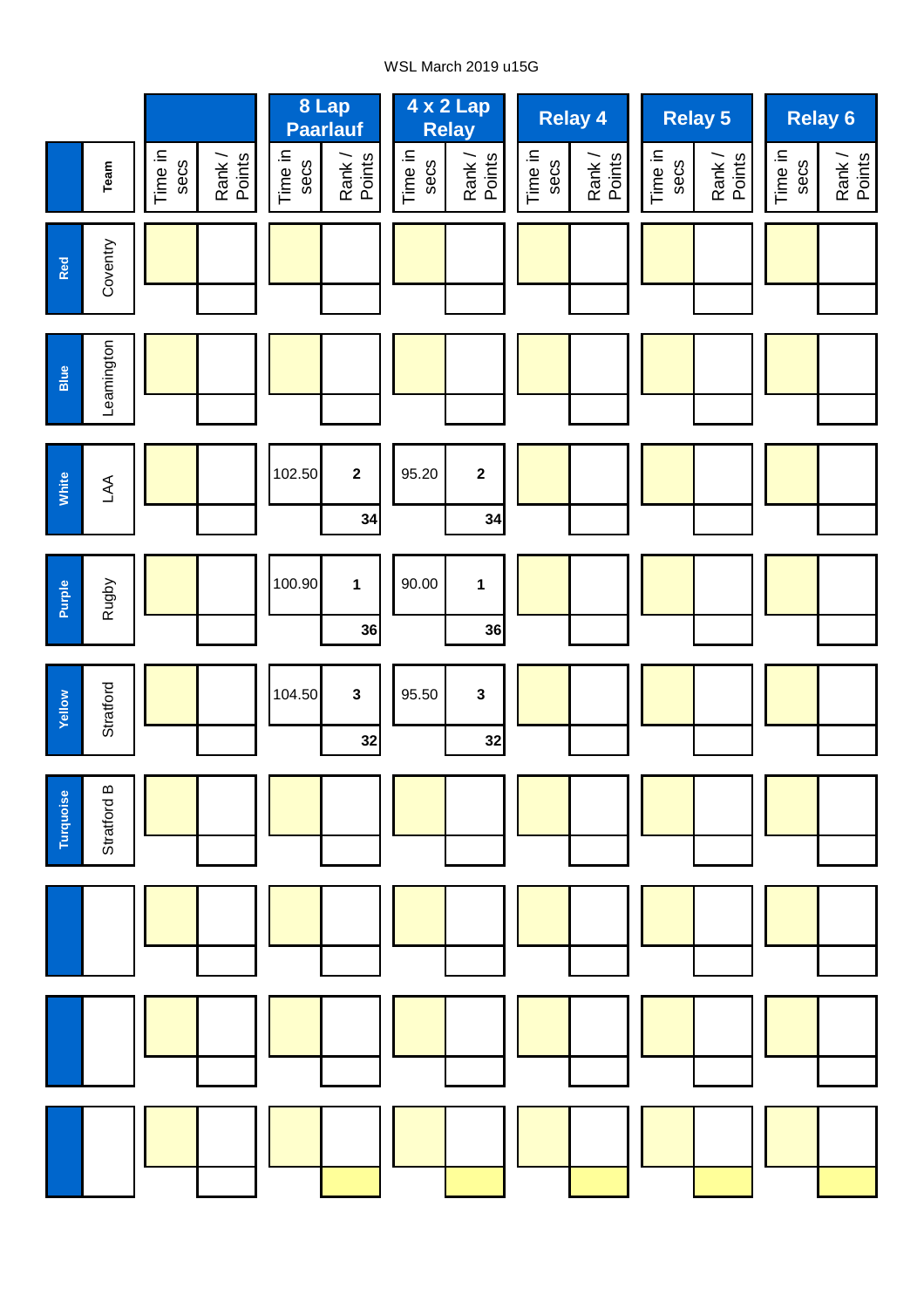## **Warwickshire Sportshall League Sports Connexion**

|              |                   | <b>1 March 2019</b>         | Red      | <b>Blue</b>    | White                   | <b>Purple</b>  | Yellow               | <b>Turquoise</b>   | Pink               |  |
|--------------|-------------------|-----------------------------|----------|----------------|-------------------------|----------------|----------------------|--------------------|--------------------|--|
|              |                   | Under 15 - Boys             | Coventry | Leamington     | LAA                     | Rugby          | <b>Stratford</b>     | <b>Stratford B</b> | <b>Stratford C</b> |  |
|              |                   | 2 Lap Race                  |          |                | 22                      | 35             | 35                   |                    |                    |  |
|              | <b>Individual</b> | 4 Lap Race                  |          | 24             | 33                      | 32             | 34                   |                    |                    |  |
| <b>TRACK</b> |                   | 6 Lap Race                  |          |                |                         |                |                      |                    |                    |  |
|              |                   | <b>Obstacle Relay</b>       |          |                |                         |                |                      |                    |                    |  |
|              | Relay             | 8 Lap Paarlauf              |          |                |                         | 34             | 36                   |                    |                    |  |
|              |                   | 4 x 2 Lap Relay             |          |                | 36                      | 32             | 34                   |                    |                    |  |
|              |                   |                             |          |                |                         |                |                      |                    |                    |  |
|              |                   | <b>Speed Bounce</b>         |          |                | 32.5                    | 36             | 33.5                 |                    |                    |  |
|              |                   | <b>Standing Long Jump</b>   |          |                | 34                      | 32             | 36                   |                    |                    |  |
|              | Jumps             | <b>Vertical Jump</b>        |          |                | 35.5                    | 32             | 34.5                 |                    |                    |  |
| <b>FIELD</b> |                   | <b>Standing Triple Jump</b> |          | 22             | 35                      | 31             | 35                   |                    |                    |  |
|              | <b>Throws</b>     | <b>Shot Put</b>             |          | 23             | 35                      | 31             | 34                   |                    |                    |  |
|              |                   | <b>Total</b>                |          | 69             | 263                     | 295            | 312                  |                    |                    |  |
|              |                   | <b>Overall Position</b>     |          | $\overline{4}$ | $\overline{\mathbf{3}}$ | $\overline{2}$ | $\blacktriangleleft$ |                    |                    |  |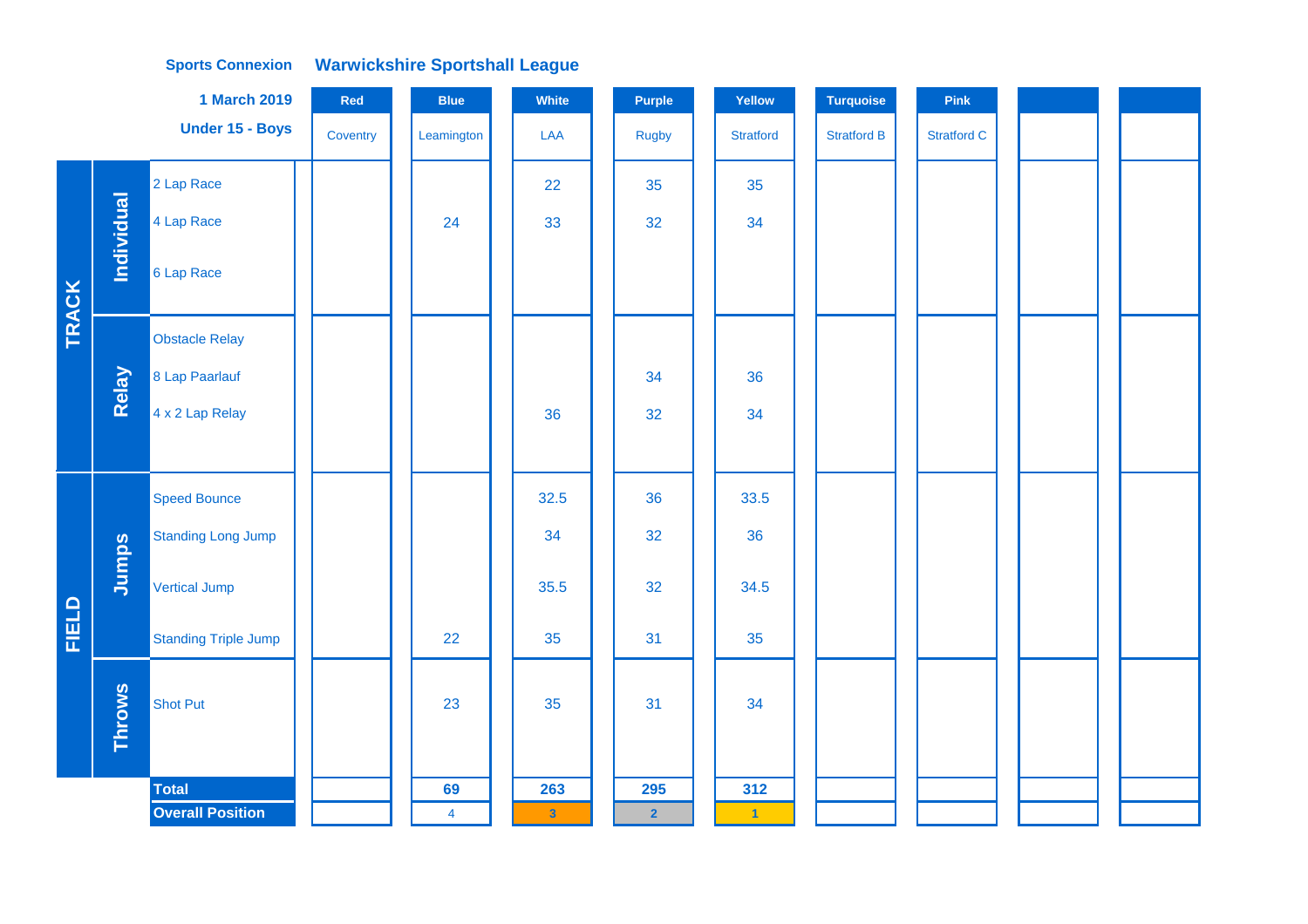| 2 Lap Race |                          |              |             |                  |                    |  |  |
|------------|--------------------------|--------------|-------------|------------------|--------------------|--|--|
|            | <b>Name</b>              | <b>Club</b>  | <b>Time</b> |                  | <b>Rank Points</b> |  |  |
|            | Oscar Albanese           | Stratford    | 21.8        | A 1              | 24                 |  |  |
|            | Joshua Farrell           | <b>Rugby</b> | 22.4        | A <sub>2</sub>   | 23                 |  |  |
| 336        | Zac Cale                 | LAA          | 23          | $A_3$            | $\overline{22}$    |  |  |
| 437        | Thomas Martin Cramp      | <b>Rugby</b> | 23.2        | $\overline{B}$ 1 | 12                 |  |  |
| 609        | <b>Acelin Smith</b>      | Stratford    | 23.5        | <b>B2</b>        | 11                 |  |  |
|            |                          |              |             |                  |                    |  |  |
|            |                          |              |             |                  |                    |  |  |
|            |                          |              |             |                  |                    |  |  |
|            |                          |              |             |                  |                    |  |  |
|            |                          |              |             |                  |                    |  |  |
|            |                          |              |             |                  |                    |  |  |
|            |                          |              |             |                  |                    |  |  |
|            |                          |              |             |                  |                    |  |  |
|            |                          |              |             |                  |                    |  |  |
|            |                          |              |             |                  |                    |  |  |
|            |                          |              |             |                  |                    |  |  |
|            |                          |              |             |                  |                    |  |  |
|            |                          |              |             |                  |                    |  |  |
|            | 2 Lap Race - Non Scoring |              |             |                  |                    |  |  |
| <b>No</b>  | <b>Name</b>              | <b>Club</b>  | <b>Time</b> | NS               |                    |  |  |
| 611        | <b>Callum West</b>       | Stratford    | 23.4        | N <sub>S</sub>   |                    |  |  |
|            |                          |              |             |                  |                    |  |  |
|            |                          |              |             |                  |                    |  |  |
|            |                          |              |             |                  |                    |  |  |

|                     | 2 Lap Race               |             |            |                    |           | 4 Lap Race |                       |                          |             |                    |                 |  |  |
|---------------------|--------------------------|-------------|------------|--------------------|-----------|------------|-----------------------|--------------------------|-------------|--------------------|-----------------|--|--|
| <b>Name</b>         | <b>Club</b>              | <b>Time</b> |            | <b>Rank Points</b> | <b>No</b> |            | <b>Name</b>           | <b>Club</b>              | <b>Time</b> | <b>Rank Points</b> |                 |  |  |
| Oscar Albanese      | Stratford                | 21.8        | A 1        | 24                 | 228       |            | Matthew Ashbourne     | Leamington               | 45.1        | A 1                | 24              |  |  |
| Joshua Farrell      | Rugby                    | 22.4        | A 2        | $\overline{23}$    | 615       |            | Adam Farrow           | Stratford                | 46.9        | A 2                | $\overline{23}$ |  |  |
| Zac Cale            | LAA                      | 23          | A 3        | 22                 | 442       |            | Oliver Scott          | Rugby                    | 48          | A 3                | 22              |  |  |
| Thomas Martin Cramp | Rugby                    | 23.2        | <b>B</b> 1 | 12                 | 336       |            | Zac Cale              | LAA                      | 48.6        | $\overline{B}$ 1   | 12              |  |  |
| Acelin Smith        | Stratford                | 23.5        | <b>B</b> 2 | 11                 | 613       |            | Henry Madden-Forman   | Stratford                | 50.1        | <b>B2</b>          | 11              |  |  |
|                     |                          |             |            |                    |           |            |                       |                          |             |                    |                 |  |  |
|                     |                          |             |            |                    | 365       |            | <b>Sam Matthews</b>   | LAA                      | 48.3        | A 4                | 21              |  |  |
|                     |                          |             |            |                    | 440       |            | Harry James Goldthorp | Rugby                    | 51          | $B_3$              | 10              |  |  |
|                     |                          |             |            |                    |           |            |                       |                          |             |                    |                 |  |  |
|                     |                          |             |            |                    |           |            |                       |                          |             |                    |                 |  |  |
|                     |                          |             |            |                    |           |            |                       |                          |             |                    |                 |  |  |
|                     |                          |             |            |                    |           |            |                       |                          |             |                    |                 |  |  |
|                     |                          |             |            |                    |           |            |                       |                          |             |                    |                 |  |  |
|                     |                          |             |            |                    |           |            |                       |                          |             |                    |                 |  |  |
|                     |                          |             |            |                    |           |            |                       |                          |             |                    |                 |  |  |
|                     |                          |             |            |                    |           |            |                       |                          |             |                    |                 |  |  |
|                     |                          |             |            |                    |           |            |                       |                          |             |                    |                 |  |  |
|                     |                          |             |            |                    |           |            |                       |                          |             |                    |                 |  |  |
|                     |                          |             |            |                    |           |            |                       |                          |             |                    |                 |  |  |
|                     |                          |             |            |                    |           |            |                       |                          |             |                    |                 |  |  |
|                     |                          |             |            |                    |           |            |                       |                          |             |                    |                 |  |  |
|                     |                          |             |            |                    |           |            |                       |                          |             |                    |                 |  |  |
|                     |                          |             |            |                    |           |            |                       |                          |             |                    |                 |  |  |
|                     |                          |             |            |                    |           |            |                       |                          |             |                    |                 |  |  |
|                     | 2 Lap Race - Non Scoring |             |            |                    |           |            |                       | 4 Lap Race - Non Scoring |             |                    |                 |  |  |

| <b>NS</b> | <b>No</b> | Mame <sup>1</sup>       | <b>Club</b> | <b>Time</b> | <b>NS</b> |
|-----------|-----------|-------------------------|-------------|-------------|-----------|
| ۷S        | 612       | Alexander Winning       | Stratford   | 50.6        | N S       |
|           | 605       | <b>Harry Gravelsons</b> | Stratford   | 57.8        | N S       |
|           |           |                         |             |             |           |
|           |           |                         |             |             |           |
|           |           |                         |             |             |           |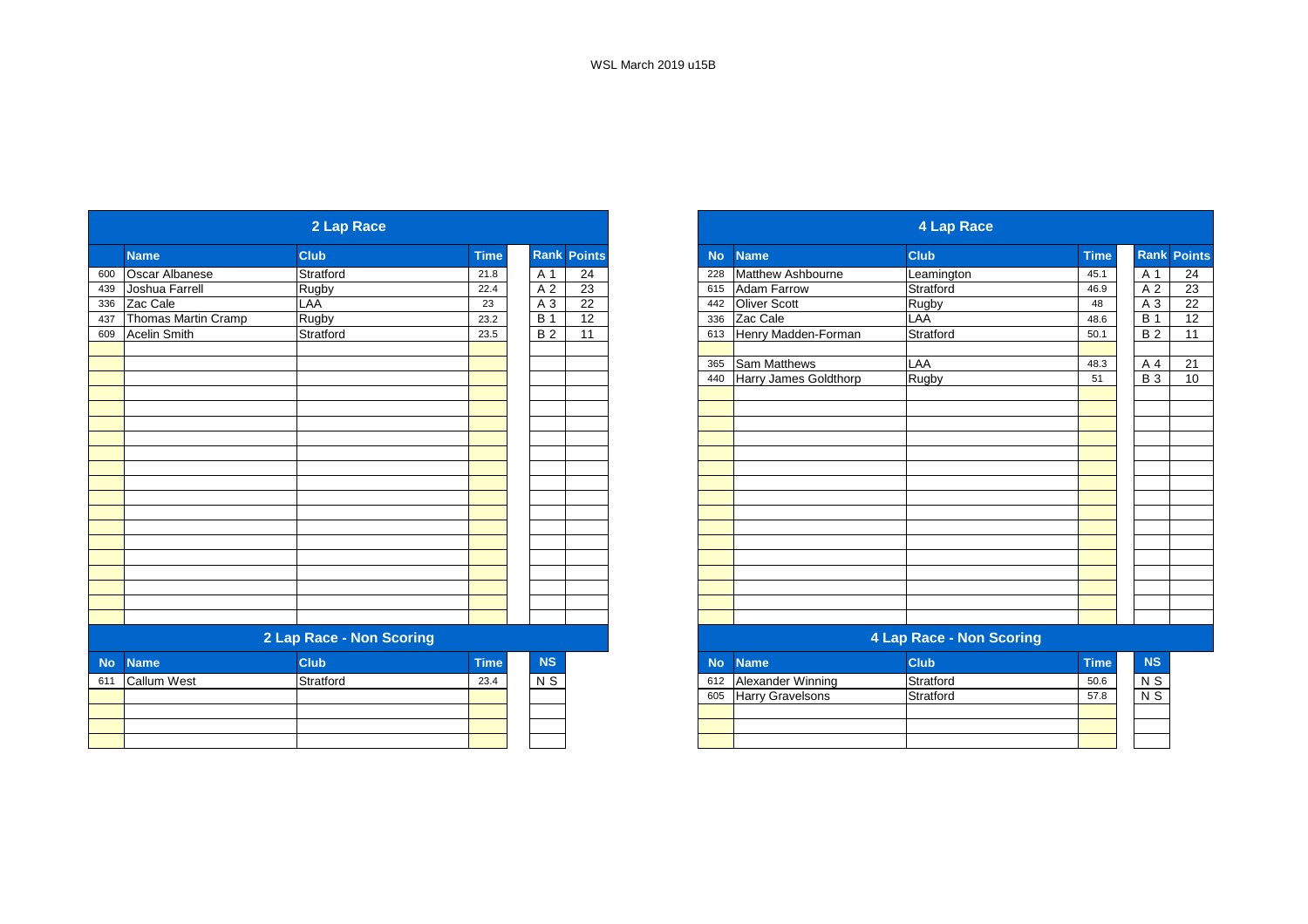|           |                          |                                   |                |                  |                    | <b>Standing Long Jump</b> |                     |                                         |                        |
|-----------|--------------------------|-----------------------------------|----------------|------------------|--------------------|---------------------------|---------------------|-----------------------------------------|------------------------|
| <b>No</b> | <b>Name</b>              | Club                              | <b>Bounces</b> |                  | <b>Rank Points</b> | <b>No</b>                 | <b>Name</b>         | <b>Club</b>                             | <b>Distance</b><br>(m) |
| 318       | <b>Gabriel Ball</b>      | LAA                               | 76             | A 2              | 22.5               | 336                       | Zac Cale            | <b>LAA</b>                              | 1.97                   |
| 365       | <b>Sam Matthews</b>      | LAA                               | 72             | $\overline{B}$ 3 | 10                 | 344                       | <b>Isaac Bogle</b>  | LAA                                     | 2.21                   |
| 438       | William John Cramp       | Rugby                             | 76             | <b>B</b> 1       | $\overline{12}$    | 438                       | William John Cramp  | Rugby                                   | 1.71                   |
| 437       | Thomas Martin Cramp      | Rugby                             | 80             | A 1              | 24                 | 439                       | Joshua Farrell      | Rugby                                   | 1.98                   |
| 611       | <b>Callum West</b>       | Stratford                         | 76             | A 2              | 22.5               | 615                       | Adam Farrow         | Stratford                               | 2.49                   |
| 605       | <b>Harry Gravelsons</b>  | Stratford                         | 73             | $\overline{B2}$  | 11                 | 613                       | Henry Madden-Forman | Stratford                               | 2.43                   |
|           |                          |                                   |                |                  |                    |                           |                     |                                         |                        |
|           |                          |                                   |                |                  |                    |                           |                     |                                         |                        |
|           |                          |                                   |                |                  |                    |                           |                     |                                         |                        |
|           |                          |                                   |                |                  |                    |                           |                     |                                         |                        |
|           |                          |                                   |                |                  |                    |                           |                     |                                         |                        |
|           |                          |                                   |                |                  |                    |                           |                     |                                         |                        |
|           |                          |                                   |                |                  |                    |                           |                     |                                         |                        |
|           |                          |                                   |                |                  |                    |                           |                     |                                         |                        |
|           |                          |                                   |                |                  |                    |                           |                     |                                         |                        |
|           |                          |                                   |                |                  |                    |                           |                     |                                         |                        |
|           |                          |                                   |                |                  |                    |                           |                     |                                         |                        |
|           |                          |                                   |                |                  |                    |                           |                     |                                         |                        |
|           |                          |                                   |                |                  |                    |                           |                     |                                         |                        |
|           |                          |                                   |                |                  |                    |                           |                     |                                         |                        |
|           |                          | <b>Speed Bounce - Non Scoring</b> |                |                  |                    |                           |                     | <b>Standing Long Jump - Non Scoring</b> |                        |
|           |                          |                                   |                |                  |                    |                           |                     |                                         |                        |
| <b>No</b> | <b>Name</b>              | <b>Club</b>                       | <b>Bounces</b> | <b>NS</b>        |                    | <b>No</b>                 | <b>Name</b>         | Club                                    | <b>Distance</b><br>(m) |
| 336       | Zac Cale                 | LAA                               | 70             | N <sub>S</sub>   |                    | 605                       | Harry Gravelsons    | Stratford                               | 1.87                   |
| 344       | <b>Isaac Bogle</b>       | LAA                               | 68             | $N$ S            |                    | 609                       | <b>Acelin Smith</b> | Stratford                               | 1.97                   |
| 612       | <b>Alexander Winning</b> | Stratford                         | 54             | $N$ S            |                    | 365                       | Sam Matthews        | <b>LAA</b>                              | 2.19                   |
|           |                          |                                   |                |                  |                    |                           |                     |                                         |                        |
|           |                          |                                   |                |                  |                    |                           |                     |                                         |                        |

|           |                         | <b>Speed Bounce</b>               |                |                |                    |           | <b>Standing Long Jump</b>               |             |                        |                    |    |  |  |  |  |
|-----------|-------------------------|-----------------------------------|----------------|----------------|--------------------|-----------|-----------------------------------------|-------------|------------------------|--------------------|----|--|--|--|--|
| <b>No</b> | <b>Name</b>             | <b>Club</b>                       | <b>Bounces</b> |                | <b>Rank Points</b> | <b>No</b> | <b>Name</b>                             | <b>Club</b> | <b>Distance</b><br>(m) | <b>Rank Points</b> |    |  |  |  |  |
| 318       | <b>Gabriel Ball</b>     | LAA                               | 76             | A 2            | 22.5               | 336       | Zac Cale                                | LAA         | 1.97                   | <b>B2</b>          | 11 |  |  |  |  |
| 365       | <b>Sam Matthews</b>     | LAA                               | 72             | <b>B</b> 3     | 10                 | 344       | <b>Isaac Bogle</b>                      | LAA         | 2.21                   | A 2                | 23 |  |  |  |  |
| 438       | William John Cramp      | Rugby                             | 76             | <b>B</b> 1     | 12                 | 438       | William John Cramp                      | Rugby       | 1.71                   | <b>B</b> 3         | 10 |  |  |  |  |
| 437       | Thomas Martin Cramp     | Rugby                             | 80             | A 1            | 24                 | 439       | Joshua Farrell                          | Rugby       | 1.98                   | A 3                |    |  |  |  |  |
| 611       | <b>Callum West</b>      | Stratford                         | 76             | A 2            | 22.5               | 615       | Adam Farrow                             | Stratford   | 2.49                   | A 1                |    |  |  |  |  |
| 605       | <b>Harry Gravelsons</b> | Stratford                         | 73             | <b>B2</b>      | 11                 | 613       | Henry Madden-Forman                     | Stratford   | 2.43                   | <b>B</b> 1         | 12 |  |  |  |  |
|           |                         |                                   |                |                |                    |           |                                         |             |                        |                    |    |  |  |  |  |
|           |                         |                                   |                |                |                    |           |                                         |             |                        |                    |    |  |  |  |  |
|           |                         |                                   |                |                |                    |           |                                         |             |                        |                    |    |  |  |  |  |
|           |                         |                                   |                |                |                    |           |                                         |             |                        |                    |    |  |  |  |  |
|           |                         |                                   |                |                |                    |           |                                         |             |                        |                    |    |  |  |  |  |
|           |                         |                                   |                |                |                    |           |                                         |             |                        |                    |    |  |  |  |  |
|           |                         |                                   |                |                |                    |           |                                         |             |                        |                    |    |  |  |  |  |
|           |                         |                                   |                |                |                    |           |                                         |             |                        |                    |    |  |  |  |  |
|           |                         |                                   |                |                |                    |           |                                         |             |                        |                    |    |  |  |  |  |
|           |                         |                                   |                |                |                    |           |                                         |             |                        |                    |    |  |  |  |  |
|           |                         |                                   |                |                |                    |           |                                         |             |                        |                    |    |  |  |  |  |
|           |                         |                                   |                |                |                    |           |                                         |             |                        |                    |    |  |  |  |  |
|           |                         |                                   |                |                |                    |           |                                         |             |                        |                    |    |  |  |  |  |
|           |                         |                                   |                |                |                    |           |                                         |             |                        |                    |    |  |  |  |  |
|           |                         |                                   |                |                |                    |           |                                         |             |                        |                    |    |  |  |  |  |
|           |                         | <b>Speed Bounce - Non Scoring</b> |                |                |                    |           | <b>Standing Long Jump - Non Scoring</b> |             |                        |                    |    |  |  |  |  |
| <b>No</b> | <b>Name</b>             | <b>Club</b>                       | <b>Bounces</b> | <b>NS</b>      |                    | <b>No</b> | <b>Name</b>                             | <b>Club</b> | <b>Distance</b><br>(m) | <b>NS</b>          |    |  |  |  |  |
| 336       | Zac Cale                | LAA                               | 70             | N <sub>S</sub> |                    | 605       | <b>Harry Gravelsons</b>                 | Stratford   | 1.87                   | N S                |    |  |  |  |  |
| 344       | <b>Isaac Bogle</b>      | LAA                               | 68             | $N$ S          |                    | 609       | <b>Acelin Smith</b>                     | Stratford   | 1.97                   | $N$ S              |    |  |  |  |  |
| 612       | Alexander Winning       | Stratford                         | 54             | N <sub>S</sub> |                    | 365       | <b>Sam Matthews</b>                     | LAA         | 2.19                   | $N$ S              |    |  |  |  |  |
|           |                         |                                   |                |                |                    |           |                                         |             |                        |                    |    |  |  |  |  |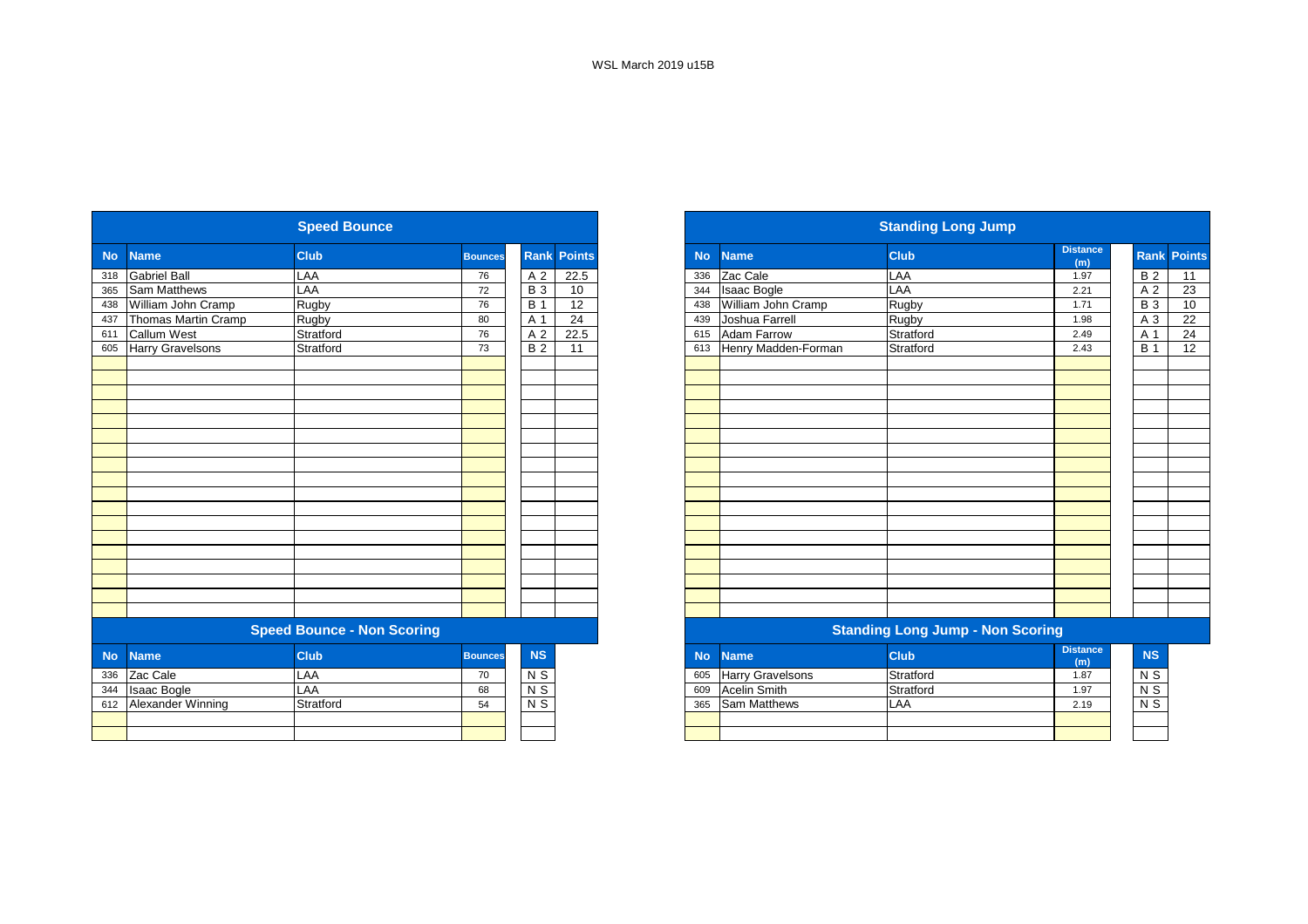| <b>Name</b>           |                     |                                                           |             |                 | <b>Standing Triple Jump</b> |                          |                                                                                                                  |                        |                                           |                                |
|-----------------------|---------------------|-----------------------------------------------------------|-------------|-----------------|-----------------------------|--------------------------|------------------------------------------------------------------------------------------------------------------|------------------------|-------------------------------------------|--------------------------------|
|                       | <b>Club</b>         | <b>Distance</b><br>(cm)                                   | <b>Rank</b> | <b>Points</b>   | <b>No</b>                   | <b>Name</b>              | <b>Club</b>                                                                                                      | <b>Distance</b><br>(m) | Rank Po                                   |                                |
| <b>Isaac Bogle</b>    | LAA                 | 70                                                        | A 1         | $\overline{24}$ | 228                         | <b>Matthew Ashbourne</b> | Leamington                                                                                                       | 6.42                   | A 3                                       |                                |
| <b>Gabriel Ball</b>   |                     | 58                                                        | <b>B</b> 1  | 11.5            | 318                         |                          | LAA                                                                                                              | 8.24                   | A 1                                       |                                |
|                       | Rugby               | 38                                                        | A 3         | 22              |                             |                          |                                                                                                                  | 6.42                   | <b>B2</b>                                 |                                |
| Harry James Goldthorp |                     | 38                                                        | <b>B</b> 3  | 10              |                             |                          | Rugby                                                                                                            | 6.02                   |                                           |                                |
| George Fox Rowe       | Stratford           | 60                                                        | A 2         | 23              | 442                         |                          |                                                                                                                  | 6.10                   | A 4                                       |                                |
| Oscar Albanese        | Stratford           | 58                                                        | <b>B</b> 1  | 11.5            | 604                         |                          | Stratford                                                                                                        | 7.62                   | A 2                                       |                                |
|                       |                     |                                                           |             |                 | 612                         |                          | Stratford                                                                                                        | 6.58                   | $\overline{B}$ 1                          |                                |
|                       |                     |                                                           |             |                 |                             |                          |                                                                                                                  |                        |                                           |                                |
|                       |                     |                                                           |             |                 |                             |                          |                                                                                                                  |                        |                                           |                                |
|                       |                     |                                                           |             |                 |                             |                          |                                                                                                                  |                        |                                           |                                |
|                       |                     |                                                           |             |                 |                             |                          |                                                                                                                  |                        |                                           |                                |
|                       |                     |                                                           |             |                 |                             |                          |                                                                                                                  |                        |                                           |                                |
|                       |                     |                                                           |             |                 |                             |                          |                                                                                                                  |                        |                                           |                                |
|                       |                     |                                                           |             |                 |                             |                          |                                                                                                                  |                        |                                           |                                |
|                       |                     |                                                           |             |                 |                             |                          |                                                                                                                  |                        |                                           |                                |
|                       |                     |                                                           |             |                 |                             |                          |                                                                                                                  |                        |                                           |                                |
|                       |                     |                                                           |             |                 |                             |                          |                                                                                                                  |                        |                                           |                                |
|                       |                     |                                                           |             |                 |                             |                          |                                                                                                                  |                        |                                           |                                |
|                       |                     |                                                           |             |                 |                             |                          |                                                                                                                  |                        |                                           |                                |
|                       |                     |                                                           |             |                 |                             |                          |                                                                                                                  |                        |                                           |                                |
|                       |                     |                                                           |             |                 |                             |                          |                                                                                                                  |                        |                                           |                                |
|                       |                     |                                                           |             |                 |                             |                          |                                                                                                                  |                        |                                           |                                |
|                       |                     |                                                           |             |                 |                             |                          |                                                                                                                  |                        |                                           |                                |
|                       |                     |                                                           |             |                 |                             |                          |                                                                                                                  |                        |                                           |                                |
|                       |                     |                                                           |             |                 |                             |                          |                                                                                                                  |                        |                                           |                                |
| <b>Name</b>           | <b>Club</b>         | <b>Distance</b><br>(cm)                                   | NS          |                 | <b>No</b>                   | <b>Name</b>              | <b>Club</b>                                                                                                      | <b>Distance</b><br>(m) |                                           |                                |
| Alexander Winning     | Stratford           | 55                                                        | $N$ S       |                 | 611                         | <b>Callum West</b>       | Stratford                                                                                                        | 5.82                   |                                           |                                |
| <b>Callum West</b>    | Stratford           | 46                                                        |             |                 |                             |                          |                                                                                                                  |                        |                                           |                                |
| Sam Matthews          | LAA                 | 56                                                        | $N$ S       |                 |                             |                          |                                                                                                                  |                        |                                           |                                |
|                       |                     |                                                           |             |                 |                             |                          |                                                                                                                  |                        |                                           |                                |
|                       |                     |                                                           |             |                 |                             |                          |                                                                                                                  |                        |                                           |                                |
|                       | Thomas Martin Cramp | LAA<br><b>Rugby</b><br><b>Vertical Jump - Non Scoring</b> |             | N <sub>S</sub>  |                             | 336<br>439               | <b>Gabriel Ball</b><br>Zac Cale<br>Joshua Farrell<br><b>Oliver Scott</b><br>George Fox Rowe<br>Alexander Winning | LAA<br>Rugby           | <b>Standing Triple Jump - Non Scoring</b> | $\overline{B}3$<br>NS<br>$N$ S |

|                           | <b>Vertical Jump</b>               |                         |            |                    |
|---------------------------|------------------------------------|-------------------------|------------|--------------------|
| No Name                   | <b>Club</b>                        | <b>Distance</b><br>(cm) |            | <b>Rank Points</b> |
| 344 Isaac Bogle           | LAA                                | 70                      | A 1        | 24                 |
| 318 Gabriel Ball          | LAA                                | 58                      | <b>B</b> 1 | 11.5               |
| 437 Thomas Martin Cramp   | Rugby                              | 38                      | A 3        | 22                 |
| 440 Harry James Goldthorp | <b>Rugby</b>                       | 38                      | <b>B</b> 3 | 10                 |
| 604 George Fox Rowe       | Stratford                          | 60                      | A 2        | 23                 |
| Oscar Albanese            | Stratford                          | 58                      | <b>B</b> 1 | 11.5               |
|                           |                                    |                         |            |                    |
|                           |                                    |                         |            |                    |
|                           |                                    |                         |            |                    |
|                           |                                    |                         |            |                    |
|                           |                                    |                         |            |                    |
|                           |                                    |                         |            |                    |
|                           |                                    |                         |            |                    |
|                           |                                    |                         |            |                    |
|                           |                                    |                         |            |                    |
|                           |                                    |                         |            |                    |
|                           |                                    |                         |            |                    |
|                           |                                    |                         |            |                    |
|                           |                                    |                         |            |                    |
|                           |                                    |                         |            |                    |
|                           |                                    |                         |            |                    |
|                           |                                    |                         |            |                    |
|                           |                                    |                         |            |                    |
|                           |                                    |                         |            |                    |
|                           | <b>Vertical Jump - Non Scoring</b> |                         |            |                    |
| March Marine Co.          | <b>CHANGE</b>                      | <b>Distance</b>         | <b>AIO</b> |                    |

| <b>stance</b><br>(cm) | <b>NS</b>      | <b>No</b> | <b>Name</b>        | <b>Club</b> | <b>Distance</b><br>(m) | <b>NS</b> |
|-----------------------|----------------|-----------|--------------------|-------------|------------------------|-----------|
| 55                    | N <sub>S</sub> | 611       | <b>Callum West</b> | Stratford   | 5.82                   | N S       |
| 46                    | N <sub>S</sub> |           |                    |             |                        |           |
| 56                    | N S            |           |                    |             |                        |           |
|                       |                |           |                    |             |                        |           |
|                       |                |           |                    |             |                        |           |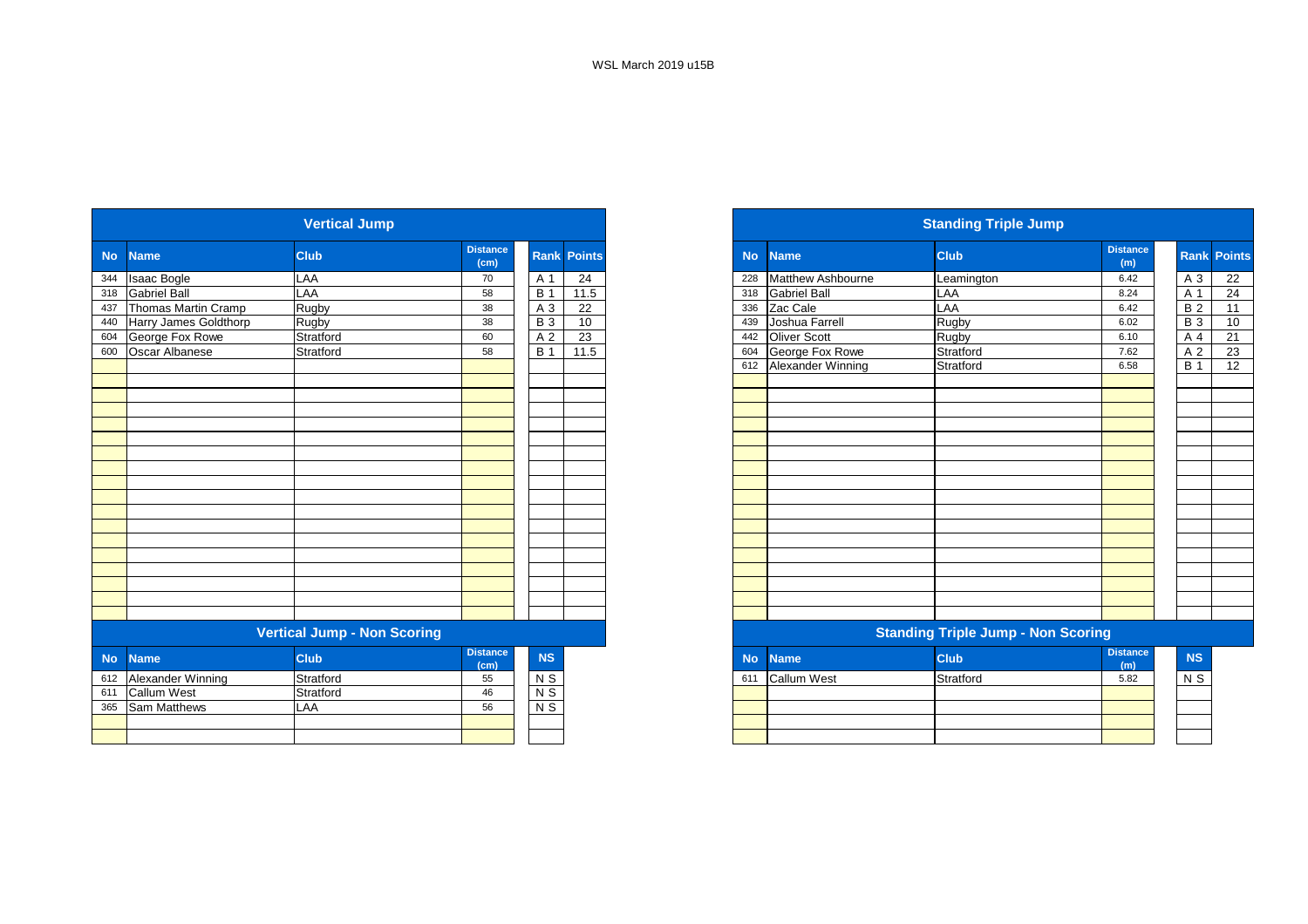| Club<br>Rank<br><b>Points</b><br>Dis(m)<br>Dis(m)<br><b>Club</b><br><b>Name</b><br><b>No</b><br><b>Name</b><br><b>No</b><br>Matthew Ashbourne<br>$\overline{23}$<br>A 2<br>228<br>12.00<br>Leamington<br>B <sub>2</sub><br>11<br>LAA<br><b>Isaac Bogle</b><br>7.99<br>344<br><b>Gabriel Ball</b><br>LAA<br>24<br>A 1<br>318<br>13.46<br><b>Oliver Scott</b><br>Rugby<br>21<br>A 4<br>442<br>8.12<br>Harry James Goldthorp<br>Rugby<br><b>B3</b><br>10<br>7.51<br>440<br>22<br>George Fox Rowe<br>Stratford<br>A 3<br>604<br>10.99<br><b>Adam Farrow</b><br>$\overline{12}$<br>Stratford<br><b>B</b> 1<br>615<br>10.97<br><b>Soft Javelin - Non Scoring</b><br><b>Shot Put - Non Scoring</b><br>Club<br>NS<br><b>Club</b><br>Dis (m)<br><b>Name</b><br><b>Name</b><br><b>No</b><br><b>No</b> |     |                     | <b>Shot Put</b> |      |       |  |  | <b>Soft Javelin</b> |  |
|---------------------------------------------------------------------------------------------------------------------------------------------------------------------------------------------------------------------------------------------------------------------------------------------------------------------------------------------------------------------------------------------------------------------------------------------------------------------------------------------------------------------------------------------------------------------------------------------------------------------------------------------------------------------------------------------------------------------------------------------------------------------------------------------|-----|---------------------|-----------------|------|-------|--|--|---------------------|--|
|                                                                                                                                                                                                                                                                                                                                                                                                                                                                                                                                                                                                                                                                                                                                                                                             |     |                     |                 |      |       |  |  |                     |  |
|                                                                                                                                                                                                                                                                                                                                                                                                                                                                                                                                                                                                                                                                                                                                                                                             |     |                     |                 |      |       |  |  |                     |  |
|                                                                                                                                                                                                                                                                                                                                                                                                                                                                                                                                                                                                                                                                                                                                                                                             |     |                     |                 |      |       |  |  |                     |  |
|                                                                                                                                                                                                                                                                                                                                                                                                                                                                                                                                                                                                                                                                                                                                                                                             |     |                     |                 |      |       |  |  |                     |  |
|                                                                                                                                                                                                                                                                                                                                                                                                                                                                                                                                                                                                                                                                                                                                                                                             |     |                     |                 |      |       |  |  |                     |  |
|                                                                                                                                                                                                                                                                                                                                                                                                                                                                                                                                                                                                                                                                                                                                                                                             |     |                     |                 |      |       |  |  |                     |  |
|                                                                                                                                                                                                                                                                                                                                                                                                                                                                                                                                                                                                                                                                                                                                                                                             |     |                     |                 |      |       |  |  |                     |  |
|                                                                                                                                                                                                                                                                                                                                                                                                                                                                                                                                                                                                                                                                                                                                                                                             |     |                     |                 |      |       |  |  |                     |  |
|                                                                                                                                                                                                                                                                                                                                                                                                                                                                                                                                                                                                                                                                                                                                                                                             |     |                     |                 |      |       |  |  |                     |  |
|                                                                                                                                                                                                                                                                                                                                                                                                                                                                                                                                                                                                                                                                                                                                                                                             |     |                     |                 |      |       |  |  |                     |  |
| Dis (m)                                                                                                                                                                                                                                                                                                                                                                                                                                                                                                                                                                                                                                                                                                                                                                                     |     |                     |                 |      |       |  |  |                     |  |
|                                                                                                                                                                                                                                                                                                                                                                                                                                                                                                                                                                                                                                                                                                                                                                                             |     |                     |                 |      |       |  |  |                     |  |
|                                                                                                                                                                                                                                                                                                                                                                                                                                                                                                                                                                                                                                                                                                                                                                                             |     |                     |                 |      |       |  |  |                     |  |
|                                                                                                                                                                                                                                                                                                                                                                                                                                                                                                                                                                                                                                                                                                                                                                                             |     |                     |                 |      |       |  |  |                     |  |
|                                                                                                                                                                                                                                                                                                                                                                                                                                                                                                                                                                                                                                                                                                                                                                                             |     |                     |                 |      |       |  |  |                     |  |
|                                                                                                                                                                                                                                                                                                                                                                                                                                                                                                                                                                                                                                                                                                                                                                                             |     |                     |                 |      |       |  |  |                     |  |
|                                                                                                                                                                                                                                                                                                                                                                                                                                                                                                                                                                                                                                                                                                                                                                                             |     |                     |                 |      |       |  |  |                     |  |
|                                                                                                                                                                                                                                                                                                                                                                                                                                                                                                                                                                                                                                                                                                                                                                                             |     |                     |                 |      |       |  |  |                     |  |
|                                                                                                                                                                                                                                                                                                                                                                                                                                                                                                                                                                                                                                                                                                                                                                                             |     |                     |                 |      |       |  |  |                     |  |
|                                                                                                                                                                                                                                                                                                                                                                                                                                                                                                                                                                                                                                                                                                                                                                                             |     |                     |                 |      |       |  |  |                     |  |
|                                                                                                                                                                                                                                                                                                                                                                                                                                                                                                                                                                                                                                                                                                                                                                                             |     |                     |                 |      |       |  |  |                     |  |
|                                                                                                                                                                                                                                                                                                                                                                                                                                                                                                                                                                                                                                                                                                                                                                                             |     |                     |                 |      |       |  |  |                     |  |
|                                                                                                                                                                                                                                                                                                                                                                                                                                                                                                                                                                                                                                                                                                                                                                                             |     |                     |                 |      |       |  |  |                     |  |
|                                                                                                                                                                                                                                                                                                                                                                                                                                                                                                                                                                                                                                                                                                                                                                                             |     |                     |                 |      |       |  |  |                     |  |
|                                                                                                                                                                                                                                                                                                                                                                                                                                                                                                                                                                                                                                                                                                                                                                                             |     |                     |                 |      |       |  |  |                     |  |
|                                                                                                                                                                                                                                                                                                                                                                                                                                                                                                                                                                                                                                                                                                                                                                                             |     |                     |                 |      |       |  |  |                     |  |
|                                                                                                                                                                                                                                                                                                                                                                                                                                                                                                                                                                                                                                                                                                                                                                                             |     |                     |                 |      |       |  |  |                     |  |
|                                                                                                                                                                                                                                                                                                                                                                                                                                                                                                                                                                                                                                                                                                                                                                                             | 609 | <b>Acelin Smith</b> | Stratford       | 9.37 | $N$ S |  |  |                     |  |
| Sam Matthews<br>$N$ S<br>LAA<br>365<br>6.6                                                                                                                                                                                                                                                                                                                                                                                                                                                                                                                                                                                                                                                                                                                                                  |     |                     |                 |      |       |  |  |                     |  |
|                                                                                                                                                                                                                                                                                                                                                                                                                                                                                                                                                                                                                                                                                                                                                                                             |     |                     |                 |      |       |  |  |                     |  |
|                                                                                                                                                                                                                                                                                                                                                                                                                                                                                                                                                                                                                                                                                                                                                                                             |     |                     |                 |      |       |  |  |                     |  |
|                                                                                                                                                                                                                                                                                                                                                                                                                                                                                                                                                                                                                                                                                                                                                                                             |     |                     |                 |      |       |  |  |                     |  |

|                   |                       | <b>Shot Put</b>               |         |                  |                    |
|-------------------|-----------------------|-------------------------------|---------|------------------|--------------------|
| No.<br>228<br>344 | <b>Name</b>           | <b>Club</b>                   | Dis (m) |                  | <b>Rank Points</b> |
|                   | Matthew Ashbourne     | Leamington                    | 12.00   | A 2              | 23                 |
|                   | <b>Isaac Bogle</b>    | LAA                           | 7.99    | <b>B2</b>        | 11                 |
|                   | <b>Gabriel Ball</b>   | LAA                           | 13.46   | A 1              | 24                 |
|                   | Oliver Scott          | Rugby                         | 8.12    | A 4              | 21                 |
|                   | Harry James Goldthorp | Rugby                         | 7.51    | <b>B</b> 3       | 10                 |
|                   | George Fox Rowe       | Stratford                     | 10.99   | A 3              | 22                 |
| 615               | Adam Farrow           | Stratford                     | 10.97   | $\overline{B}$ 1 | 12                 |
|                   |                       |                               |         |                  |                    |
|                   |                       |                               |         |                  |                    |
|                   |                       |                               |         |                  |                    |
|                   |                       |                               |         |                  |                    |
|                   |                       |                               |         |                  |                    |
|                   |                       |                               |         |                  |                    |
|                   |                       |                               |         |                  |                    |
|                   |                       |                               |         |                  |                    |
|                   |                       |                               |         |                  |                    |
|                   |                       |                               |         |                  |                    |
|                   |                       |                               |         |                  |                    |
|                   |                       |                               |         |                  |                    |
|                   |                       |                               |         |                  |                    |
|                   |                       |                               |         |                  |                    |
|                   |                       |                               |         |                  |                    |
|                   |                       |                               |         |                  |                    |
|                   |                       |                               |         |                  |                    |
|                   |                       | <b>Shot Put - Non Scoring</b> |         |                  |                    |
| No                | <b>Name</b>           | <b>Club</b>                   | Dis(m)  | NS               |                    |
| 609               | <b>Acelin Smith</b>   | Stratford                     | 9.37    | $N$ S            |                    |
| 365               | Sam Matthews          | LAA                           | 6.6     | $N$ S            |                    |
|                   |                       |                               |         |                  |                    |
|                   |                       |                               |         |                  |                    |
|                   |                       |                               |         |                  |                    |